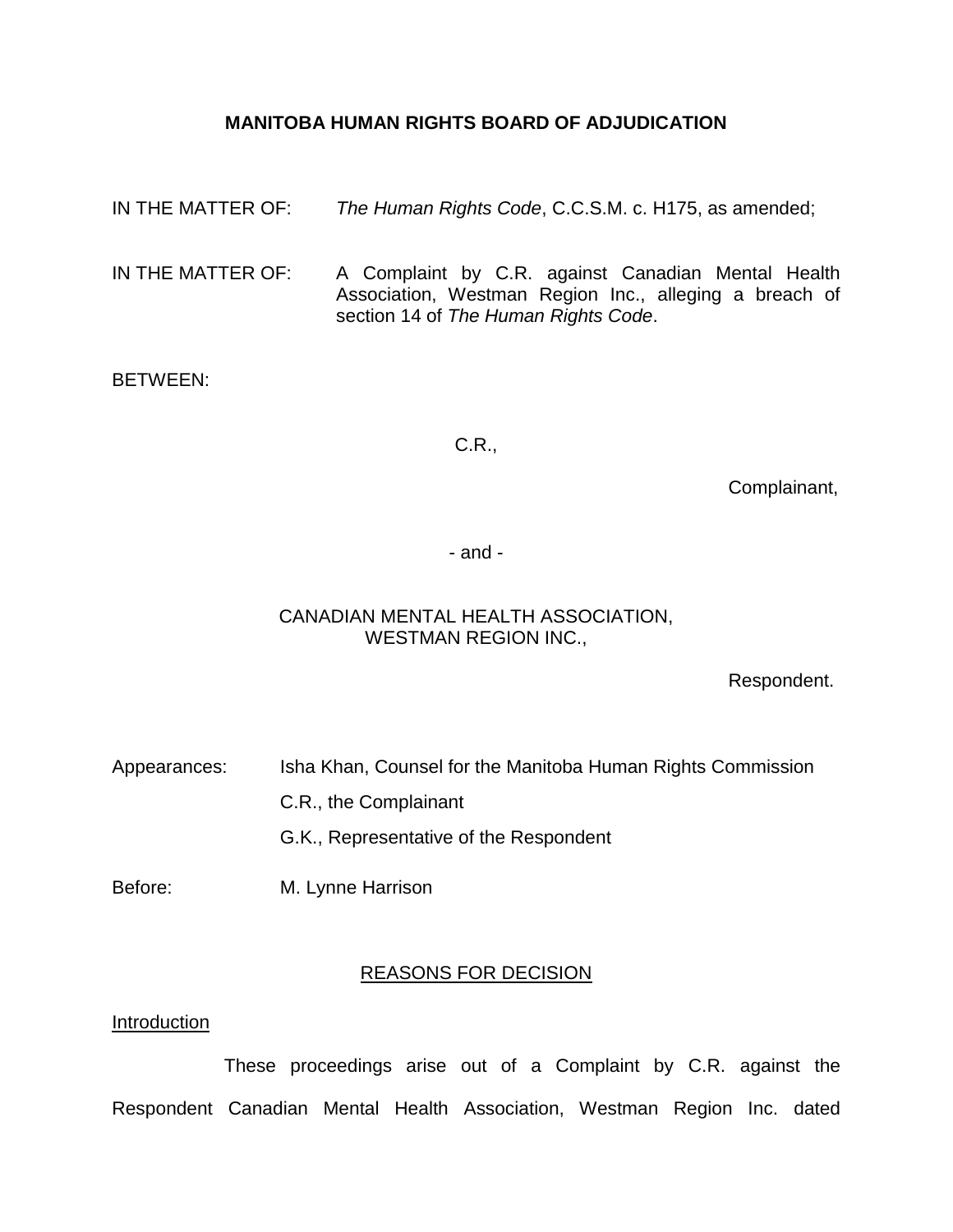January 26, 2009. In her Complaint, C.R. alleges that the Respondent discriminated against her in her employment on the basis of her disabilities (alcoholism and possible re-occurrence of cancer) and/or failed to reasonably accommodate her special needs which are based on her disabilities, and that such discrimination was not based upon *bona fide* and reasonable requirements or qualifications for the employment or occupation, contrary to section 14 of *The Human Rights Code* (the "*Code*").

On October 26, 2010, I was designated by the Minister of Justice under clauses 32(1) and (2) of the *Code*, as a Board of Adjudication, to hear and decide this Complaint.

The hearing took place in Brandon on May 3 and 4, 2011. Notice of the hearing was provided to the parties and the public in accordance with the *Code*. The Manitoba Human Rights Commission (the "Commission"), the Complainant and the Respondent all appeared at the hearing, the Commission being represented by counsel, and the Respondent being represented by a representative. At the outset of the hearing, the Complainant and the Respondent both confirmed that they were aware that they were entitled to be represented by counsel and were prepared to proceed.

In her opening statement, Commission counsel advised that the Commission and the Complainant would only be pursuing the allegations of discrimination based on an addiction to alcohol and binge drinking, and would not be pursuing allegations of discrimination based on the possible re-occurrence of cancer. The Commission asserts that the Respondent discriminated against the Complainant during her employment by its treatment of her in the time period surrounding a

- 2 -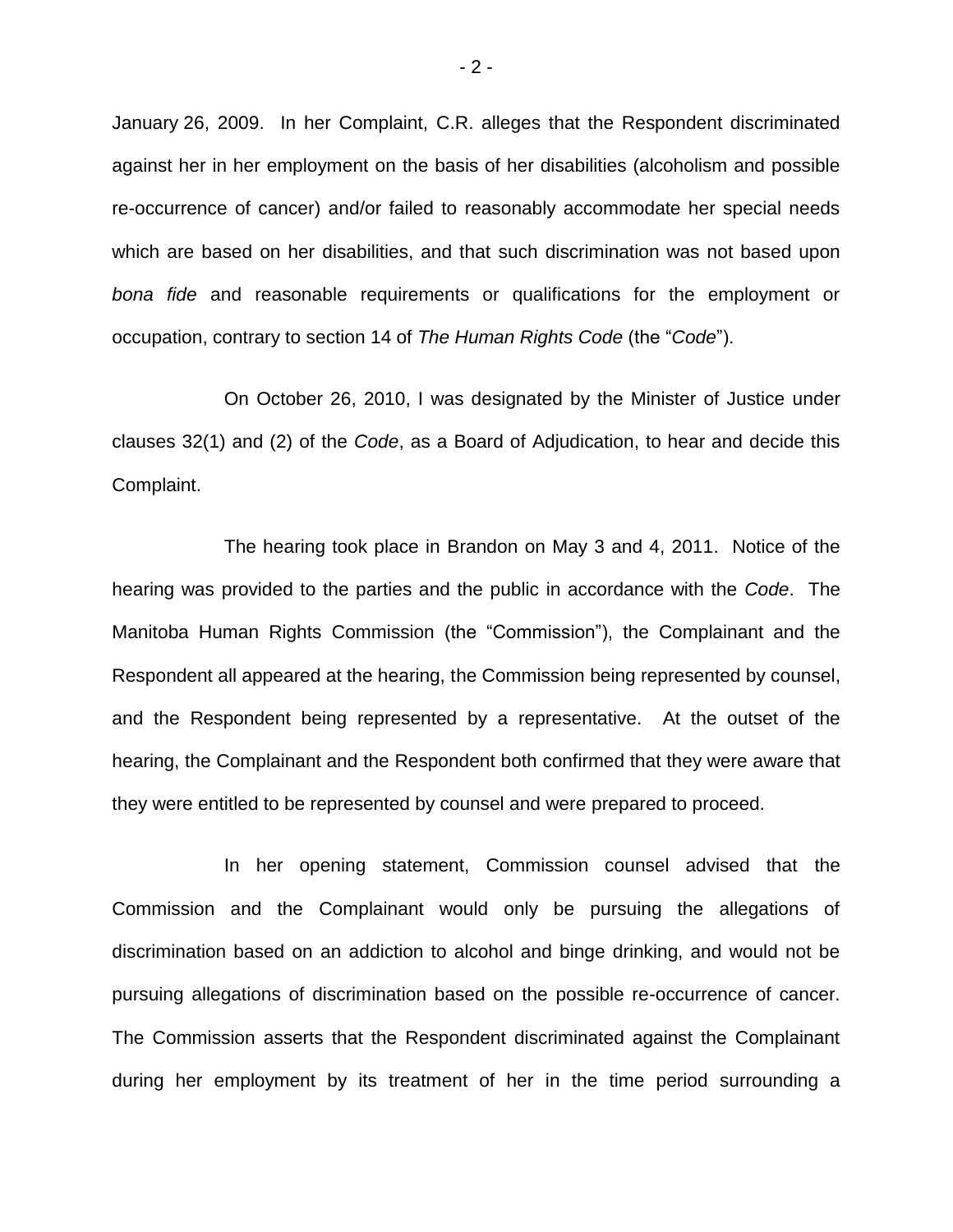conference she was to attend in late August 2008 in Halifax, by its failure to accommodate the Complainant's disability, and by its subsequent termination of the Complainant in September 2008.

The Respondent"s position is that it works very hard to accommodate people with disabilities and that it bent over backwards to accommodate the Complainant. The Respondent says that the Complainant"s allegations are unjust and absurd; the Complainant's employment was terminated for misappropriation of funds and nothing else.

# The Evidence

An Agreed Statement of Facts and Agreed Book of Documents were filed at the hearing. The Commission called four witnesses, namely:

- (i) J.E.B., a rehabilitation counsellor for the Addictions Foundation of Manitoba ("AFM") in Brandon;
- (ii) C.R., the Complainant;
- (iii) J.B., the Complainant"s daughter and a former employee of the Respondent;
- (iv) D.J., a provincial civil servant who was seconded to the Respondent at the relevant time.

Nine witnesses were called by the Respondent, namely:

(i) A.G., a member of the Respondent"s Board of Directors at the relevant time;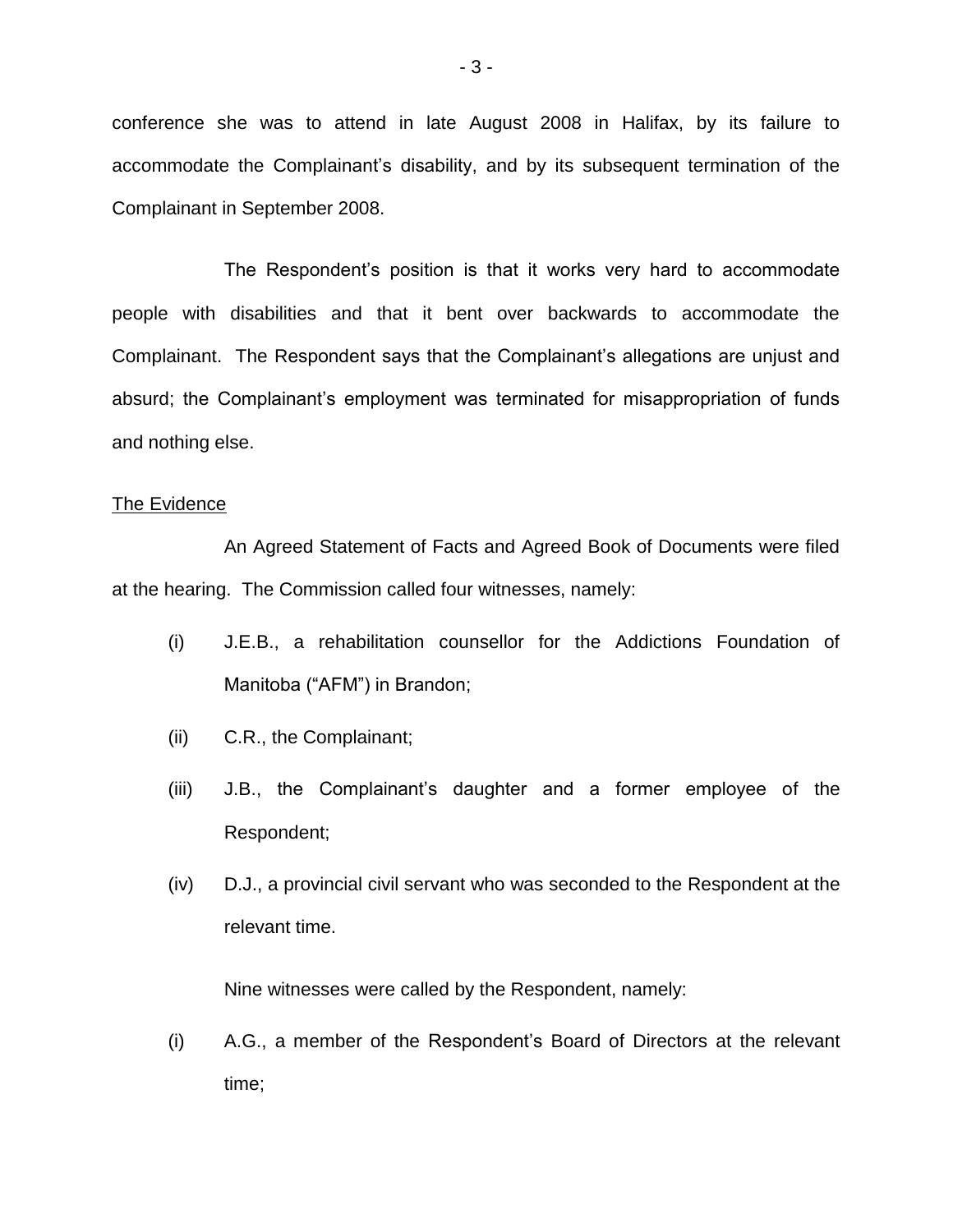- (ii) P.B., an employee of the YWCA in Brandon, where the Complainant was previously employed;
- (iii) N.M., an employee of the Respondent and Administrative Assistant to G.K.;
- (iv) L.L., an employee of the Respondent;
- (v) G.K., Regional Manager for the Respondent;
- (vi) S.L., an employee of the Respondent;
- (vii) B.P., a private contractor and member of the Respondent"s Board of Directors;
- (viii) J.N., the Respondent"s bookkeeper; and
- (ix) C.S., an employee of the Respondent.

I do not intend to set out all of the evidence in these Reasons for Decision, but would indicate that I have carefully reviewed and considered it in its entirety.

### **Background**

The Complainant commenced employment with the Respondent on or about October 27, 2005, as a part-time Community Educator/Fundraising Coordinator. She had applied to work for the Respondent by letter dated May 25, 2005, addressed to G.K., Regional Manager for the Respondent. In that letter, she disclosed that she suffered from depression and was undergoing radiation treatment for cancer. When she began working for the Respondent, it was on a half-time basis, as she had just finished her radiation treatments.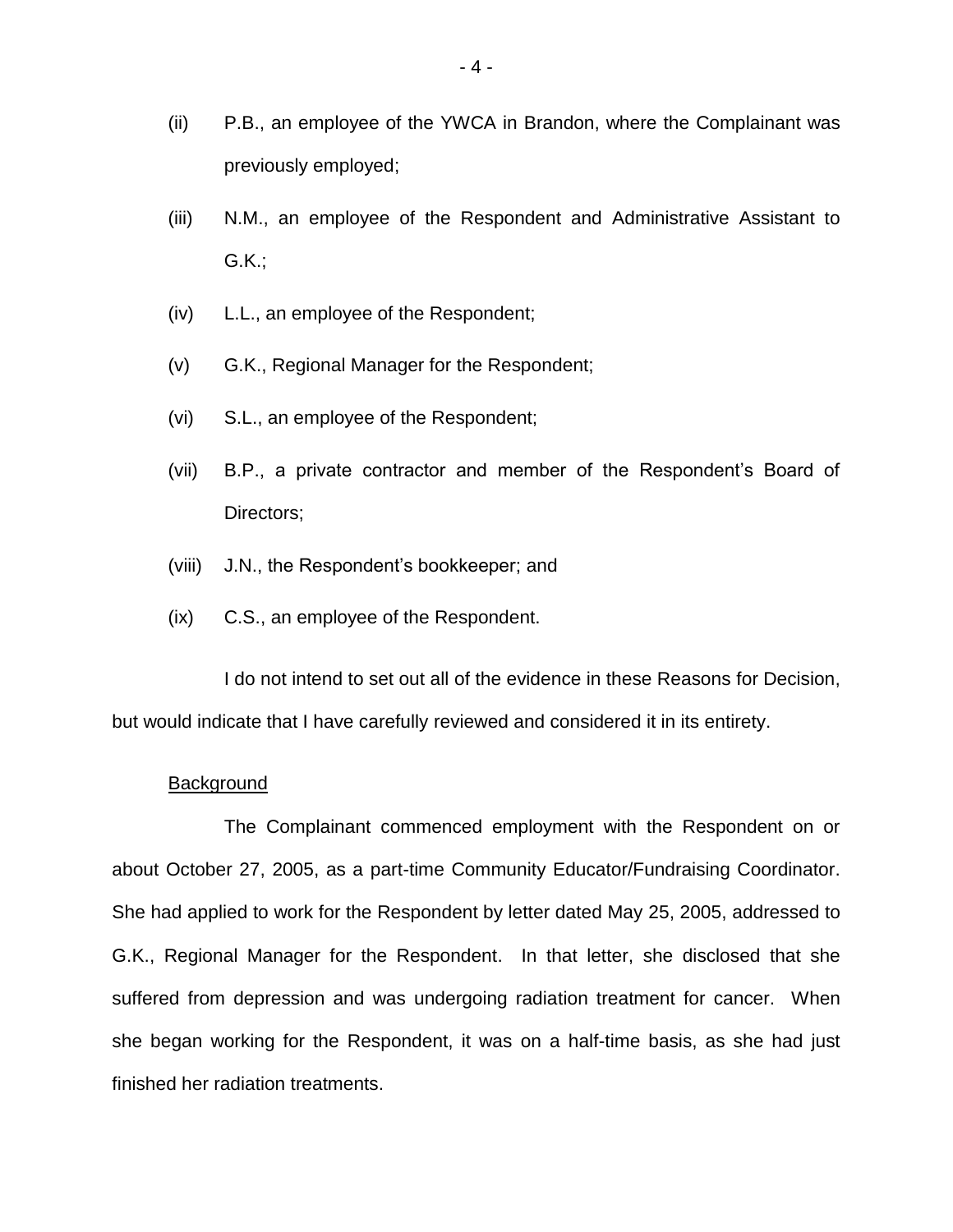In or about July or August 2006, the Complainant began renting an apartment from the Respondent in its building located at 1202 Rosser Avenue, in Brandon, Manitoba.

At about the same time, while continuing in her half-time position as Community Educator/Fundraising Coordinator, she was offered and took on the duties of Community Support/Housing Coordinator, also on a half-time basis.

Eventually, the Complainant also took on the duties of part-time Caretaker for the Respondent's building at 1202 Rosser Avenue. In that capacity, her duties included making sure that the building was clean and the rents were paid, and taking care of tenants" complaints and of repair work that had to be done.

The Complainant performed various other duties for the Respondent from time to time, including acting as recording secretary at Board meetings. The Complainant"s evidence was that she was frequently commended for her work. She never had a performance review, and never received any negative comments with respect to her performance or any formal warning. She felt that she did a good job, as evidenced by the fact that she was being paid \$10 per hour when she started in 2005, and \$16 per hour when her employment ended less than three years later. In the course of the hearing, G.K. acknowledged that the Complainant did some very good work while she was with the Respondent.

### Problems with Alcohol

It is stated in the Agreed Statement of Facts that the Respondent became aware that the Complainant was engaging in bouts of excessive or binge drinking.

- 5 -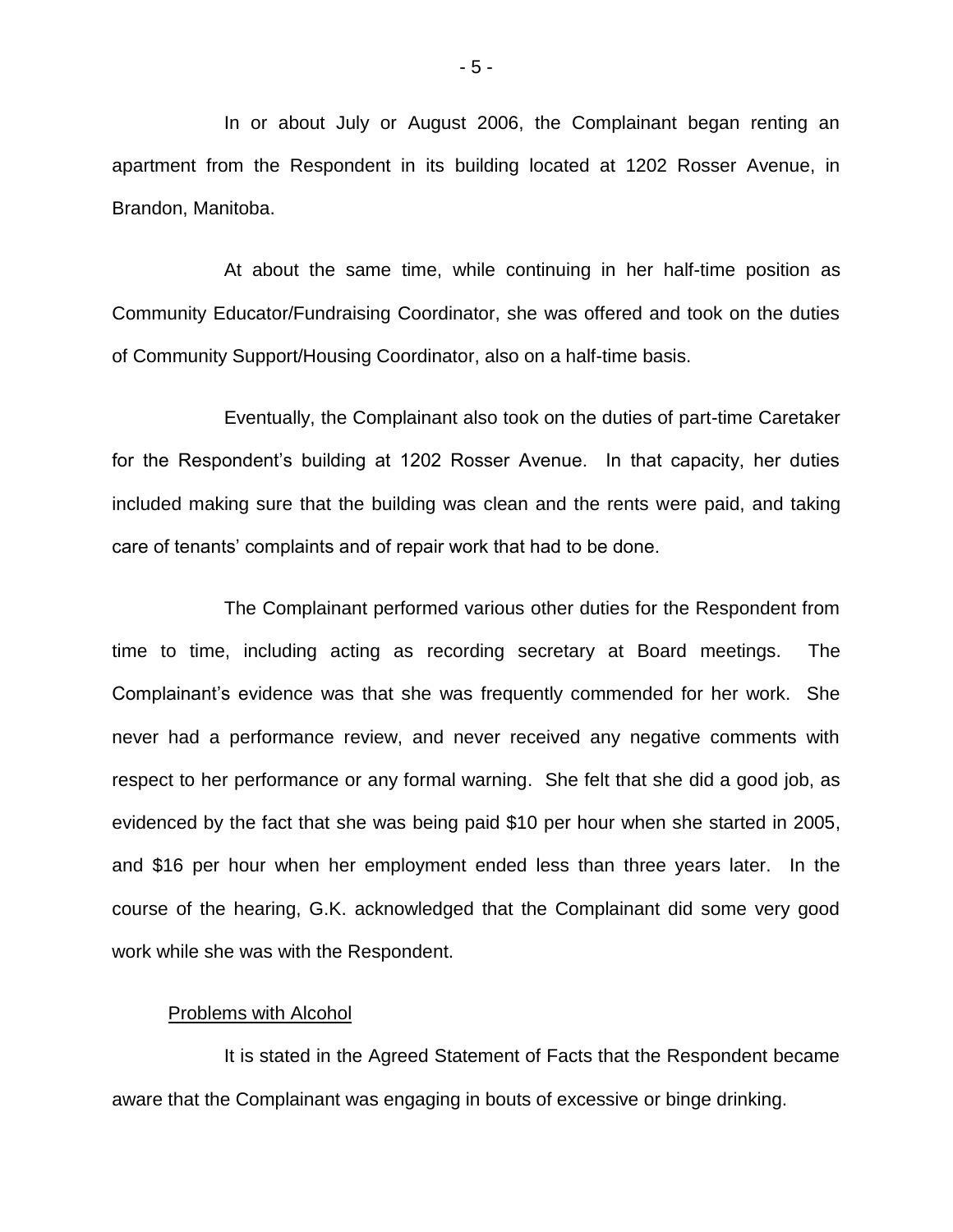Several witnesses testified on this point. J.B. said that the Complainant had been an alcoholic for as long as she could remember. On cross-examination, the Complainant herself stated, in response to the question as to when she became a binge drinker, that she had probably been one all of her adult life. She also indicated that when she is extremely stressed, it leads to her drinking.

According to J.B., the Respondent's staff was definitely aware of the Complainant"s addiction. J.B. said that she had had many conversations with L.L., who was a friend and her supervisor, and that L.L. was aware that J.B. did not cope well with the Complainant"s addiction. J.B. said that G.K. would occasionally ask her questions as to whether the Complainant was drinking, and would ask her to look at the cameras in the apartment building to see, for example, if the Complainant was carrying in a case of beer.

J.B. also testified that she had never seen the Complainant intoxicated at work, and had never seen her addiction interfere with work. When asked if she was aware of the Complainant having taken sick days because of her addiction, J.B. replied that she may have, but that the Complainant took less sick time than the rest of them.

L.L. testified that she became aware that the Complainant had an addiction to alcohol within the first year. She encouraged the Complainant to go to AFM and AA, and to seek counselling through Foster"s (Counselling Services), but did not know whether the Complainant followed up on this. On cross-examination, she agreed that she socialized with the Complainant, and that they were friends. She also agreed that she offered counselling to the Complainant because she wanted to help her, not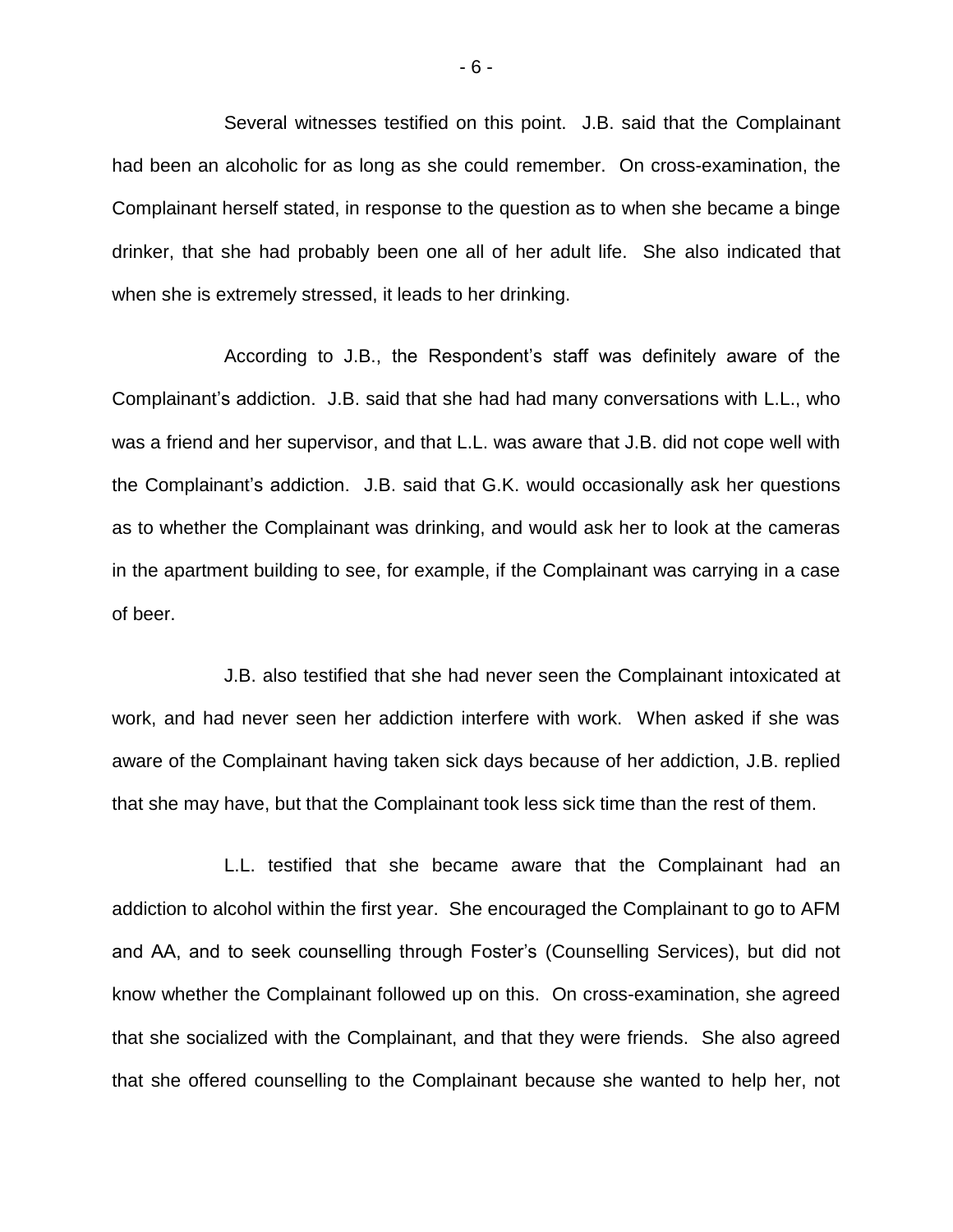because G.K. told her to do so. She said that she did, however, tell G.K. about this, and that he encouraged her and backed her up in this. She recalled discussing the Complainant"s drinking with J.B., and that J.B. had very great concerns with respect to her mother.

G.K. similarly testified that he determined that the Complainant had an alcohol problem early on, within the first year. He said that he repeatedly offered her supports, but the Complainant always declined them. The Complainant told him at one point that she had gone for an assessment previously, and had been told that she was not a binge drinker. Given that the Complainant was denying offers of support, he said, they did the best that they could. On cross-examination, he said that he had offered counselling to the Complainant after every binge at least, and at an absolute minimum, six times. He agreed that there was no documentation with respect to any such offers.

Others also testified in this regard. N.M. said that she knew that the Complainant had a drinking problem. S.L. testified that a couple of months after the Complainant started, she believed that the Complainant might have an addiction to alcohol. J.N. acknowledged that he had heard that the Complainant had an addiction to alcohol.

J.B. testified that in 2007, two of her sisters (the Complainant"s daughters) passed away, one in February and the other in June. The Complainant struggled with their loss, and became extremely stressed. She was drinking more, and when drinking, she would be quite depressed.

- 7 -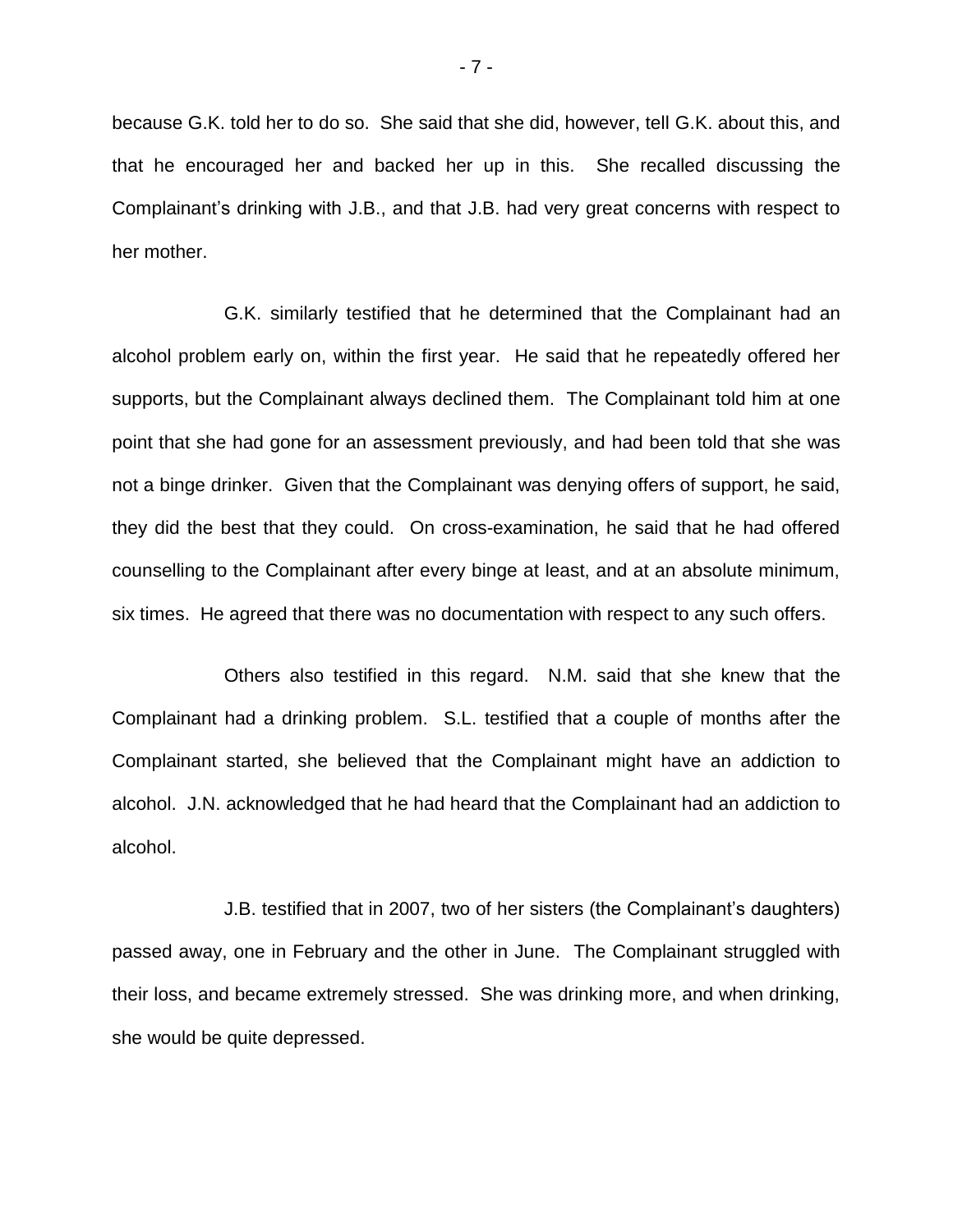A number of the witnesses spoke about a particular incident involving the Complainant"s drinking. One day, while on holiday, L.L. had received a phone call from staff advising that the Complainant was very drunk. She and J.B. went to the Complainant"s apartment, and found the Complainant heavily intoxicated and hallucinating. They called G.K. to come and help. At the time, J.B. thought that they should call an ambulance, but the Complainant did not want to see a doctor. G.K. said that he did not think it necessary to call an ambulance, and was reluctant to have the Complainant taken against her will. He asked the Complainant what would help, and she said going down to the water and skipping stones. As a result, the Complainant, G.K. and L.L. went and skipped stones, while someone else stayed behind in the apartment to empty out the beer that was there. After a while, when the Complainant was ready to leave, they went to a restaurant for lunch. Someone stayed with the Complainant that afternoon, then G.K. took her to a Chinese restaurant for dinner. G.K. did not remember whether someone stayed with the Complainant that evening or not, but he believed that he picked her up for breakfast the following morning. He said that this was not the first time the Respondent had bought the Complainant meals, and been there for her; that he had done this on previous binges.

### The Conference

In mid-June or July 2008, G.K. and the Complainant discussed the possibility of her attending the CMHA National Conference (the "Conference") to be held August 22 to 23, 2008, in Halifax, Nova Scotia. The Complainant was excited to go, as she had never been to the East Coast. G.K. testified that he himself had attended all but one of the previous National Conferences. He knew that it was one of the

- 8 -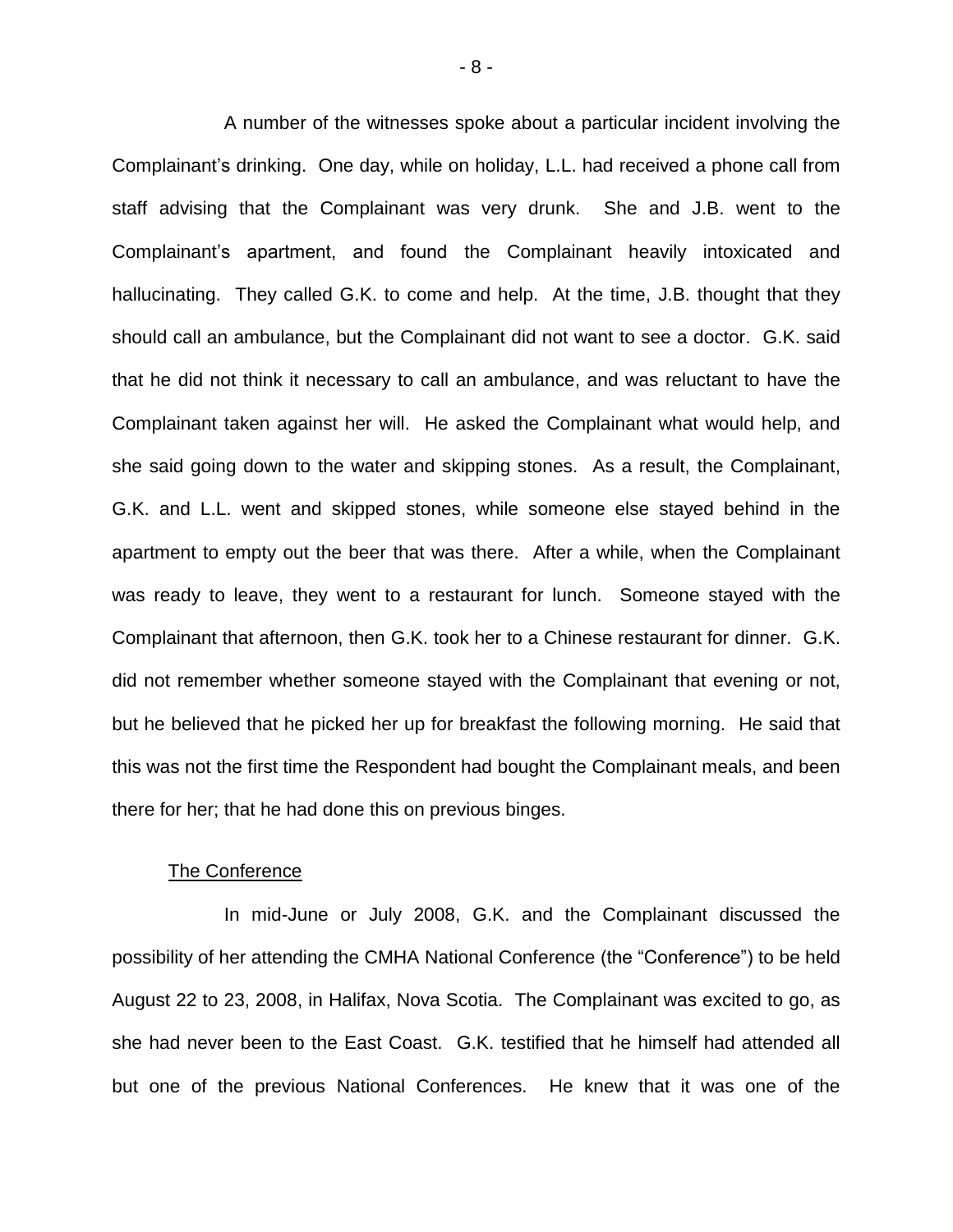Complainant"s dreams to see the East Coast, and he wanted to send her to the Halifax Conference as an acknowledgement and reward for all of the good work that she had done. The Complainant was going to fly to Halifax a couple of days early, and to stay there for a week after the Conference, on vacation time, returning to work on Tuesday, September 2, 2008.

The Complainant"s evidence was that she was feeling absolutely overloaded and "stressed to the hilt" in her job in August 2008. She was being paid to work 50 hours a week, and was on call 24 hours a day. The basement in the apartment had been flooded in February 2008, and the floor had to be replaced. This meant that it had to be jack hammered, and because it was not properly vented, fire alarms were continually going off, and all of the tenants had to be evacuated and the fire department called. Other things that the Complainant had to deal with included tenants who locked themselves out when they were doing laundry or at other times, loud parties, and tenants who had to be evicted. The police were often in the building, and there had been two deaths in the building while the Complainant was there which she had had to attend to.

The Complainant indicated that she communicated her feeling of being overwhelmed to G.K., and was pretty sure that at the July team meeting, she requested some assistance on weekends. This was not disputed by the Respondent. The Complainant said that G.K. did eventually put another staff member on for weekends, but her employment was terminated shortly thereafter.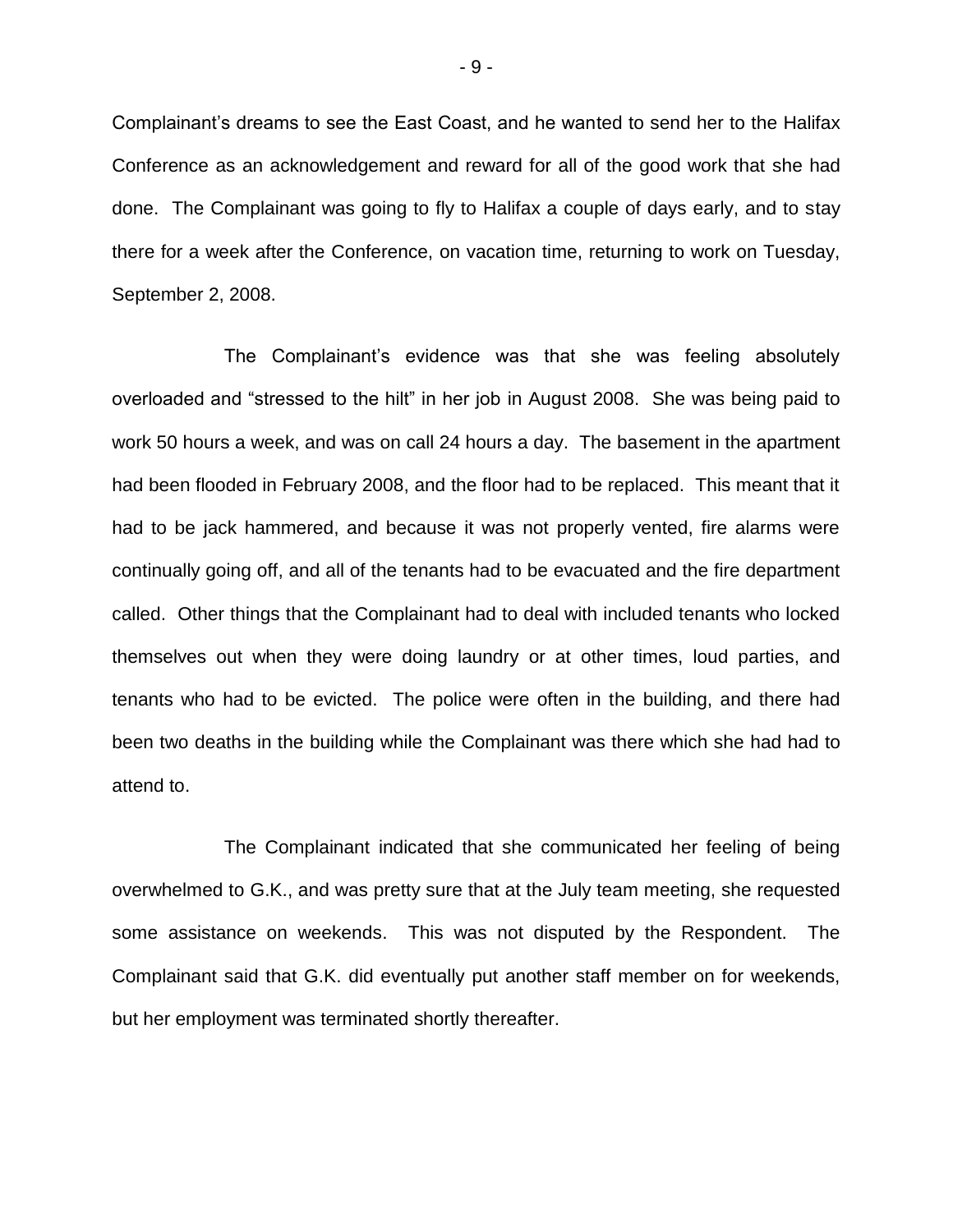On or about August 12, 2008, the Complainant gave G.K. a letter requesting "a petty cash advance for \$500 to cover expenses for [her] trip to the conference in Halifax." The request was approved that same day, and a notation was made on the letter by J.N. indicating "conference float" (Agreed Doc. No. 5).

### August 19, 2008

The Complainant testified that she was off work on Monday, August 18, 2008, was scheduled to work for three hours, from 1:00 to 4:00 p.m., on Tuesday, August 19, and was to fly to Halifax on Wednesday, August 20.

Her evidence was that a couple of strange things happened around that time. On or about August 18, she was scheduled for a root canal, but problems developed, and the tooth had to be pulled. She was given prescriptions for antibiotics to prevent any further infection (Ex. 7). In addition, the hospital phoned on the Friday before she was to leave for Halifax, and wanted her to go in for a bone scan on Monday, August 18. She said that this scared her as it came "out of the blue", and you just don't get bone scans in Brandon out of the blue. She thought that this might be related to the cancer she had had before.

She said that she was feeling stressed, and did not know if she could follow through with the trip. She was scheduled to work from 1:00 to 4:00 p.m. on August 19, but the whole side of her face was still hurting and she was not ready to go to the Conference. As a result, she called the Respondent"s office, and left a message on the office telephone to advise that she could not report to work because she was not feeling well.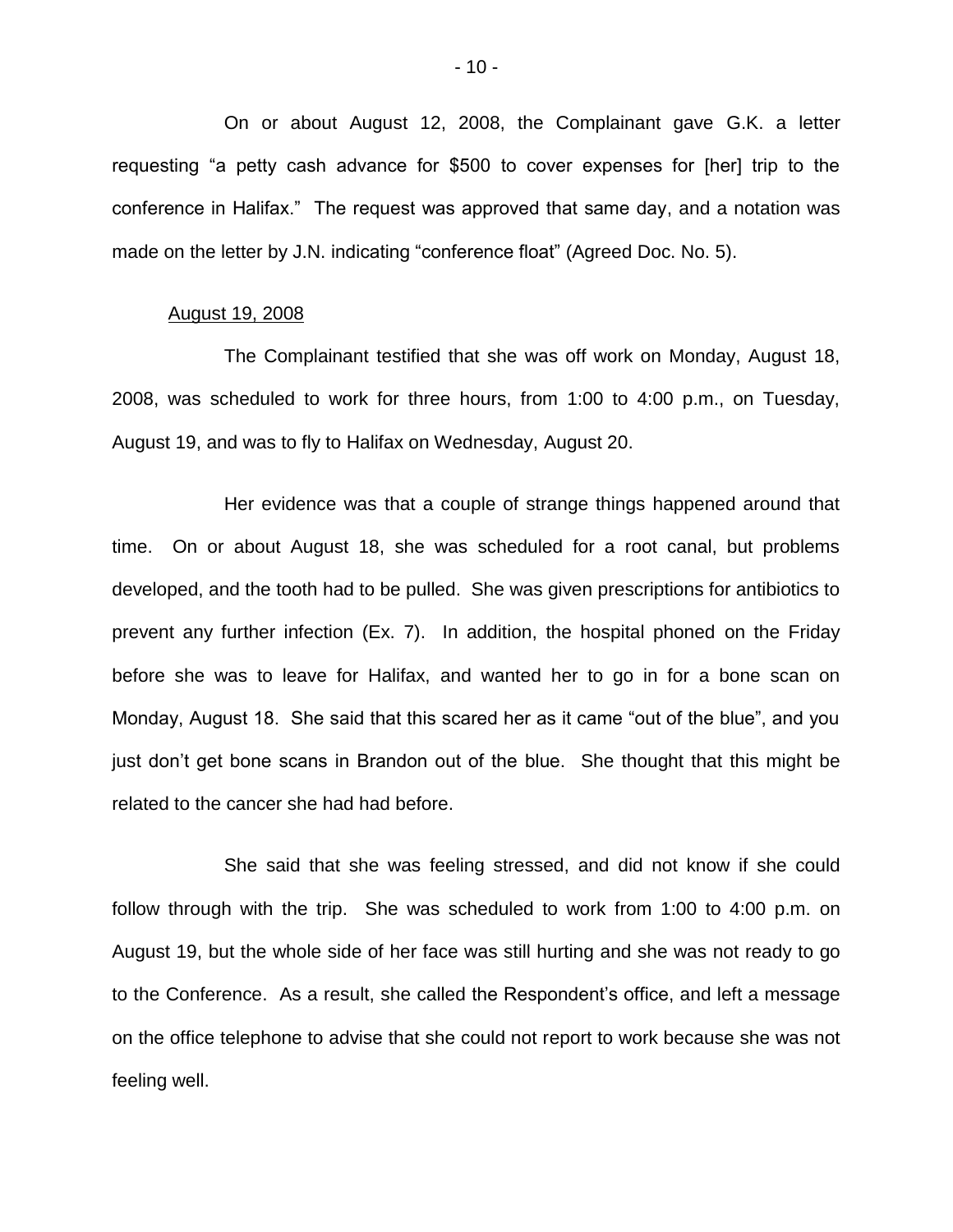The Complainant had a late breakfast that morning with another staff member, D.J., at a restaurant. She remembered being very upset and emotional at the time, and that D.J. tried to calm her down. After leaving the restaurant, she went home and had a nap. Later, she went to Walmart, and remembered buying an overnight bag there. She returned to her apartment fairly late, around 8:00 p.m., where she found a letter from G.K. which had been left under her door.

The text of that letter (Agreed Doc. No. 6) read as follows:

As I am concerned about your health and well being it is essential that you be seen by a doctor immediately. Dr. Benning's office is open until 7:00 PM and Brandon Clinic West is open until 8:00 PM, or any other doctor of your choosing. In order to attend the CMHA National Conference you are required to produce a note from a doctor stating that you are ill today but you should be well enough to attend the conference.

If you are unable to produce such a note you will not be permitted to attend the CMHA National Conference. Please call me on my cell phone at [number removed] once you have received the above note from a doctor, otherwise you are NOT to attend the CMHA National Conference.

There was a notation at the bottom of the letter made by N.M., indicating that it had been delivered at 5:40 p.m.

The Complainant's reaction to that letter was that she was absolutely furious. She knew that she was being watched on camera. She had been having issues with the Respondent for a long time with respect to its staff watching her, both on cameras which had been installed in the hallway right above the door to her apartment, and through the windows to her apartment, which was located on the main floor of the building. She said that she had raised this with G.K., and that at one point he had told her she was being paranoid.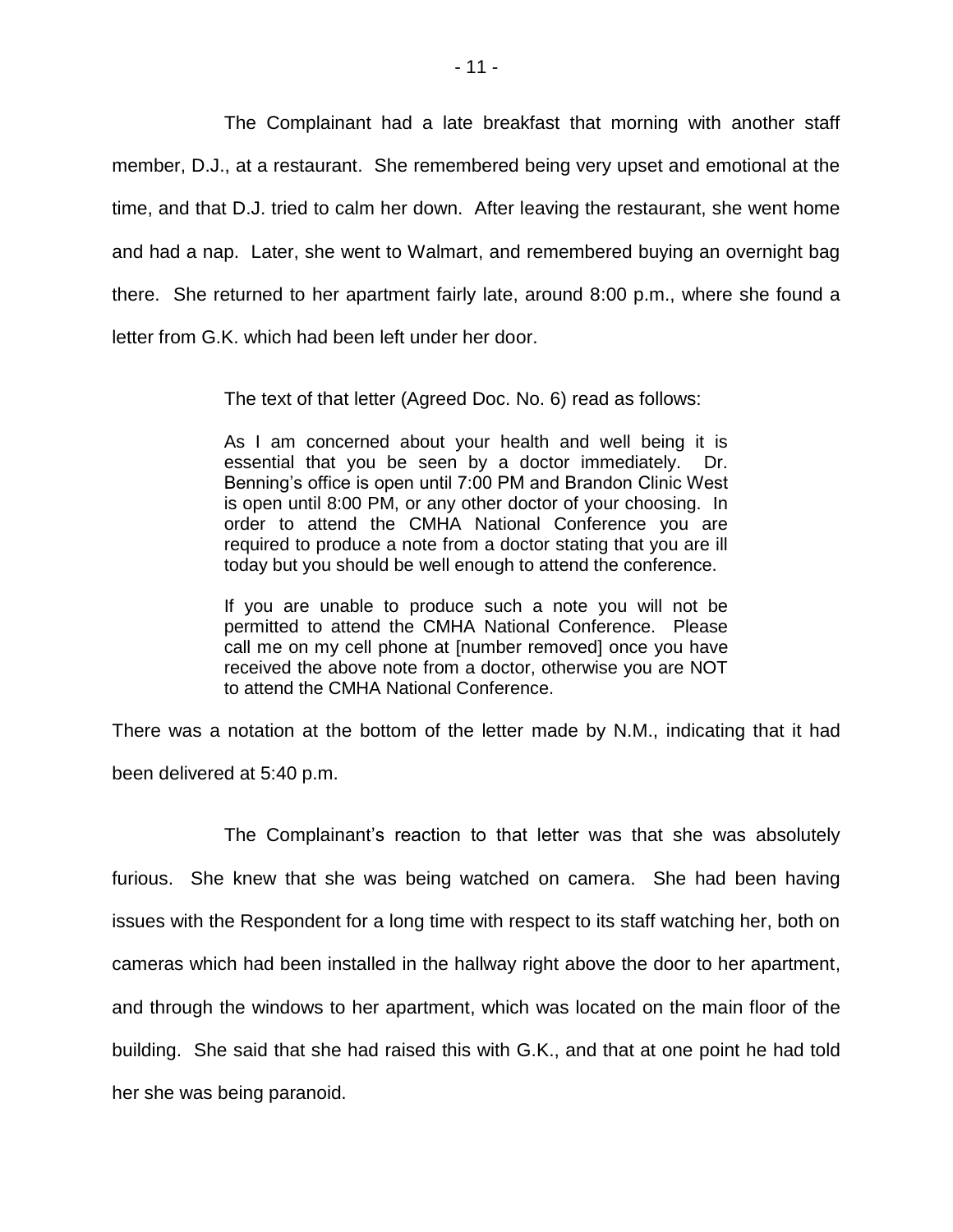The Complainant did not recall doing anything else that evening other than going to bed.

G.K. was on vacation at this time. His evidence with respect to August 19, 2008, was that the Complainant was scheduled to work not only from 1:00 to 4:00 p.m. that day, in support and housing, but also from 5:00 to 8:30 p.m., in fundraising. He testified that he received a phone call from N.M., advising him that the Complainant had called in sick that morning, and that her voice was slurred. While N.M. did not say that the Complainant was intoxicated, he took this as a possibility. He was told that a construction worker had seen the Complainant bumping into the walls in the hallway, and that a tenant had raised a concern that she was intoxicated. He asked N.M. to check on the Complainant by knocking on her door, noting that in the past when the Complainant was on a binge, she might answer the door but not the phone. N.M. reported back, however, that there was no answer. He said that he tried calling the Complainant himself from Winnipeg, but again there was no response.

G.K. said that he had no conclusive evidence that the Complainant was on a drinking binge, but suspected as much. Having been unable to contact her, he directed N.M. to view the cameras in the apartment block, but only during the times the Complainant was supposed to be at work, to see if she saw the Complainant or saw her bringing in a 12-pack of beer. This, he said, would have been almost conclusive evidence that she was on a binge.

Eventually, G.K. directed N.M. to write and deliver the above letter to the Complainant.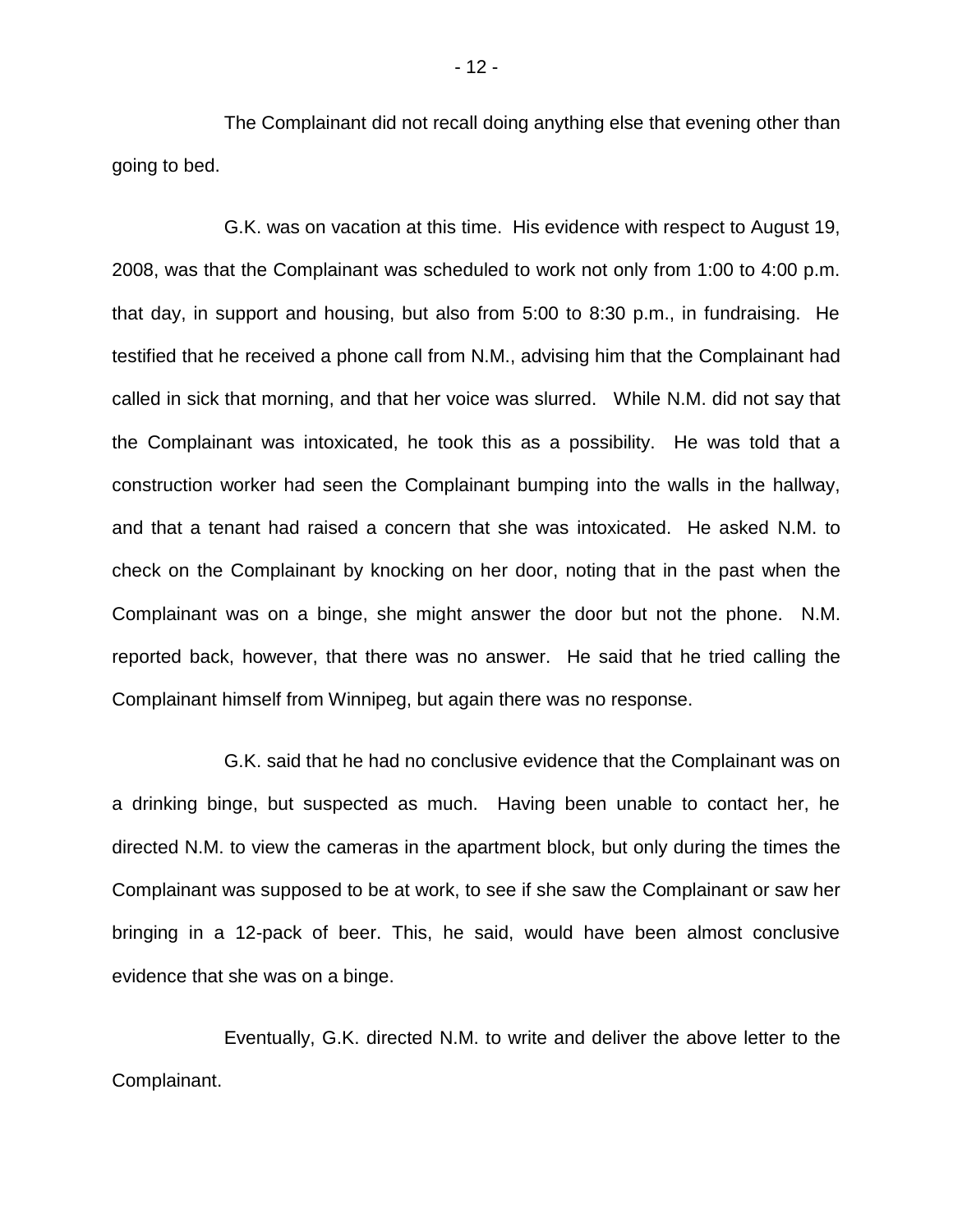On cross-examination, G.K. stated that he only tried to call the Complainant once, as there was no sense trying again if she was screening her calls. He had no idea whether he left her a message when he called. When asked what he was hoping to gather from speaking to her himself, he responded that while he had his suspicions, he needed to talk to her to understand the situation. He said that anytime he had asked the Complainant if she was drinking, she had not lied to him. He said that if she had said that she was not drinking and there was a reasonable explanation, he would have accepted that.

N.M."s evidence was that she received a phone call from the Complainant on August 19 saying that she was not coming in to work because she was sick. She said that the Complainant"s voice sounded slurred. On cross-examination, when asked when the Complainant had called, N.M. indicated that the Complainant had left a message which was on the answering machine when N.M. came in to work. N.M. testified that later, a staff member said that he had seen the Complainant walk down the hall in the apartment building and bump into the wall. An undated note to this effect, addressed "To Whom It May Concern" was filed as Exhibit 17. The author of that note, however, was not called as a witness.

N.M. testified that she then called G.K., who told her to call the Complainant. When she received no response, G.K. asked her to check the cameras to see if she could see anything. She took another staff member with her to do so.

D.J.'s evidence with respect to August 19, was that he went for a late breakfast with the Complainant, around mid-morning, and they talked. The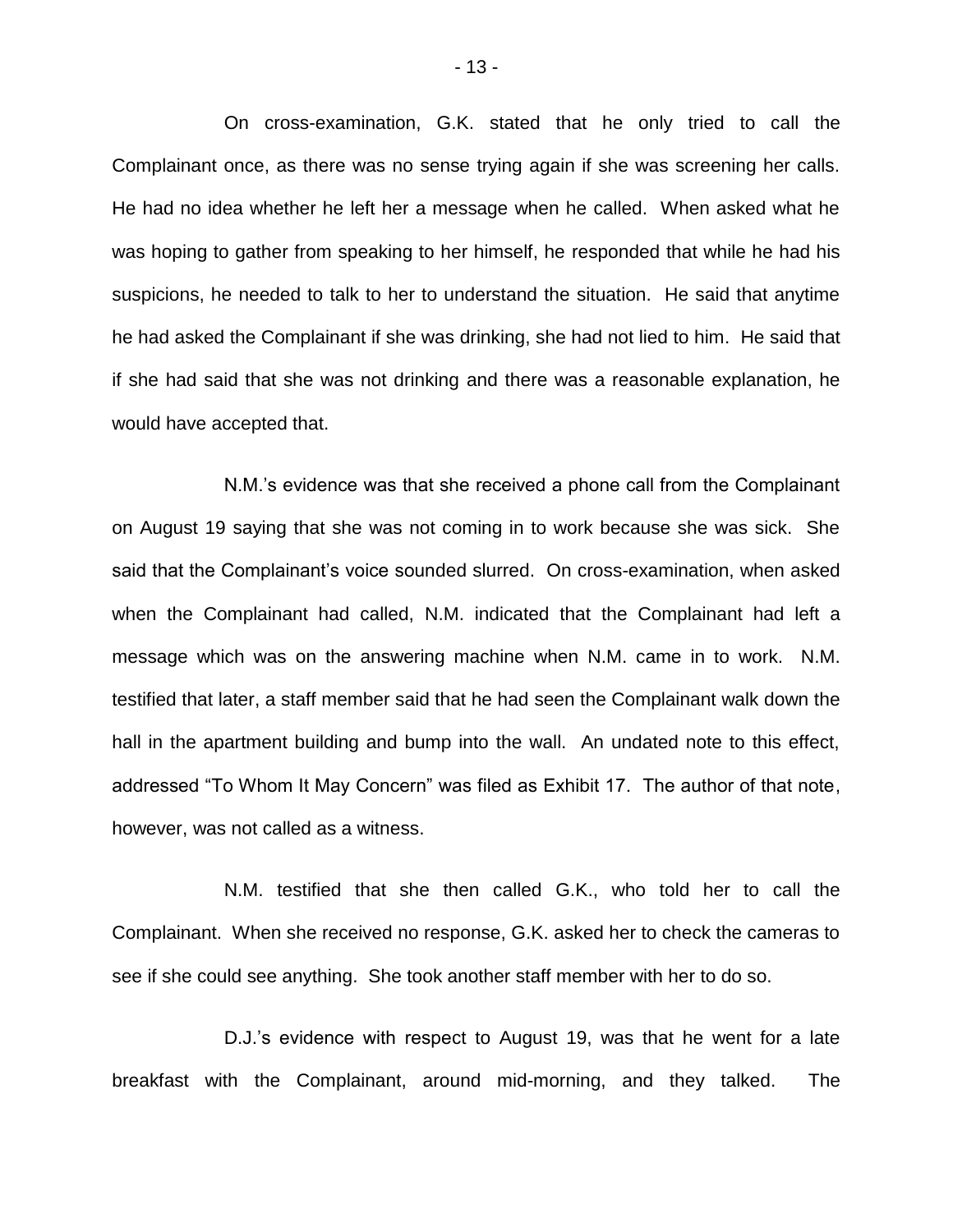Complainant was quite distraught and crying a little bit. She was beating herself up about her two daughters who had passed away tragically the previous year, and was concerned about her own health. She had wrestled with cancer before and was very concerned that it had come back. The Complainant did not appear to him to be intoxicated, but was very upset. After breakfast, D.J. said that he went to work and the Complainant went home.

D.J. said that G.K. phoned him that day, and wanted to know whether the Complainant was drunk. D.J. said no, but that she was upset. He did not elaborate on that with G.K., as he was not prepared to share what he had been told in confidence.

### August 20, 2008

At about 6:00 a.m. on August 20, 2008, D.J. picked the Complainant up and drove her to the bus depot in Brandon, where she was to catch a bus to the Winnipeg airport to depart for the Conference. She bought a bus ticket to Winnipeg, and was having breakfast with D.J., when J.B. arrived with the Respondent's homeless coordinator"s cell phone, and said that the Complainant was to telephone G.K. It was an agreed fact that the Complainant did so immediately, and was advised by G.K. that she could not attend the Conference.

The Complainant"s recollection with respect to that telephone conversation was that G.K. told her that she was not going to the Conference because she had not provided him with a doctor"s note, and that that was final, then he hung up. She said that she started to cry, was hustled out of the depot by D.J. and J.B., and went home.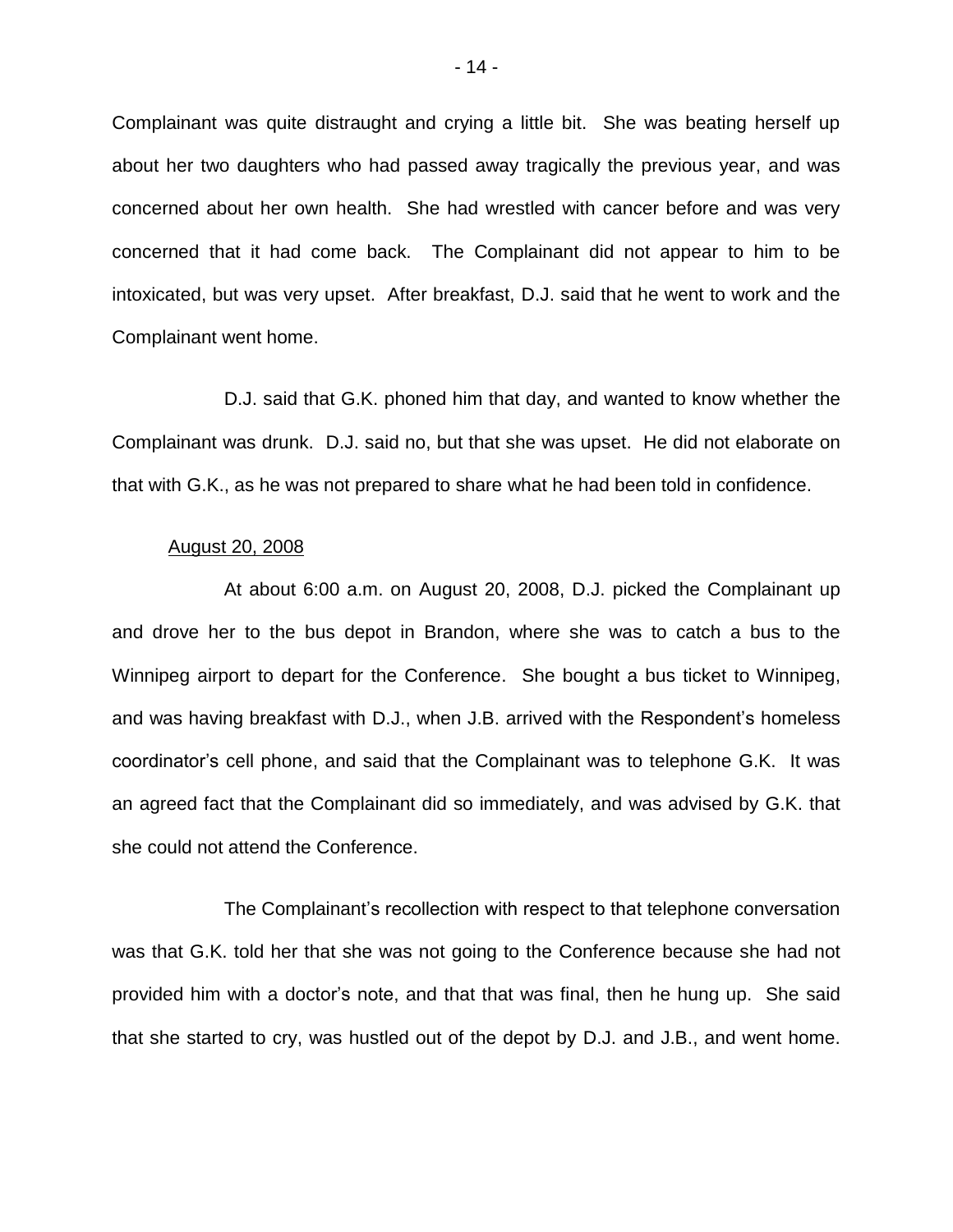She thought that she was told by J.B. sometime later, that G.K. had called back and said that if she got the doctor"s note, she could go to the Conference the next day.

It was an agreed fact that later that day, the Complainant obtained a medical note from her family doctor indicating that she had been required to be off work from August 19 to 20, 2008, and provided that note to the Respondent. (Agreed Doc. No. 9)

On cross-examination, it was put to the Complainant that G.K. specifically asked her to provide a doctor"s note stating that she was well enough to go to the Conference. When she was asked why she had not provided such a note, her response was that she had a doctor"s note which said that she was sick for one day, and would assume that meant she was well the next day. She said that she did not understand G.K."s letter to say that she needed to get a "wellness note".

It was an agreed fact that on August 20, 2008, G.K. made alternate flight arrangements for the Complainant to travel to the Conference the next day (August 21), and directed his Administrative Assistant to write and deliver a letter to the Complainant, requesting that she meet him at the Winnipeg airport the next morning.

The text of that second letter (Agreed Doc. No. 7) read as follows:

[G.K.] has asked me to get this note to you.

He asks that you meet him at the Tim Horton's at the Winnipeg Airport on Thursday morning at 9:15 AM when your bus arrives there. He states that he will have your boarding pass [sic] for you and will give them to you.

If you need to talk to him prior to this you are to call him on his cell at [number removed].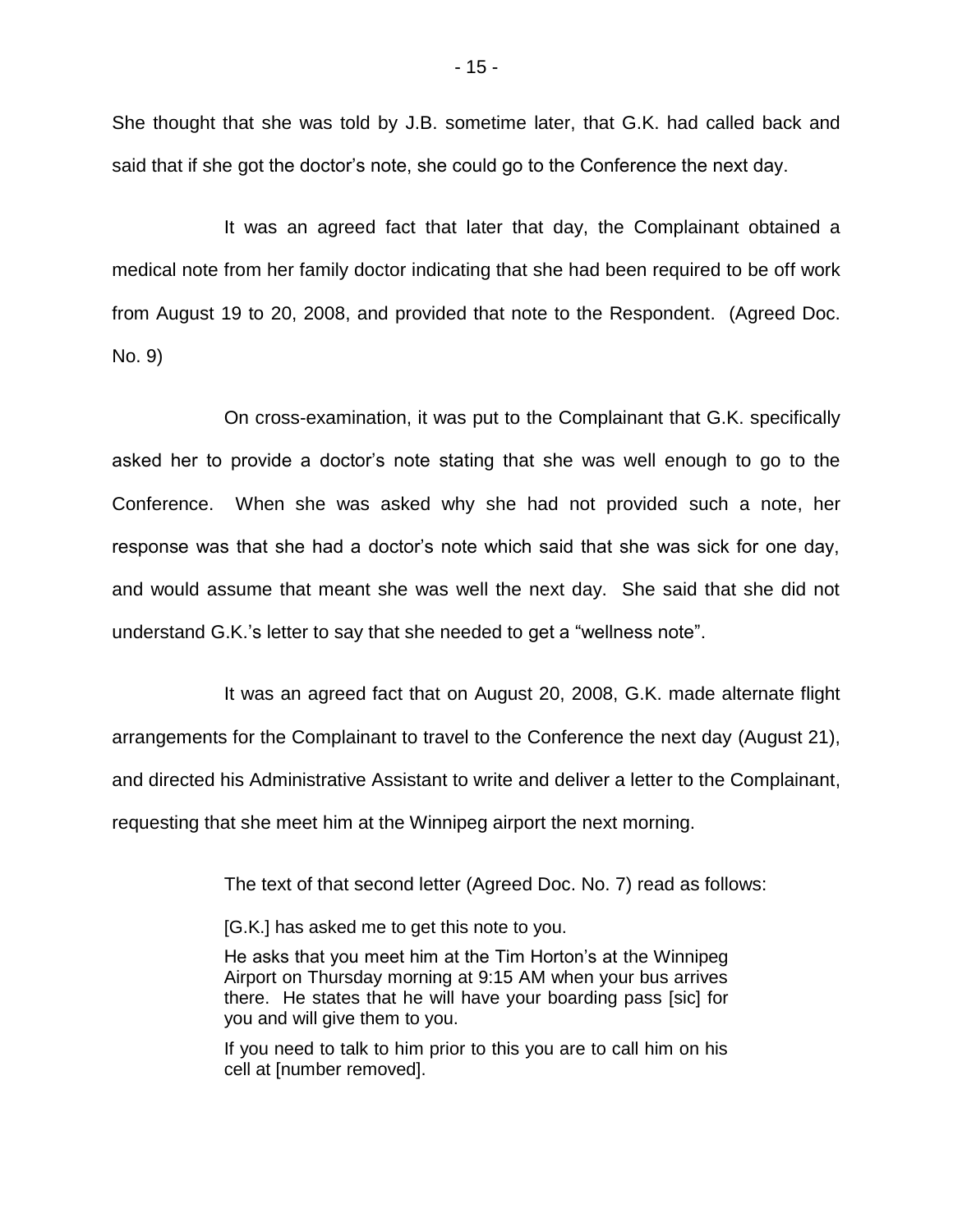G.K."s evidence with respect to what occurred on August 20, 2008, was that after talking with the Complainant at the bus depot, he thought that she was going to comply with his request, and therefore gave her additional time.

On cross-examination, G.K. denied having hung up on the Complainant. He said that they had a good conversation. He asked why she was at the bus depot, and she responded that she was going to the Conference. He said that she had been told that she was not to go to the Conference until she provided a doctor"s note saying that she was well enough to go, and she said that she had not had time to do so. His evidence was that he told the Complainant during that telephone conversation that he would rebook the flights for the following day.

G.K. agreed that he rebooked the flights without having the doctor"s note, saying that he trusted that she was going to get it. He said that he specifically explained what he was looking for, and strongly believed that the Complainant was very clear as to what was expected of her. There was not the slightest hint in his mind that she did not understand, only that she needed more time.

G.K. testified that he attempted to contact the Complainant after he had rebooked the flights, to arrange to meet her at the airport and give her the boarding passes, but again received no response. He therefore instructed N.M. to put a letter under the Complainant"s door with that information.

G.K."s evidence was that he wanted to meet the Complainant at the airport not just to hand off the boarding passes, but also to receive the doctor's note saying that she was well enough to attend the Conference. He said that this was very important for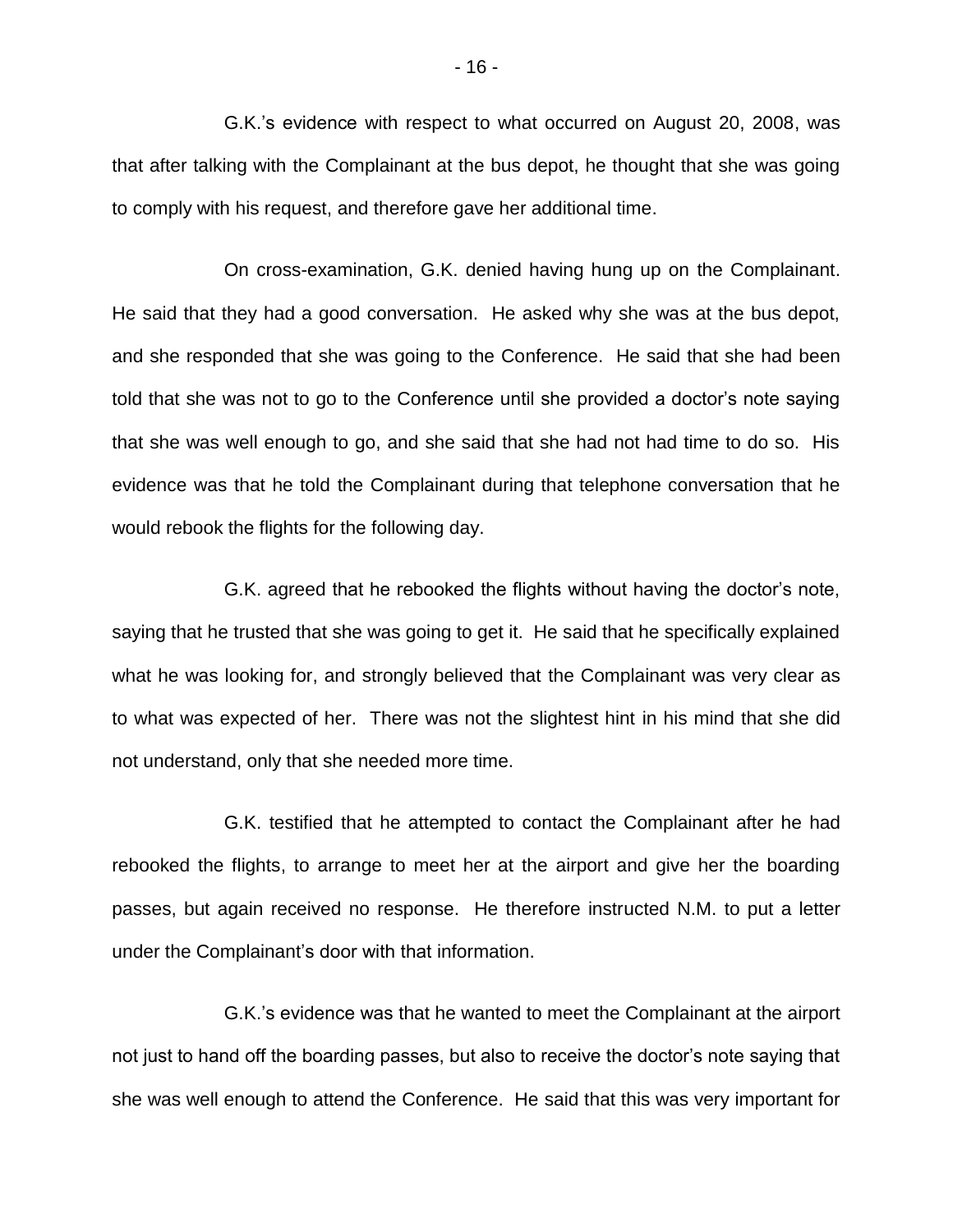two reasons: first, she was to be the Respondent"s sole representative at the Conference, and it would have been a huge embarrassment for the Respondent if she went in the middle of a binge or started on a binge at the Conference; and secondly, he had previously been told by J.B. that the Complainant had been hospitalized during a drinking binge, where one of her major organs had shut down, and he did not want her going to the Conference if it might possibly result in her being in a life-threatening situation.

On cross-examination, when G.K. was asked whether he had considered allowing the Complainant to go to the airport, get her boarding passes and get on the plane as anyone else would, or whether he personally wanted to be there, he said that he personally wanted to be there. Asked whether he was going to ask and personally assess whether she had been drinking, he said "absolutely", and that if she said no, he would have believed her. When it was put to him that he did not believe her when she phoned in sick, he said that he believed that she was sick, but did not know the cause of her illness.

G.K. confirmed that the Respondent received the above doctor"s note from the Complainant, but added that he was in Winnipeg at the time. It is unclear whether he received a copy of that doctor"s note by fax or if he was made aware of its contents by N.M. In any event, he stated that the note only addressed the first part of what the Complainant was to provide, and not the second part, being whether she was well enough to attend the Conference.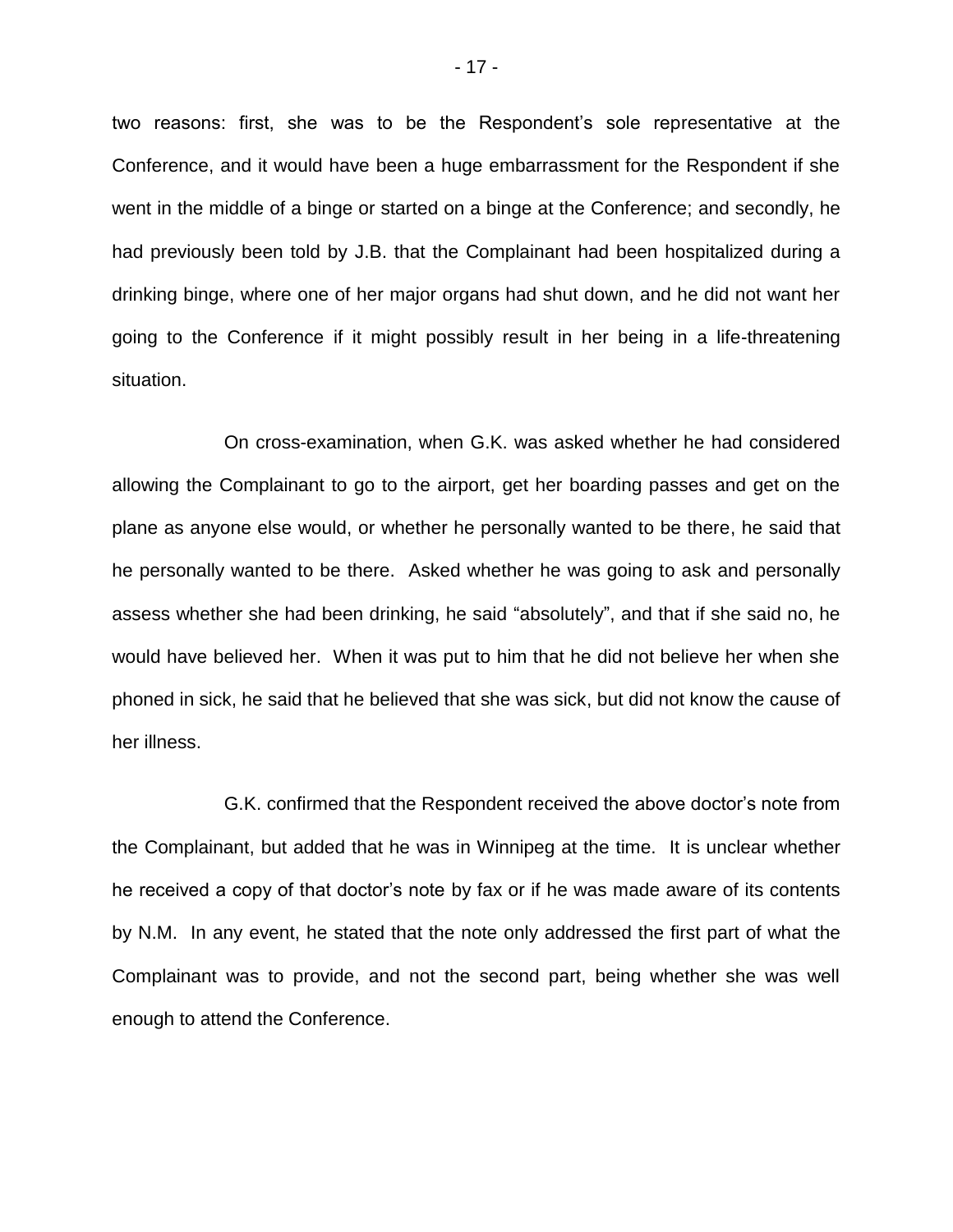The evidence does not disclose at what point in time G.K. directed N.M. to deliver the second letter (Agreed Doc. No. 7) to the Complainant, whether it was before or after the Respondent had received the doctor"s note, or at what time the letter was left under the Complainant"s door. Nor was the Complainant sure as to when she would have received this letter. She said that she was angry when she did receive it. She felt that she was being harassed and intimidated, and had had enough.

J.B. recalled that G.K. called her on August 20 on the homeless coordinator"s phone and asked if the Complainant was going to the Conference. When she said yes, G.K. asked her to take the phone to the Complainant and have her call him, which she did. J.B. said that G.K. asked her if the Complainant was drinking. Her impression of the Complainant at the time was that she was sober. J.B. added that she is hypersensitive about this, and can tell if the Complainant has had even one beer. She said that she did not have a conversation with the Complainant, but that the Complainant looked upset. She stayed while the Complainant phoned G.K., and said that the Complainant was just listening during that call. J.B. said that she did not recall what happened afterwards, but thought that the Complainant indicated that G.K. told her he wanted a sick note. J.B. said that she left then, and could not recall whether she saw the Complainant again that day.

### August 21 to September 1, 2008

The Complainant testified that she could not sleep that night. Her mouth was sore, and she was so tired that she was starting to throw up. At approximately 5:00 a.m. on August 21, 2008, she phoned G.K. and left a message on his cell phone, advising him that she was ill and would not be able to travel to the Conference. When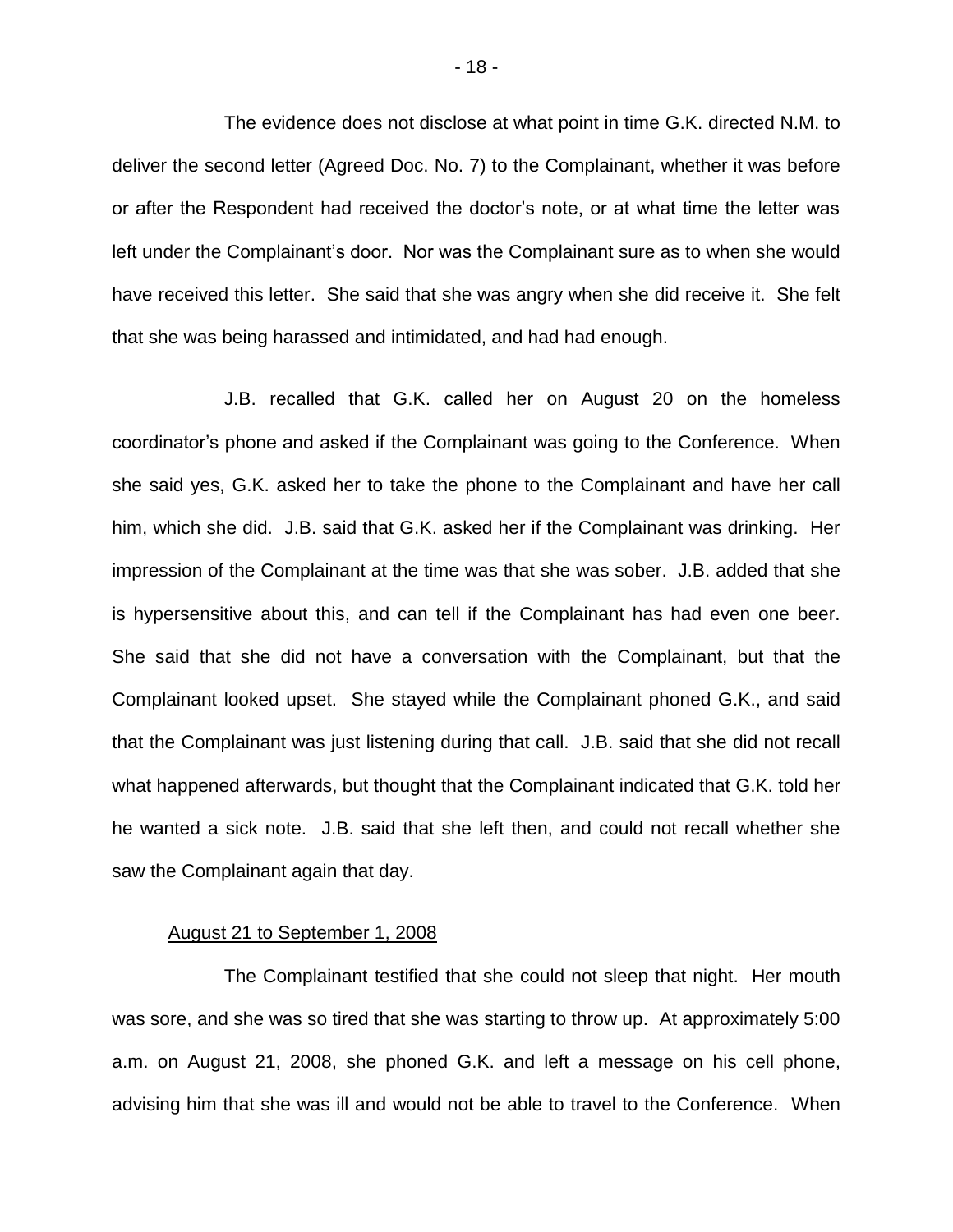asked whether she was worried about how he would react, she said that she did not really care at that point. She had been working 50 hours a week, the work in the basement was not getting done, the alarms were going off all the time, and she was totally and utterly exhausted.

G.K. did not call the Complainant back after he received her message on August 21. He testified that that was the end of the matter until he came back from vacation.

The Complainant did not attend the Conference. She remained in Brandon and was away from work, first on sick time and then on vacation, from August 21 to September 1, 2008. She testified that she did not remember a lot about that period of time. She thought that she must have been "on a pretty good bender" and got to the point where she wanted to hurt herself. She got prescriptions from her doctor's office for anxiety, but does not know if she took them, adding that she doesn"t usually do so when she's drinking.

#### September 2 to 16, 2008

The Complainant returned to work on September 2, 2008. Before going into work that day, she went to AFM, on a self-referral basis.

G.K. was not in the office for the first couple of days after her return to work, and the Complainant proceeded to go about her duties.

In the week or so following G.K."s return to the office, the Complainant thought that she met with him two or three times at Chicken Delight, but was unclear as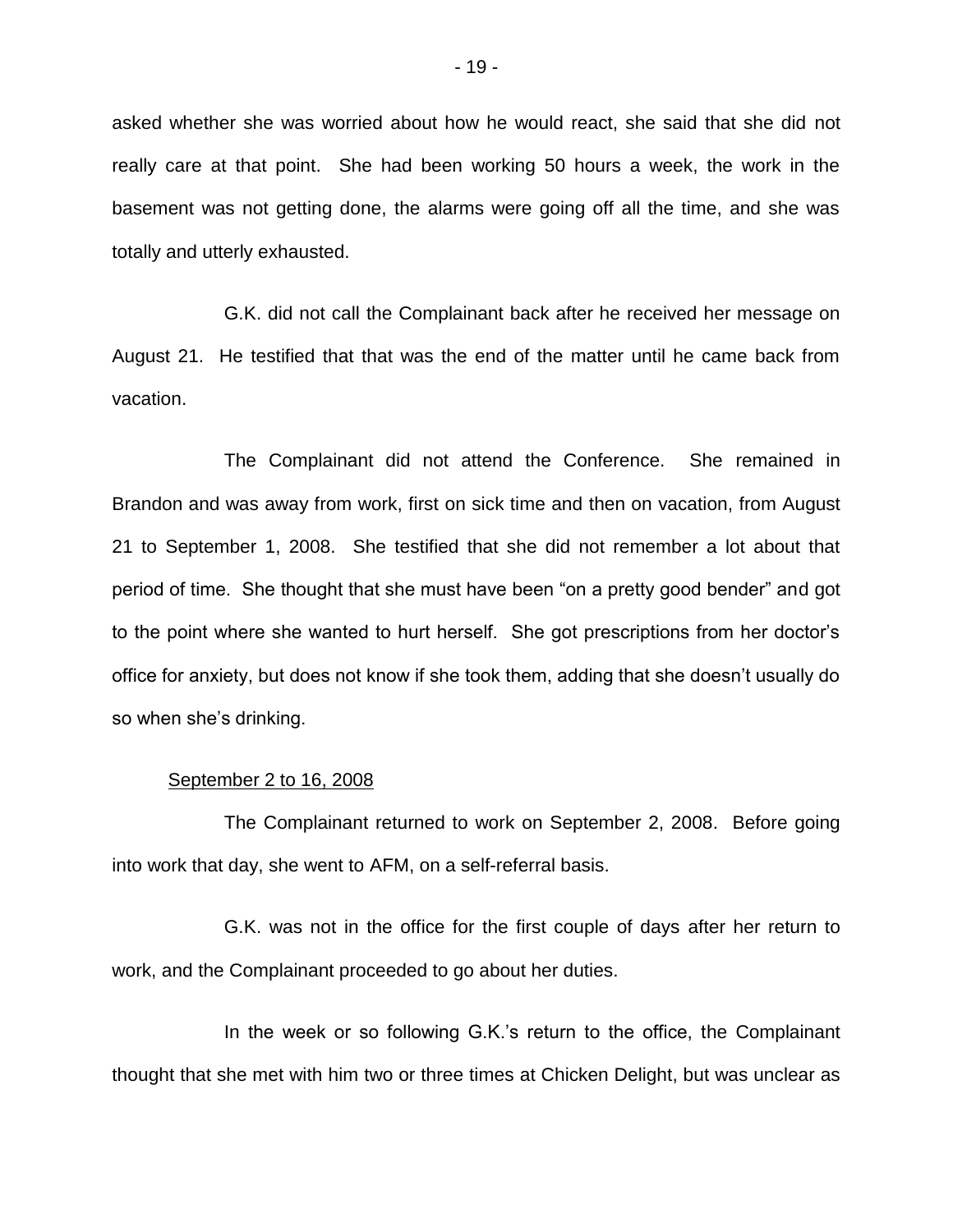to what each meeting was about, saying that the meetings sort of blurred or ran together there.

The Complainant believed that G.K. told her that because she had not attended the Conference, she was expected to pay the money or some of the money back. At some time, she communicated to G.K. that she was experiencing stress and personal difficulty. She told him that she had been called in for a bone scan, had had a tooth removed, and had gone to AFM. According to the Complainant, she had never had any discussions with G.K. about AFM before. In August 2008, when she was really struggling, he had suggested that she look at counselling. She had made inquiries of Foster"s Counselling Services and had been told that she needed a letter from the Respondent indicating that the Respondent would pay for the counselling. She had drafted a letter (Agreed Doc. No. 10), but never went for counselling as G.K. was on holidays then, and the letter was never signed. In his evidence, G.K. testified that to the best of his recollection, he did sign that letter sometime after September 3, 2008.

The Complainant testified that at one point, G.K. said that she had been taking sick time because she was drinking, and that her drinking was affecting her work performance. She said that she had the time sheets to show that that was not true, but that he would not look at them.

On cross-examination, it was put to the Complainant that when she met with G.K., she stated that she had been on a drinking binge prior to receiving the letter dated August 19 (Agreed Doc. No. 6), as the result of a friend suddenly dying of cancer.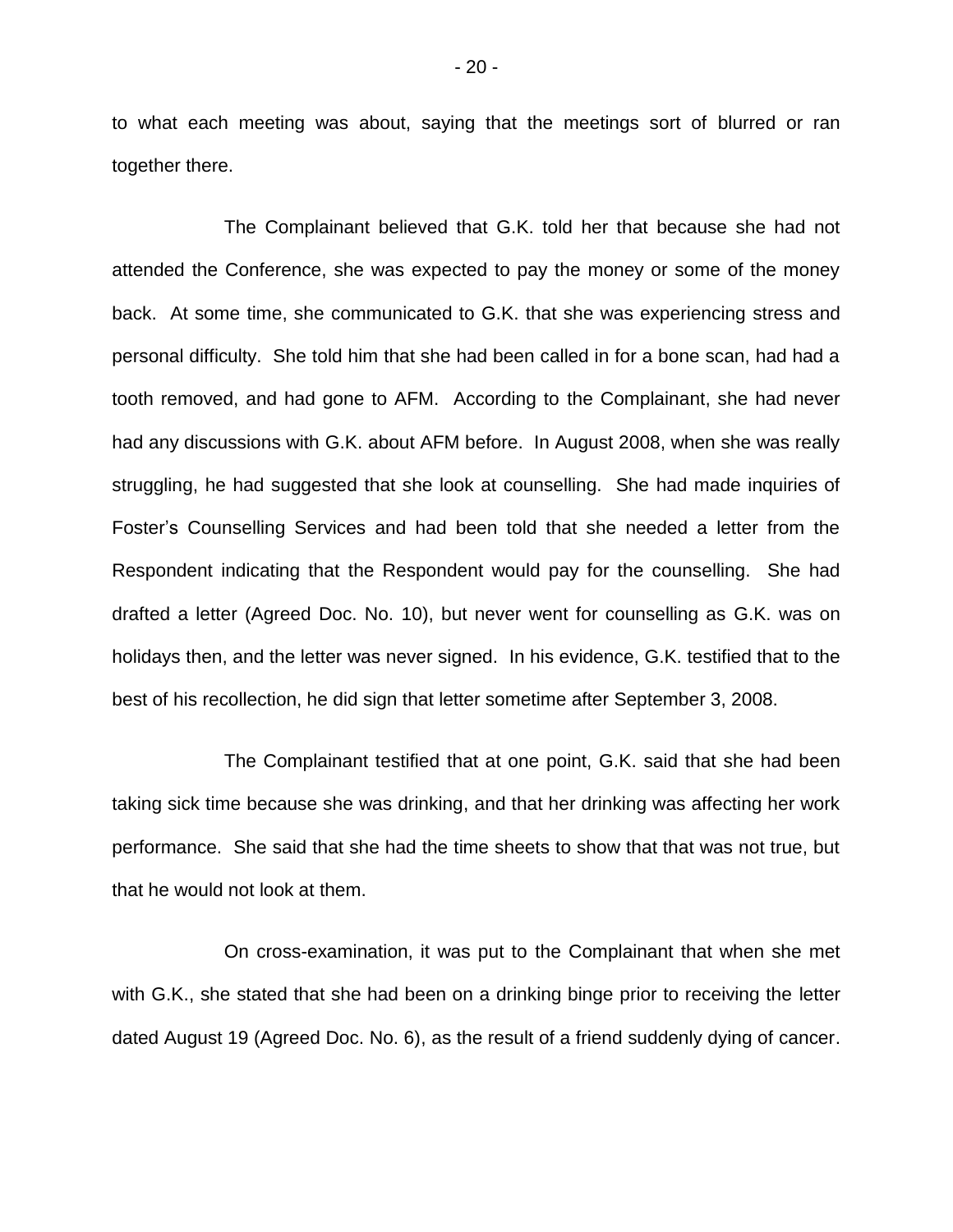Her response was that she remembered telling G.K. about her friend, but did not remember saying that she had been on a drinking binge.

G.K."s evidence was that there was a team meeting on September 11, 2008, at which a combination of measures were identified to provide the break that the Complainant had previously requested. The Minutes of that meeting (Ex. 25) indicate that these measures included: an on-call system for covering the apartments, where someone else would cover weekends from Saturday at 5:00 p.m. to Tuesday at 9:00 a.m., at a rate of pay to be discussed; a fee for tenants who locked themselves out of their apartments (\$10.00 if during business hours, \$30.00 if after hours); and a \$10.00 fee for knocking on the Complainant"s door. In addition, J.B. was to arrange a tenant meeting, where tenants were to be told about the charge for locking themselves out and instructed to get their laundry change from somewhere other than the Complainant. G.K. said that he asked the Complainant if she needed anything more, and she said no.

On cross-examination, G.K. confirmed that this was the accommodation that the Complainant had requested, and that he specifically asked her if she needed more, and offered her more, but she declined that offer. Asked whether putting these measures in place would be difficult or manageable, he said that he would not have put them in place if he did not think that they were manageable. He said that several staff were willing to help with this.

The Complainant remembered meeting with G.K. at Chicken Delight in the morning of September 16, 2008. She said that he wanted to know how much money she was prepared to pay back with respect to the Conference. There was no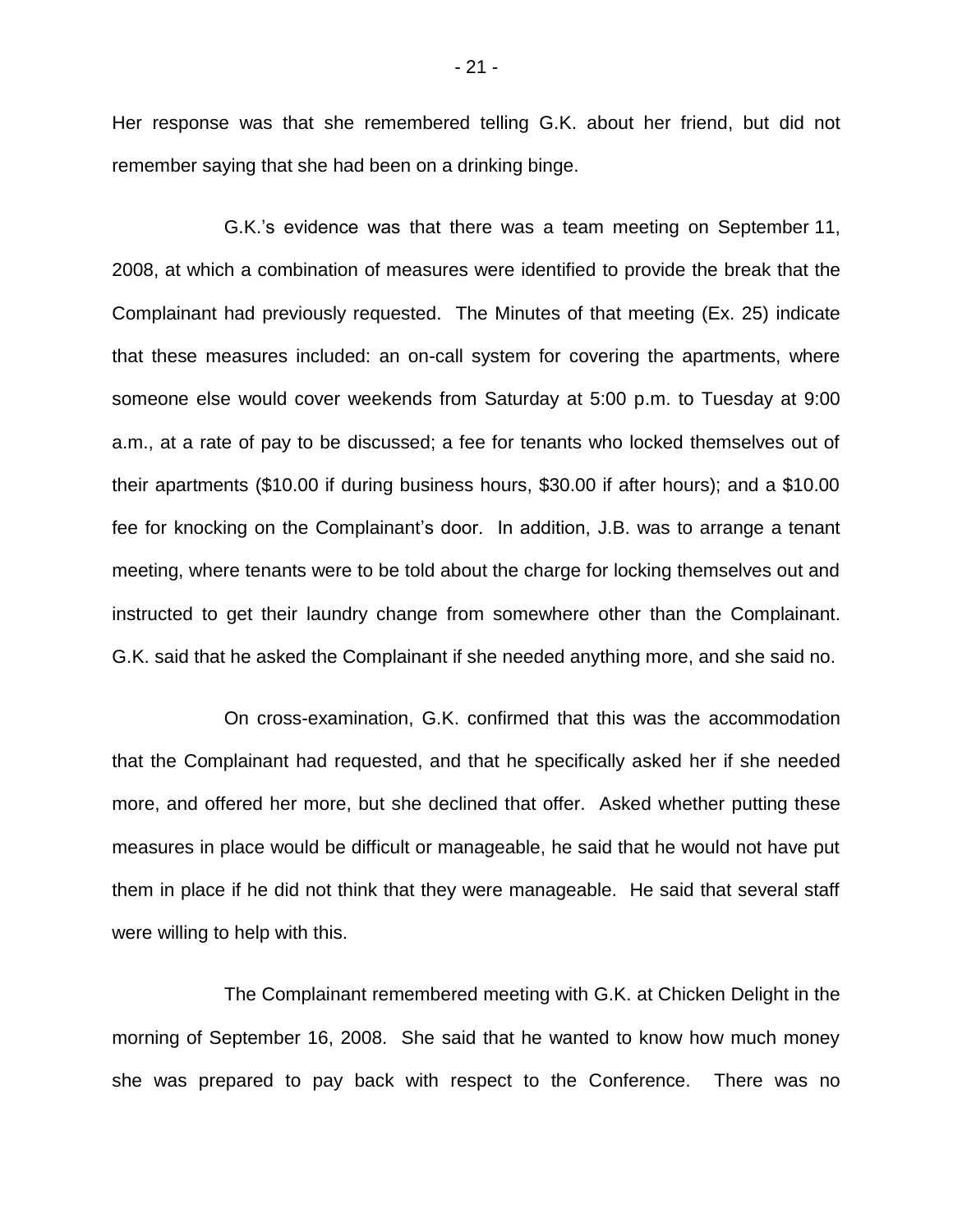discussion at that point of the \$500 cash float. She said that G.K. also asked her a number of personal questions, including whether she was going to the addictions counsellor and what the counsellor had said, but that she shut him down and told him that he was not entitled to ask her that. In her testimony, she said that she did not believe that she had to disclose that type of personal information in the workplace, adding that "that workplace is toxic".

There is no dispute that early in the afternoon of September 16, 2008, N.M. informed G.K. that the Complainant had not returned the \$500 float provided to her in respect of the expenses for the Conference. Upon being so advised, G.K. met with the Complainant and requested the return of the \$500 float. According to the Complainant, this was the first time that G.K. had brought up the return of the \$500 cash float.

The Complainant testified that she told G.K. that she did not have it on her right then. She thought that at that point he said that they were going to go to her apartment, and that he wanted her keys. She subsequently testified that she did not know if that was before or after she returned the \$500 float.

The Complainant"s evidence was that out of the \$500 she had been given, she still had \$400 in cash at her apartment, having spent about \$90 on the bus and air shuttle to Winnipeg. It is unclear from her evidence whether she went home to pick up the \$400 then went to the bank, or whether she simply went to the bank and arranged to get a money order to repay the cash float. She said that she was feeling angry and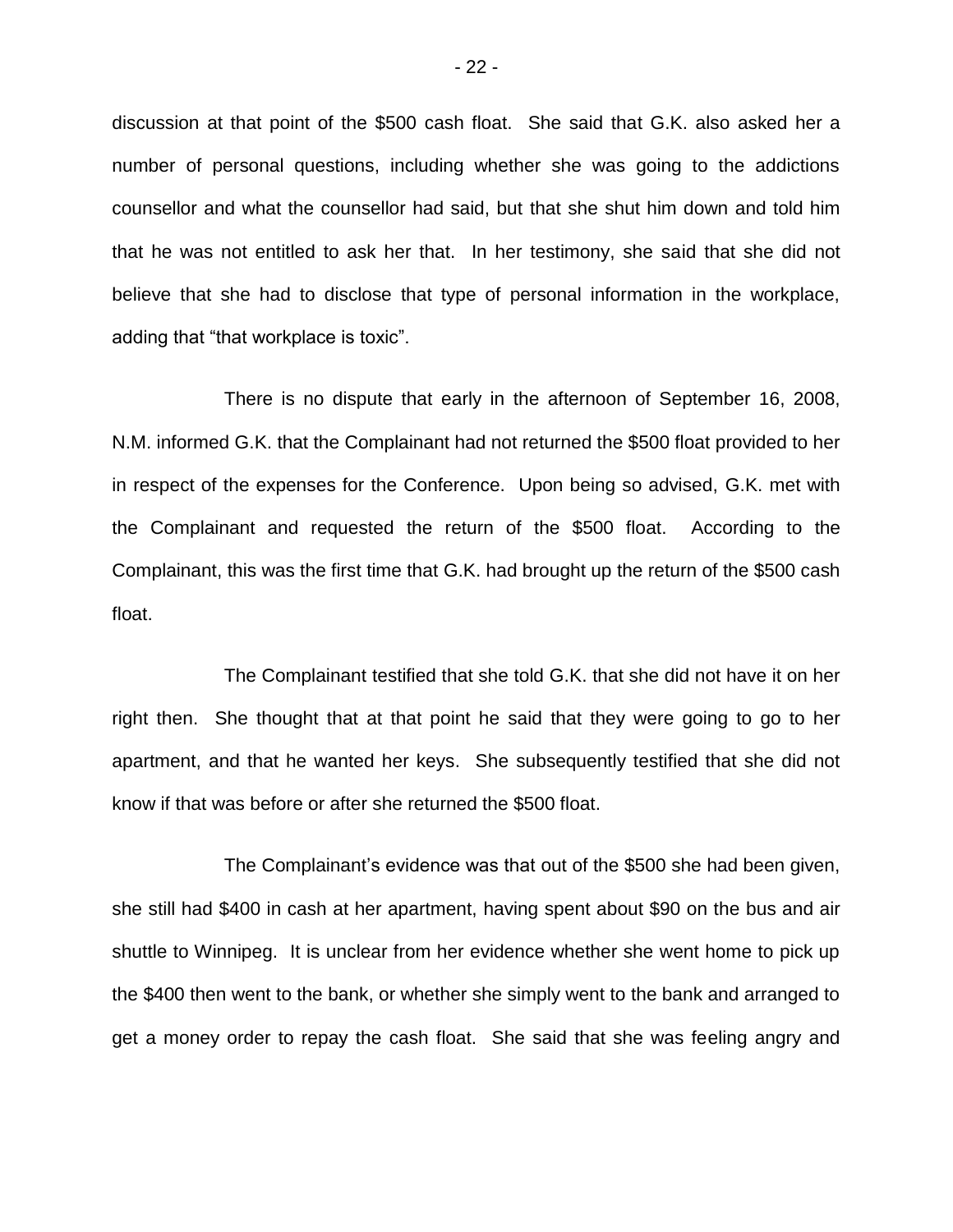humiliated, and that she stopped and had a coffee with D.J. before returning to the office with the money.

On the Complainant"s return to the office, she gave a \$500 money order directly to G.K. Approximately one to 1½ hours had passed between the time she had been asked to return the \$500 float and the time she returned to the office with the money order.

When asked on direct examination why she had not returned the conference float before being asked to do so, the Complainant said that she had never thought about it. She had the \$400 at home and had no reason not to return the money, but there was so much going on at the time that she just forgot. During crossexamination, she commented that having not attended the Conference, she would of course have assumed that she would repay the \$500 float.

The Complainant testified with respect to a second meeting with G.K. at Chicken Delight on September 16, in the afternoon. Her evidence was that G.K. gave her the option of two weeks" notice, which she could work out so that she could go on Employment Insurance ("EI"), or being fired on the spot, and told her that she had one week to decide. She stated that she did not consider herself to have been fired at that point. Among other things, G.K. had given her time to decide how much money she would pay back. On cross-examination, she agreed that she did turn in her keys on September 16, stating that G.K. came to her apartment and got them.

G.K."s evidence was that on his return to the office, he met with C.R. at least a week before September 16. He believed that they went to Chicken Delight for a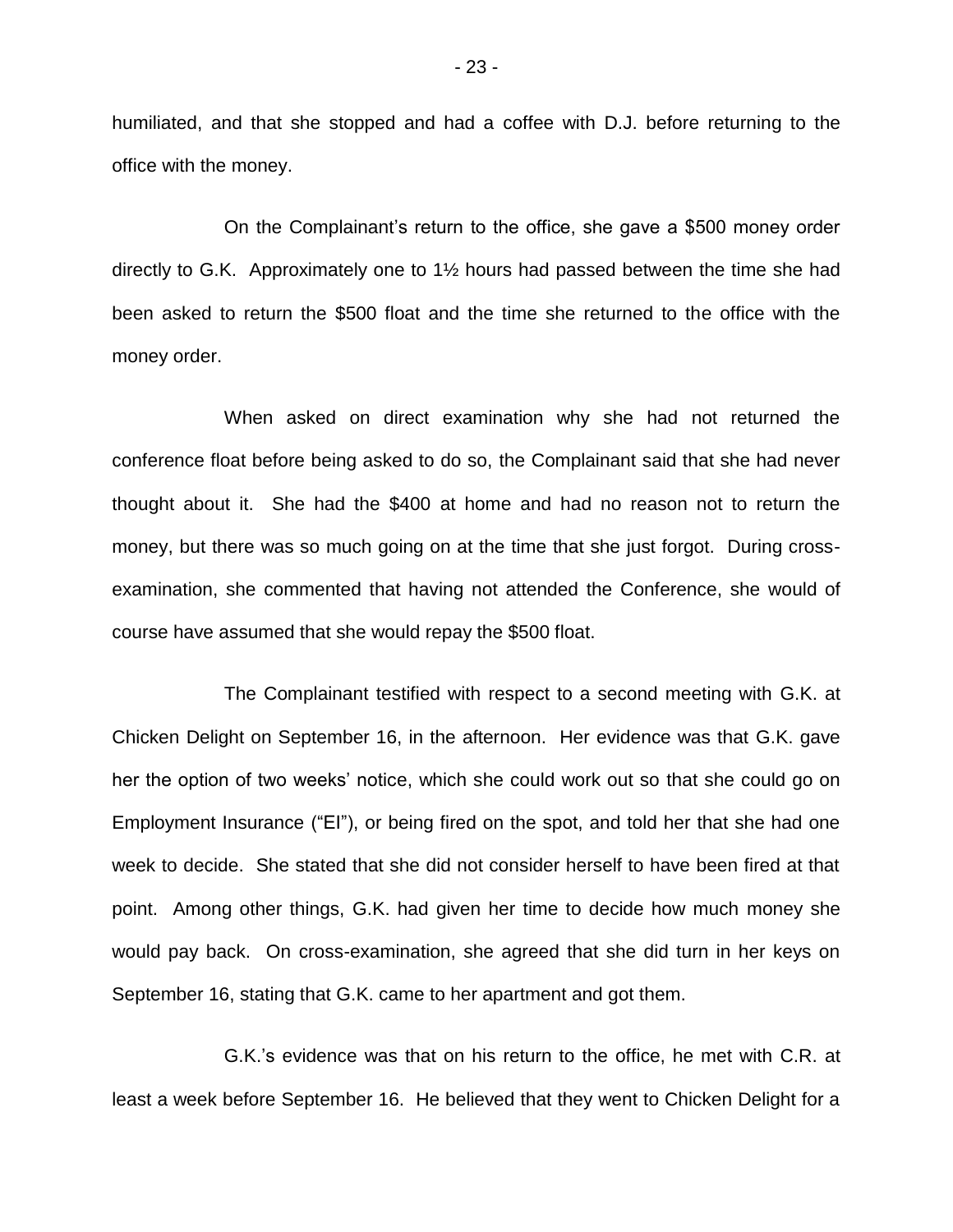coffee, as it is a little bit away from the office and more private. He told the Complainant that he was concerned with her conduct, that she had been insubordinate when she attempted to go to the Conference, having clearly been told that she was not to go without a doctor's note stating that she was well enough to attend.

He said that the Complainant mentioned having gone to bingo and hearing about a person who had died of cancer. She said that she had found it hard to take, that she had started drinking, and was drinking both before and after she received the letters from the Respondent. He said that he did not remember whether she had taken any steps at that time, but thought she said that she had gone to AFM a week earlier. She was still troubled by the deaths of her two daughters, and requested a variety of supports. G.K. told her that the Respondent would pay for any counselling services she required. She also said that she was going to go to AFM and to see about going to AA. G.K. said that he was very impressed with the Complainant"s attitude, as this was the first time she had expressed an initiative to seek assistance "with her disability". All of the previous times when he had offered supports to her, including grief counselling, AFM and AA, she had declined them.

G.K. said that he informed the Complainant that her "misconduct" was serious and that she could be fired for it. As a result of her missing the Conference, no one from the Respondent had attended, and they were not able to benefit from the presentations. Her "insubordination and misconduct" has resulted in significant costs to the Respondent. He told her that she was going to be placed on probation, and that they would be meeting in another week to discuss the terms of her probation. He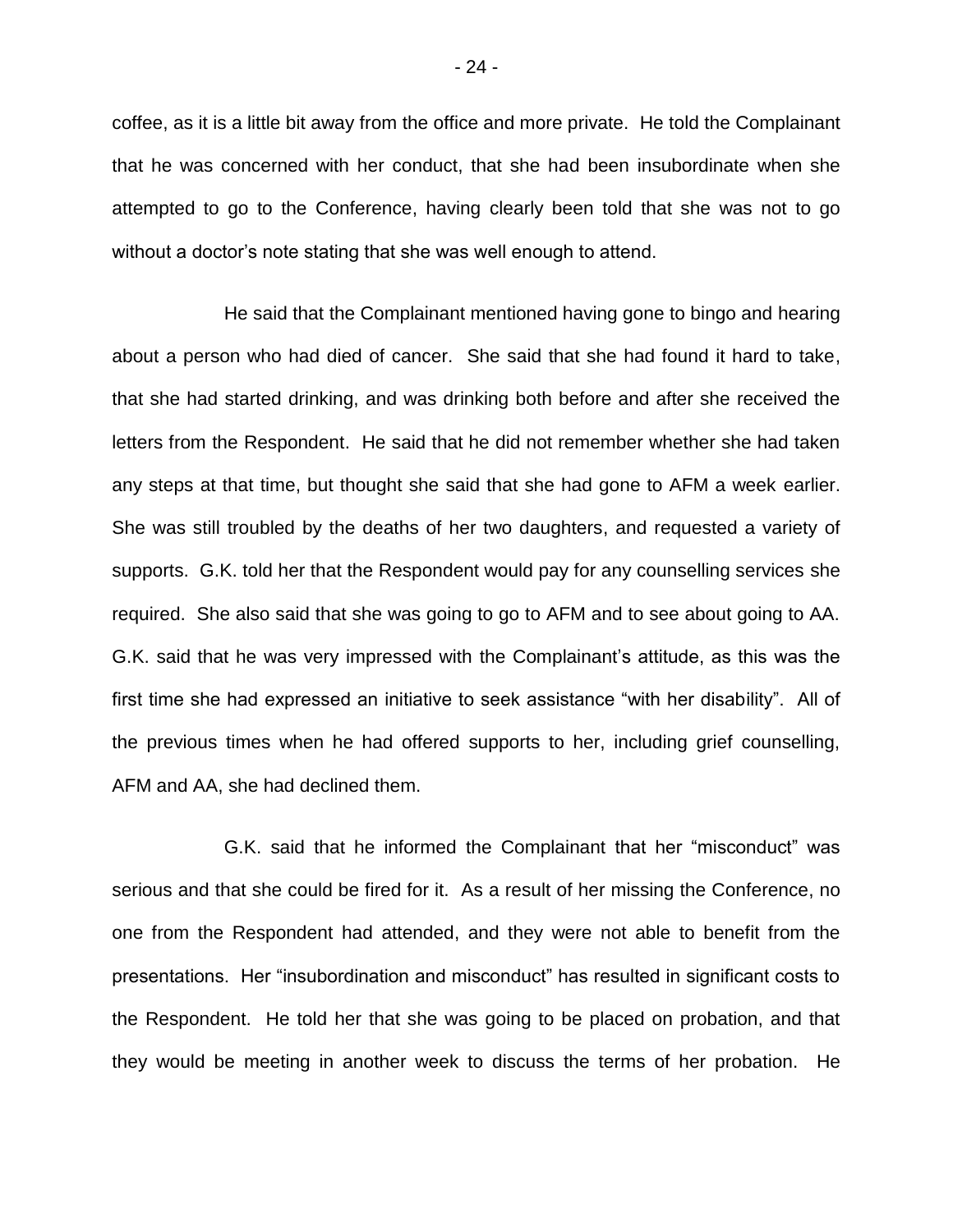testified that that next meeting never happened because she was fired. He then corrected himself, saying that that might be wrong and he couldn"t quite remember.

G.K. went on to testify that a meeting was scheduled for the morning of September 16, which he said might have been to discuss probation, but that when he asked the Complainant how things were going, she just flew off the handle at him. He said that he could not recall her exact words, but she told him that her personal life was none of his business. He agreed that it was her own business off the job, but that she had requested supports and he was concerned with her behaviour on the job. He said that she was very angry, and that it was a very hostile conversation.

When testifying, G.K. referred to three looseleaf pages of handwritten

notes (part of Ex. 26), which he said he wrote right after the matters mentioned therein.

The notes referring to a meeting at 10:00 a.m. on September 16, 2008, state as follows:

Met with [the Complainant] to discuss terms of her probation. She informed me that her private life was none of my business and that she had not missed much work due to her drinking. She admitted that she had been drinking before and after she had received the letter from me and that it was my fault that she had missed the conference.

I reminded her that I was not concerned about what she did on her own time but repeatedly her drinking behaviour had caused problems for CMHA. In the most recent situations, CMHA had spent over a thousand dollars on flights etc. to a conference etc.

As she was not willing to take any responsibility for her actions I was not willing to continue the meeting and I was considering suspending her. She asked when would she know. I told her by day end.

G.K. testified that at 1:29 p.m. on September 16, N.M. informed him that

the Complainant had not returned the conference money that she had received, at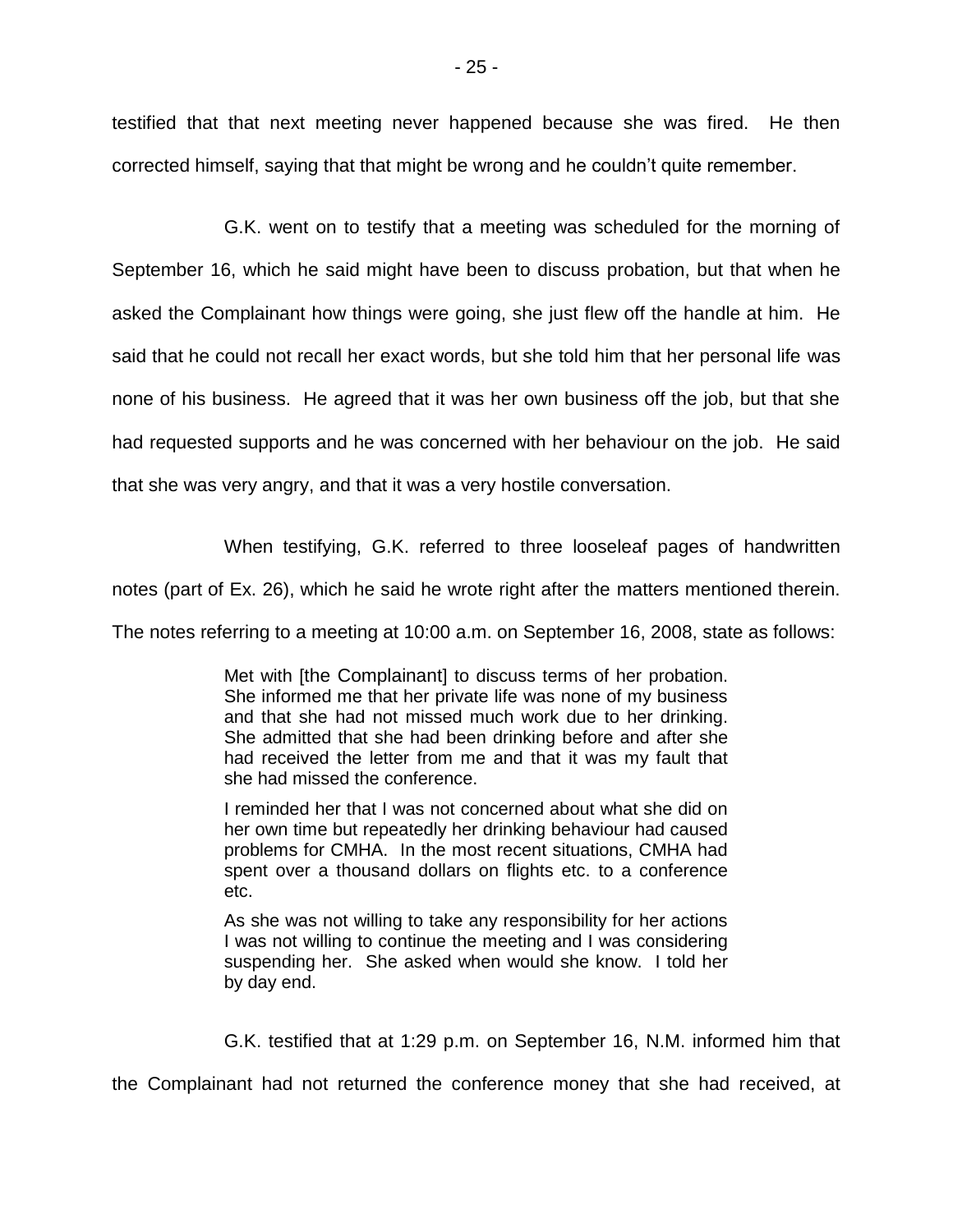which point he immediately went to her office and asked her to return the \$500 petty cash cheque. Referring to his notes, he said that she replied that she would have to make arrangements to pay it back, and that when he asked her how much of it she had left, she replied that she had none of it.

G.K. stated that, realizing that this was a very serious issue, he stopped the conversation and went to his desk. He pulled out the policy manual and looked on the "labour website" with respect to causes for dismissal and theft, as he wanted to be certain that this was serious.

Referring again to his notes (Ex. 26), he said that he met with the Complainant at Chicken Delight at 2:00 p.m., and told her she was fired. The notes indicate that when she asked why, he said that it was because she had spent the conference money, that he told her that he might be willing to change it to a resignation provided she would in return train another staff member in her fundraising duties, and that she was to return to the office and turn in her keys, but she remained at the coffee shop.

G.K."s notes go on to indicate that the Complainant brought in a money order for \$500 at 3:30 p.m., and turned in her keys. G.K. testified that he then handed the money order to J.N., who issued a receipt for "return of conference float" in the amount of \$500. (Agreed Doc. No. 11)

J.N. was asked about this on cross-examination and confirmed that the receipt was in his handwriting and that the money would have been returned at that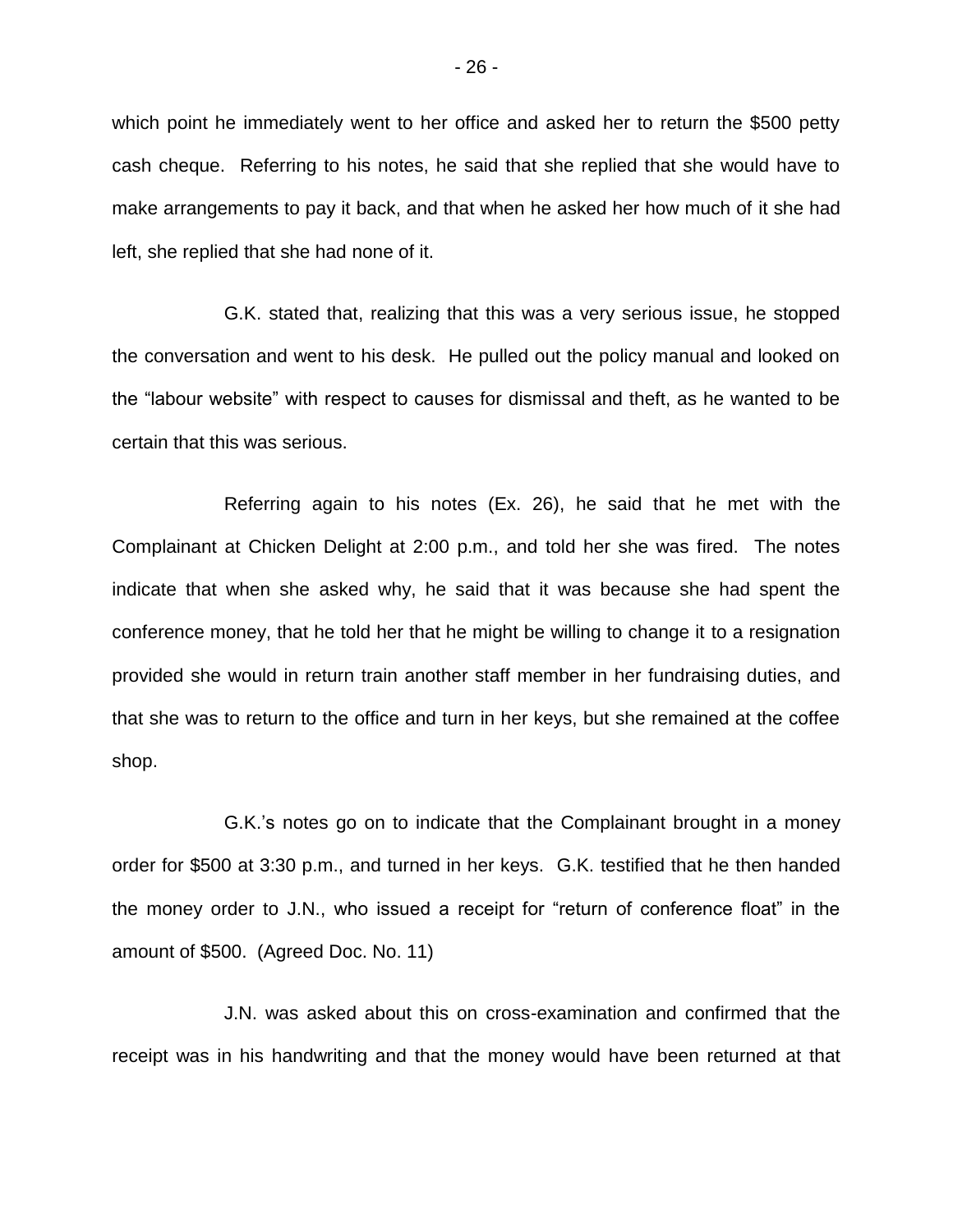time. He also said that he did not remember receiving the money order, or that there was anything significant or unusual about the return of the money

N.M. confirmed in her evidence that she informed G.K. on September 16 that the Complainant had not returned the \$500 float. When it was put to her, on crossexamination, that she had not asked the Complainant for the float, her response was that it was not up to her. N.M. testified that G.K. told her that same day that the Complainant had been dismissed and asked her to delete the Complainant"s security access code to the main building, which she did.

#### After September 16, 2008

G.K."s evidence was that, having given the Complainant the evening to consider the option of resigning, he was supposed to meet with her on September 17 to hear what she had decided, but she did not show up.

The Complainant testified that on September 17, she obtained a doctor"s note indicating that she had sought advice relative to ill health and was to be off work from September 17 to 22, inclusive. (Ex. 9) She said that there was no other way to describe this than that it was for stress leave. Her evidence was that she gave that doctor"s note to N.M., or may have left it on N.M."s desk.

N.M. testified that the note was not left on her desk. She said that G.K. found it on his desk and showed it to her a day or two after the Complainant was dismissed, i.e. a day or two after September 16.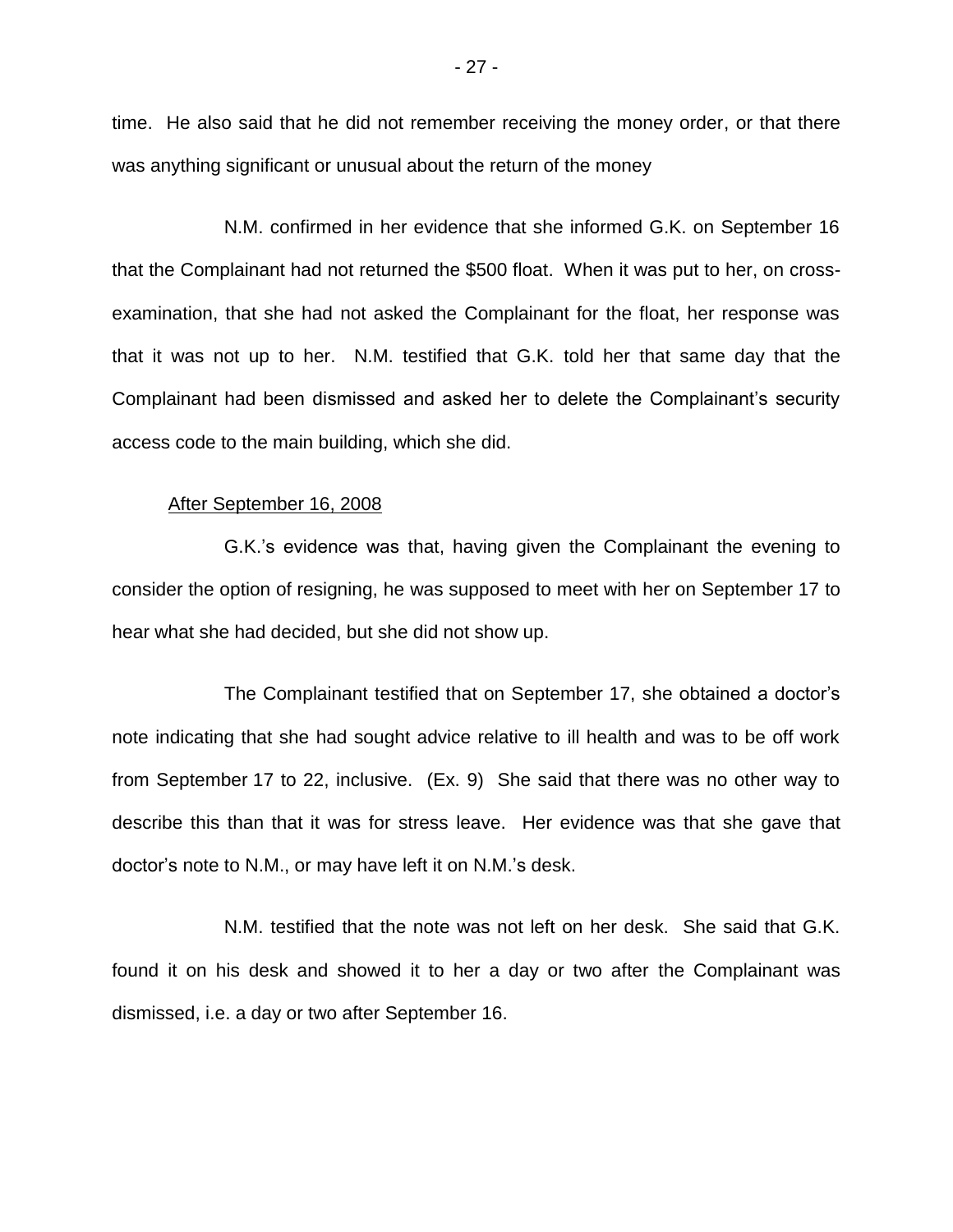On September 22, 2008, the Complainant went straight to Chicken Delight to meet with G.K. She testified that when G.K. arrived, he asked her if she was going to train new staff or get a lay-off slip. She did not remember whether G.K. had the September 17 doctor's note with him at that time. The Complainant asked G.K. why she would train new staff, and he got angry and left.

G.K. testified that he believed that the Complainant called and arranged to meet with him on September 22. At that meeting, she apologized for her attitude at the previous meeting, and indicated that she had not done anything wrong and was not interested in resigning.

On cross-examination, G.K. reiterated that the Complainant had been terminated on September 16, 2008. He said that he would have hired her and paid her for another two weeks, but only if she was going to train someone else for the fundraising work. Training was vital because no one else knew how to operate the system. He said that he and another staff member would have been present for any training, as the Complainant was not trusted in any manner at all.

The Complainant did not receive a letter of termination. She said that she eventually received a Record of Employment ("ROE"), but only after she requested one.

Handwritten and typed copies of four ROE"s issued to the Complainant, in respect of the occupations of caretaker, fundraising coordinator (wage), fundraising coordinator (commission), and housing coordinator/community support worker, respectively, and dated between September 22 and September 30, 2008, were included in the Agreed Book of Documents (Doc. Nos. 15-22). The reason for their issuance is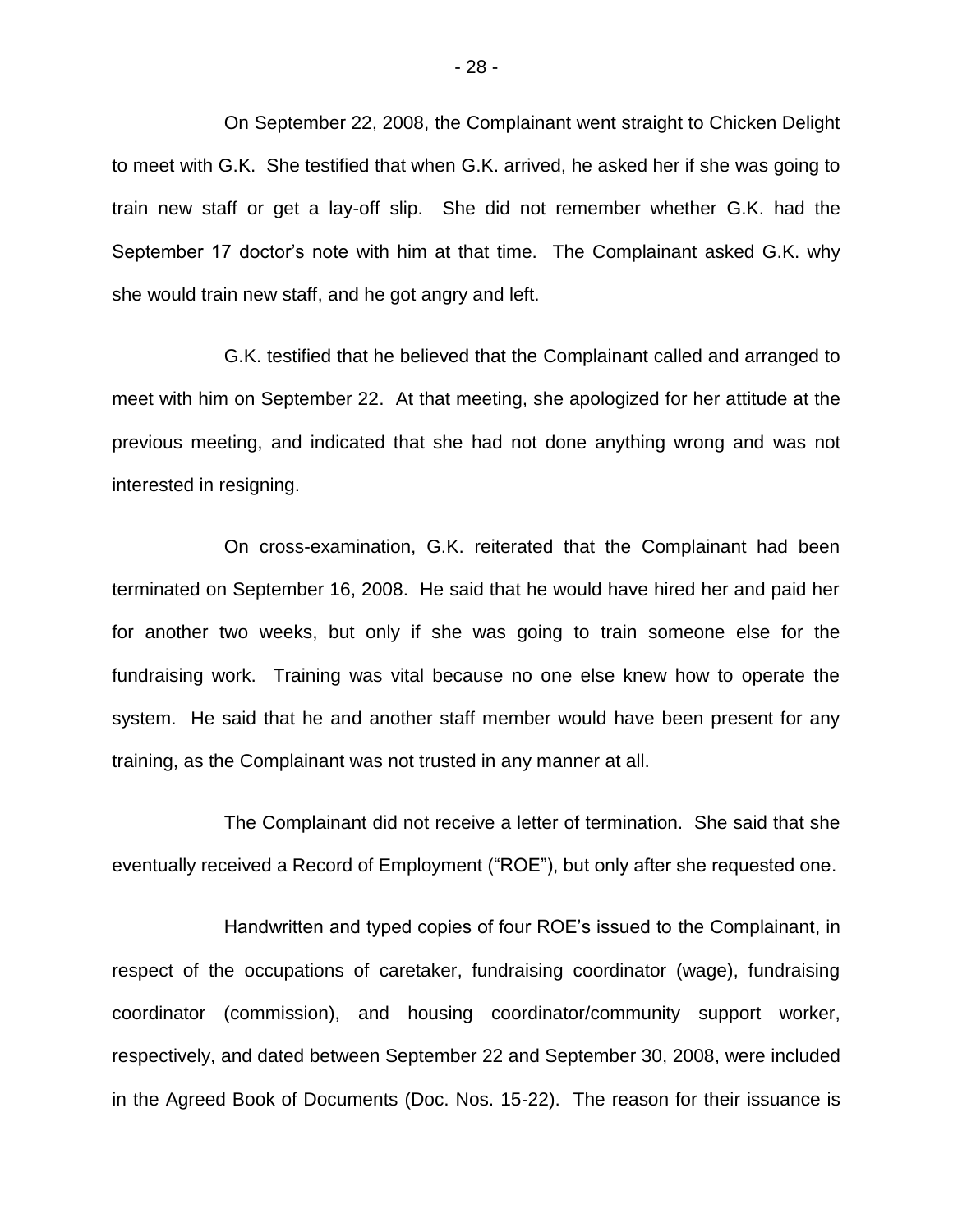indicated on each of these ROE's as "M" (Dismissal). The ROE's for fundraising coordinator (wage) and housing coordinator/community support worker both indicate that the Complainant was paid for accumulated "stat time" and banked time, and for wages in lieu of notice. The Complainant confirmed on cross-examination that she did receive two weeks" severance pay or wages in lieu of notice as indicated on the ROE.

The Complainant filed a claim for EI, which was originally turned down based on the reason given for her loss of employment. Her claim for benefits was, however, eventually approved, and the Respondent was notified of that by letter from Human Resources and Skills Development Canada ("HRSD Canada") dated November 26, 2008 (Agreed Doc. No. 26), which stated, in part, as follows:

> We are writing to inform you that we have approved the claim for benefits of your former employee [the Complainant].

> We have made this decision based on the Employment Insurance Act because we consider that the reason(s) for losing his/her employment does not constitute misconduct.

> You are responsible for advising us if you are required to pay your former employee any wages, pension, severance payments or damages for wrongful dismissal. If this occurs, please contact us prior to the payment of these monies to determine if you must deduct and remit directly to us a portion of these monies to repay any Employment Insurance benefits paid to the claimant now covered by this settlement.

The letter went on to advise the Respondent that if it disagreed with that decision, it had 30 days to file an appeal. No such appeal was filed by the Respondent.

G.K. testified that after the Complainant applied for EI benefits, the Respondent was contacted by EI and advocated on her behalf. G.K. said that the EI worker had told him that the Complainant was not entitled to benefits because she was dismissed for misconduct, and he said yes, but that the Complainant had been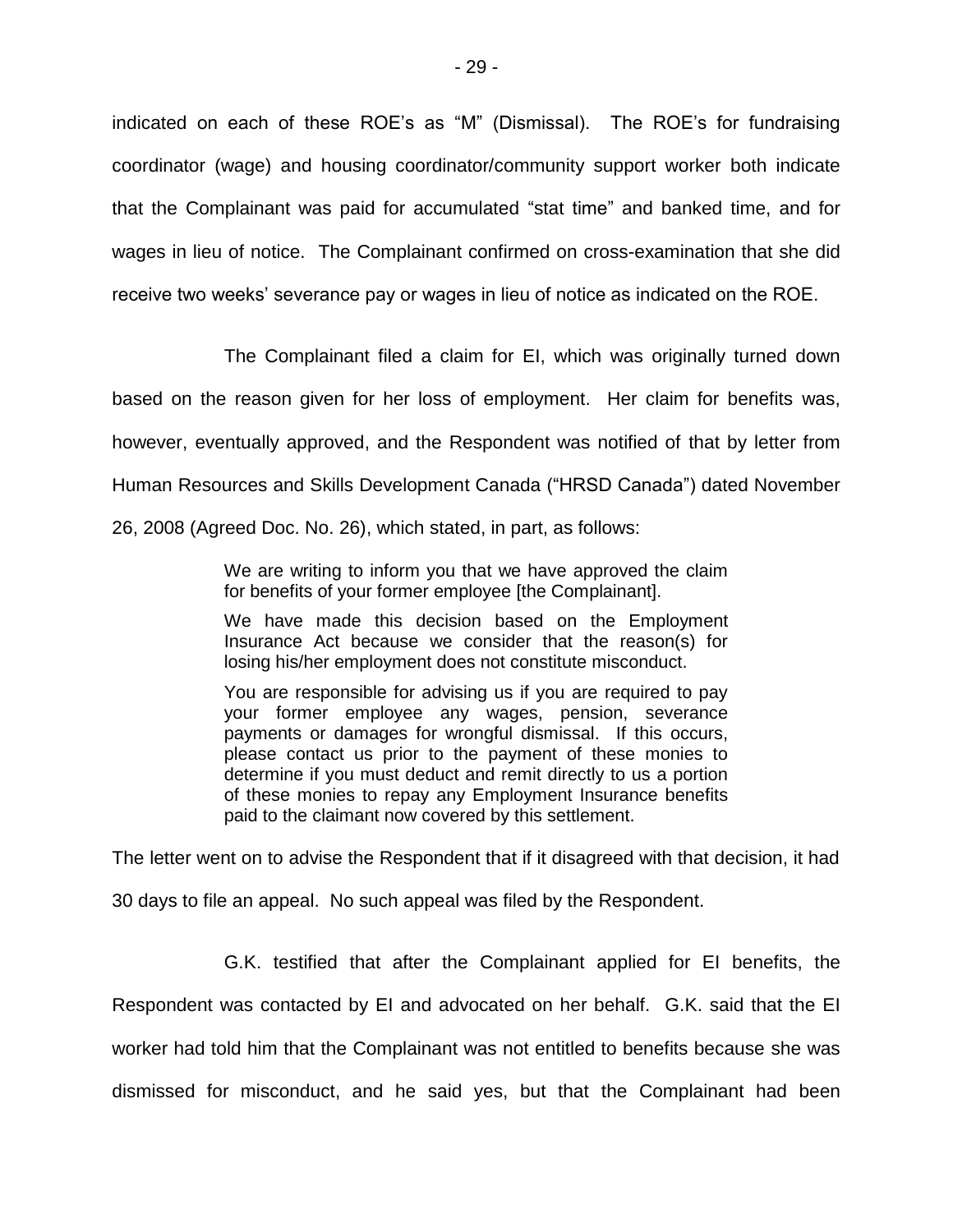punished enough for her misconduct and he did not feel that it was just that she also be denied EI. He felt that it was wrong that she should have no income. He told the EI worker that the Complainant had had a difficult life, and asked if there was any way she could still get benefits. The EI worker said that they would see what they could do. G.K. said that when they received the letter advising that the Complainant"s claim for benefits had been approved, they did not appeal because that was what they had requested.

The Complainant testified that the EI benefits were backdated to September 16, 2008, though she first had to use up her holiday time and go through the applicable waiting period.

### The Board of Directors

At the Respondent"s Board of Directors meeting on October 8, 2008, the Board was advised that the Complainant had been dismissed. In this regard, the Minutes of that meeting (Agreed Doc. No. 25) state, under the heading "New Business":

> A) Report on Dismissal: [C.R.] has been dismissed. Some Board members suggested that a letter be sent to [the Complainant] thanking her for her previous good work. [G.K.] will seek legal council [sic] on the matter.

A.G. and B.P., who were both in attendance at the meeting, stated that the only reason they were given for the Complainant"s dismissal was misappropriation of funds. On cross-examination, A.G. stated that details were not given and were not important; what was important was that they could not have misappropriation. A.G. recalled that there was some discussion about money and some mention of a float, but did not recall it having been communicated that the money had been paid back when it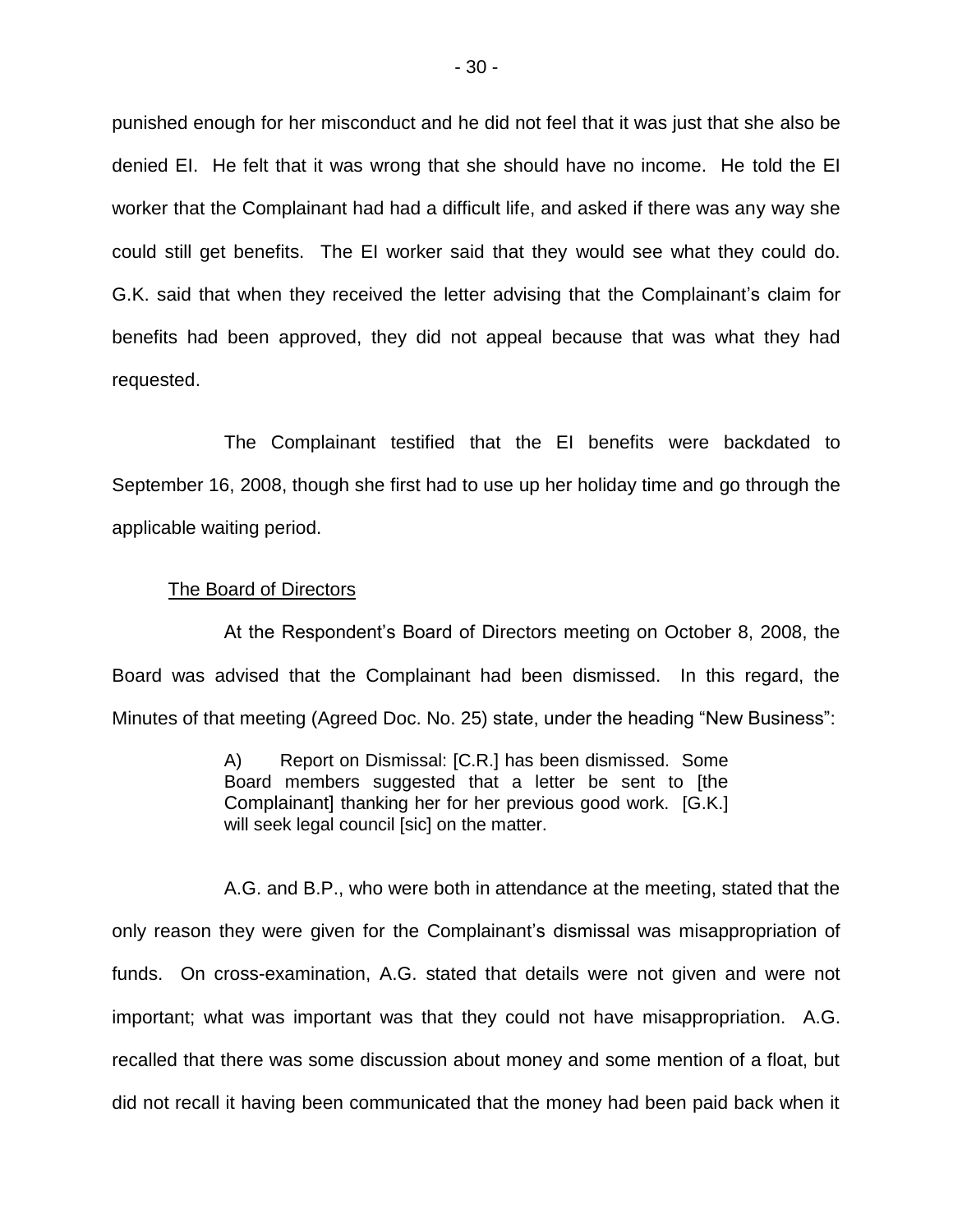was requested. He also did not recall any comments with respect to the Complainant drinking or having an addictions issue, and said that he would not have wanted it to be discussed, as that would have been outside the purview of what they were dealing with and, in his mind, would not have been an issue.

A.G. testified that he was satisfied that the Respondent had done the right thing. When pressed as to why he was satisfied, he said that he would not want to hear anything that he would construe as being outside the purview of what they were dealing with. If this happened, it was wrong, and that was all that he would need to know. In his words, he would put the "fluff "n stuff" aside and deal with the issue. He said that he would not have wanted to get into the detail of the amount or how it was misappropriated, noting that "if a guy uses two bullets or one bullet, it is still a crime". He added that it was his understanding that the amount of money which was taken was significant enough for him to make a clear judgment.

On cross-examination, B.P. recalled the Board being told that the Complainant had been given money to go on a trip for the Respondent, that she had not gone on the trip, and that the money had not been returned. He said that the Board was never told the amount of money or that the money had been returned. He also said that he was not aware of the Complainant having an addiction to alcohol.

G.K. testified that as Regional Manager, he reports to the Respondent"s Board of Directors. Referring to a chart listing the responsibilities of the Board and the Regional Manager (Ex. 22), he stated that the Board has no role in hiring or firing staff or with respect to staff grievances, and that such matters would not be discussed at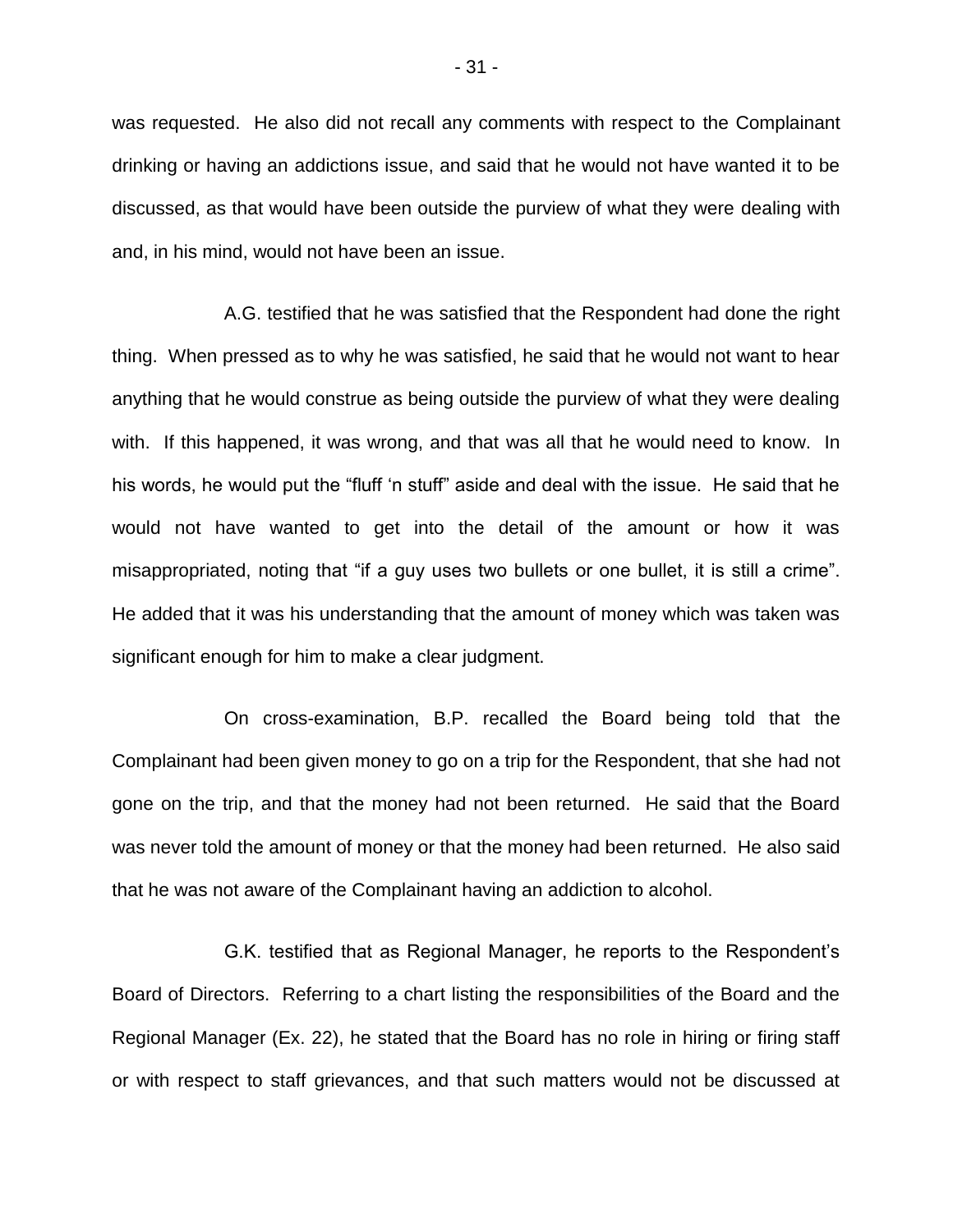Board meetings. According to the chart, it is the Regional Manager who approves all hiring and makes final termination decisions, and all staff grievances stop at the Regional Manager except grievances involving "personal policies". With respect to personnel policies, he said that some of them were there when he started and he had drafted others. Two Board members had taken on the task of reviewing some sections of the personnel policies, and a respectful workplace policy had been adopted through an ad hoc committee.

On cross-examination, he was asked whether any member of the Board was charged with human resources and providing him with background with respect to such issues. He replied that that was not a Board issue. When asked if he would seek legal counsel with respect to human resource issues, he responded "if necessary". He did not seek legal advice at the time the Complainant was dismissed, but did speak to counsel later when the Board raised the issue of sending her a letter as indicated in the Minutes of the October 8 meeting. With respect to the alleged misappropriation, he said that there was no need to seek legal advice, as it was clear cut: she had taken the \$500 and spent it without authorization.

G.K. testified that he was trained as a social worker, having completed the academic part of that training, but did not have the degree. He said that he did not have any addictions training, but added that he thought there would have been some "addictions stuff" in the host of opportunities that he had been sent on.

G.K. referred in his evidence to the Respondent"s Reasonable Accommodation Policy (Ex. 27), which he said was approved in 2011. He said that the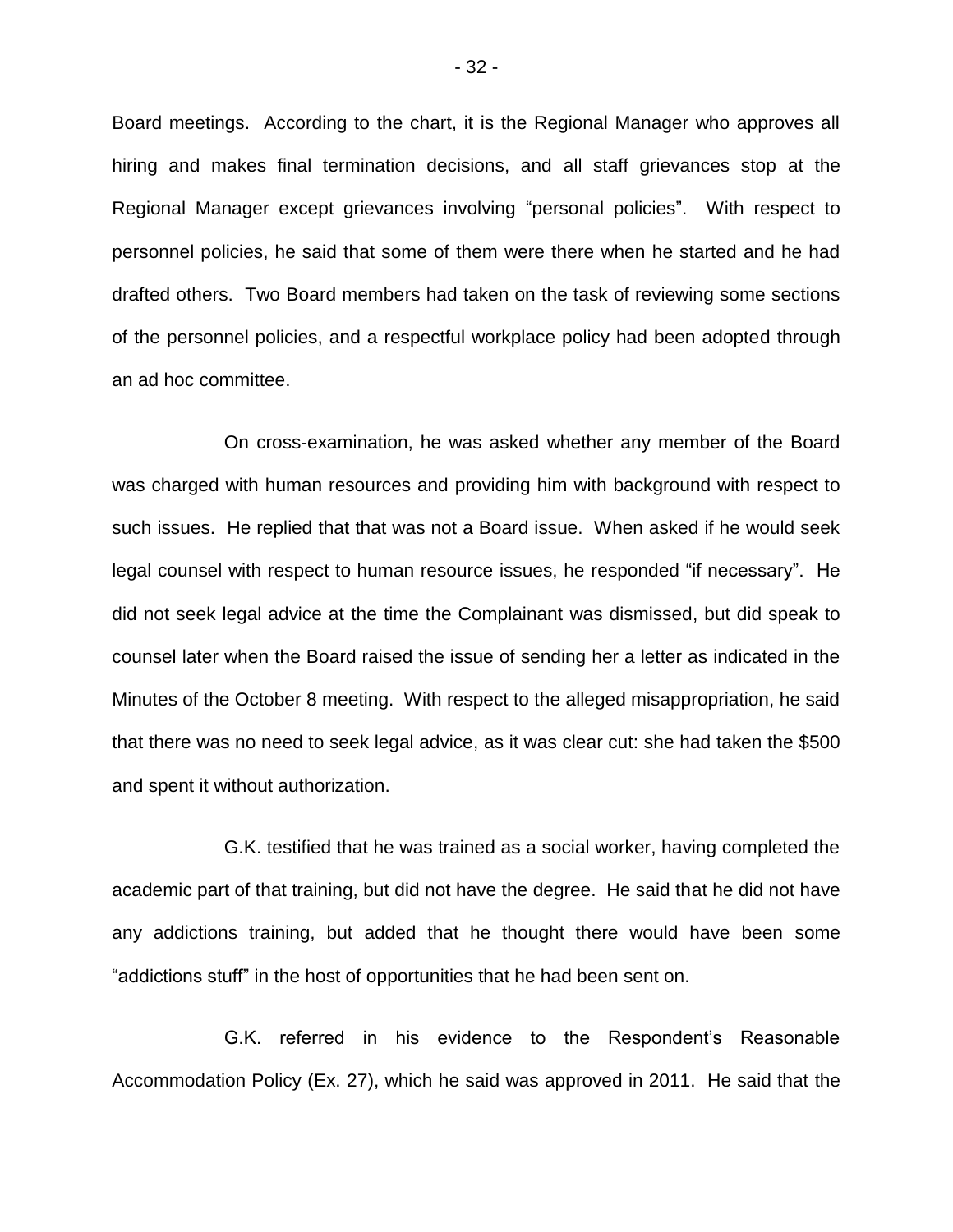Respondent did not know that it needed such a policy in 2008, but that even though it did not have such a policy, its practice exceeded what was required, because the Complainant denied that that there was any problem, and according to the Commission"s own Accommodation Checklist, "If the employee denies there is anything wrong and refuses assistance, then the employer has discharged its duty to inquire as to whether there is a need for accommodation." (Ex. 27, p.4)

### Petty Cash and Floats

Various witnesses testified on the subject of petty cash and/or floats as used by the Respondent.

The Complainant testified that she had had other floats while working for the Respondent, totalling around \$700 to \$800, including \$300 for the apartment and \$200 for support and housing. In addition, she said that it was common to be into one's own resources to pay for things. She referred to an instance where she had had to go to Leon"s and pay for a new fridge herself, to replace a tenant"s fridge which had broken down, and that she had had to wait to be reimbursed for that.

J.B."s evidence was that everyone was given a float for their department, to buy such things as cleaning supplies. Receipts for whatever was purchased would be taken to N.M., who would go through them and issue money for what had been spent. J.B. did not know of any timeline for reporting back, and with respect to whether the Respondent monitored these funds, said that the only time she had been asked about them was the last day of the fiscal year. As to whether staff ever used such funds for personal expenses, J.B. testified that quite a few employees, if they were short until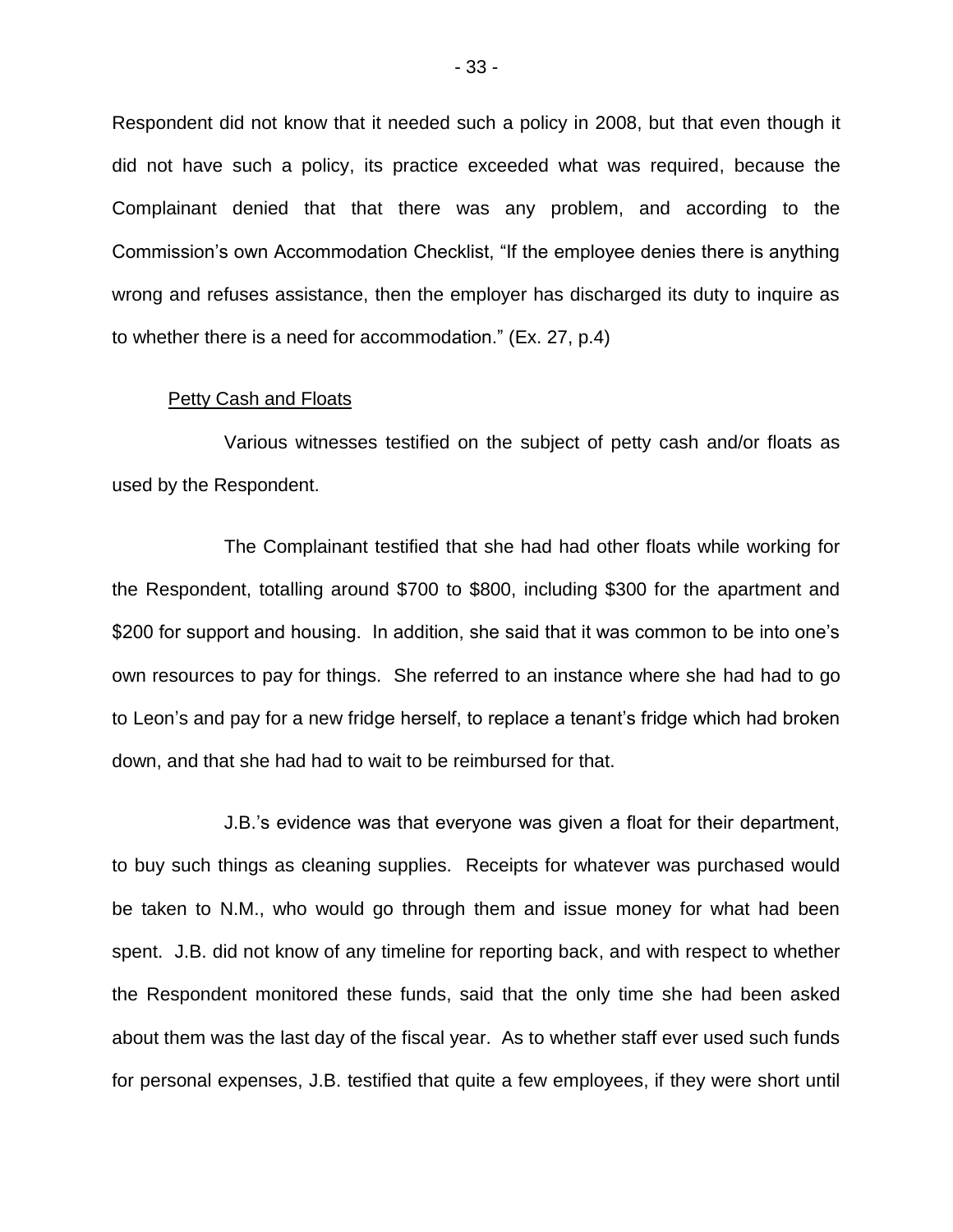payday, would take money out of petty cash, then put it back in on payday. As far as she knew, G.K. was aware of this.

On cross-examination, J.B. clarified that what she had referred to previously would be petty cash. She agreed that she had also been given floats in the past, including a \$1,000 float which she had been given to purchase something for the homeless while S.L. was on leave. She also agreed that she received the float to purchase things for the homeless, and handed in any receipts once she was done, which would probably have been about a week later.

D.J. testified that he had petty cash for the store, and was responsible for accounting for it. The petty cash was to purchase things that were needed for the store, such as tools and adhesive. He kept track of receipts, and as the petty cash whittled down, he would hand in the receipts and the petty cash would be topped up. He testified that the Respondent was not completely strict in monitoring petty cash. Asked whether he knew of employees who used money from petty cash for personal expenditures, he said that G.K. himself did, and referred to a time when he went to take money from his petty cash, but could not do so, because there was an unsigned IOU in his petty cash. When he asked G.K. if this was his, G.K. said yes, then opened his wallet and repaid the amount of the IOU.

G.K."s evidence was that whenever money was removed from petty cash, there had to be a statement from the individual who removed it. He explained that whenever he took money out, he would put an IOU in the petty cash. Once he had paid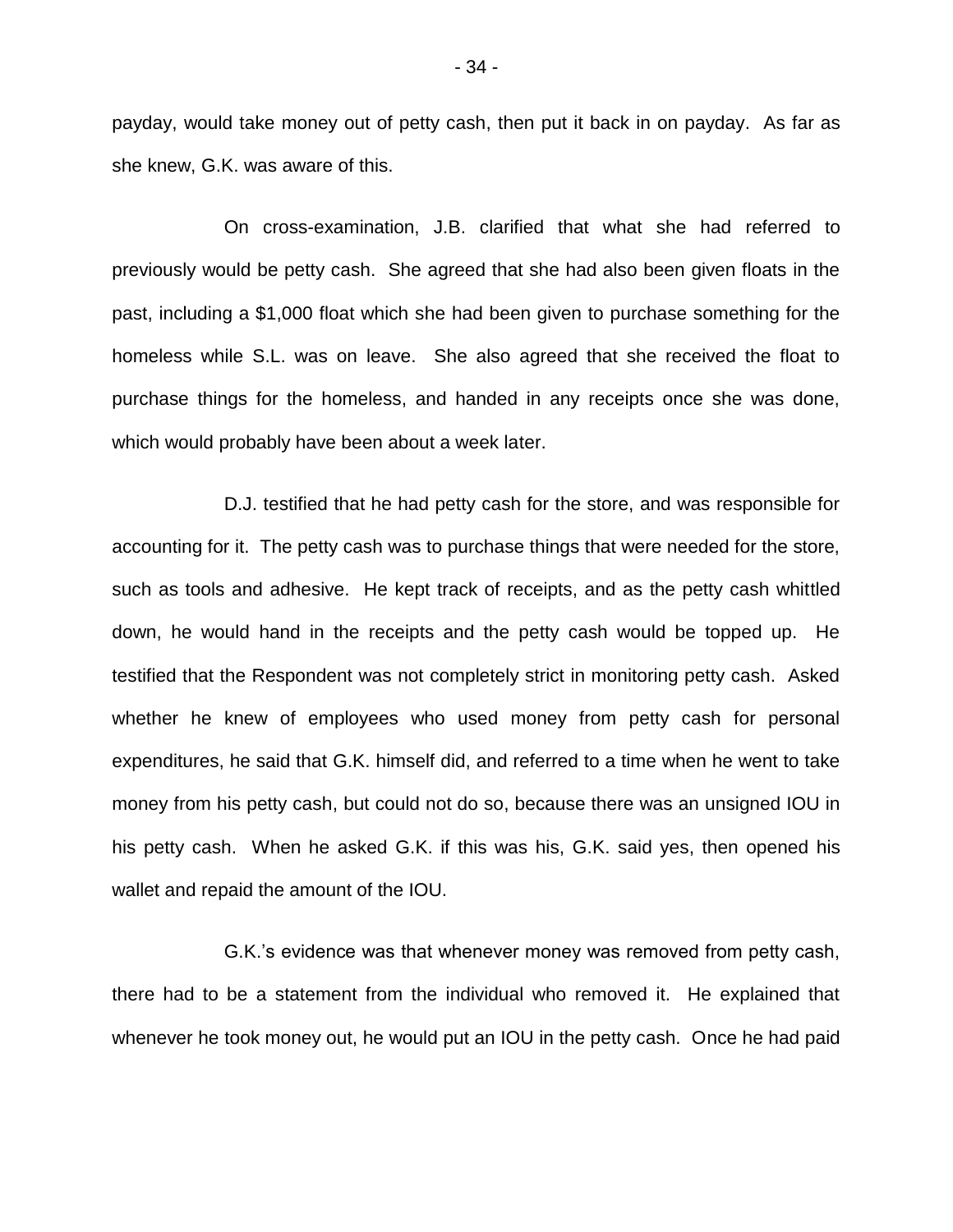for whatever was needed, he would put a receipt in and submit it as an expense. An IOU was a temporary way of showing who took the money out.

S.L. stated that she never put IOU"s in the petty cash. She disagreed that employees could use petty cash for personal reasons, saying that it was not what the money was for, nor did they have permission to do so. Her petty cash of \$150 was spent directly on homeless issues. She could choose to keep it in the bank or in their petty cash box, but it was her responsibility to have the cash or the receipt for any amount spent.

J.N. testified that petty cash and floats are quite different. Petty cash is set aside permanently as part of the regular operations of the Respondent. A float is temporary, and is provided for a specific purpose.

On cross-examination, J.N. testified that when an employee asks for a float, and J.N. is the one writing it up, he writes a note which remains in accounts receivable until receipts are handed in. Asked whether it was his responsibility to monitor a float, J.N. said it was the responsibility of whoever was doing the books to get the receipts in, together with any money which was left. Whether it was he or N.M., whoever was looking at the books would be responsible as long as there was an outstanding account receivable which had not been reconciled.

### J.E.B. / Addictions Foundation of Manitoba

J.E.B. is a rehabilitation counsellor in AFM"s family program in Brandon, who focusses mainly on family counselling and does some intake work. J.E.B. had been personally involved in providing assistance to the Complainant. His first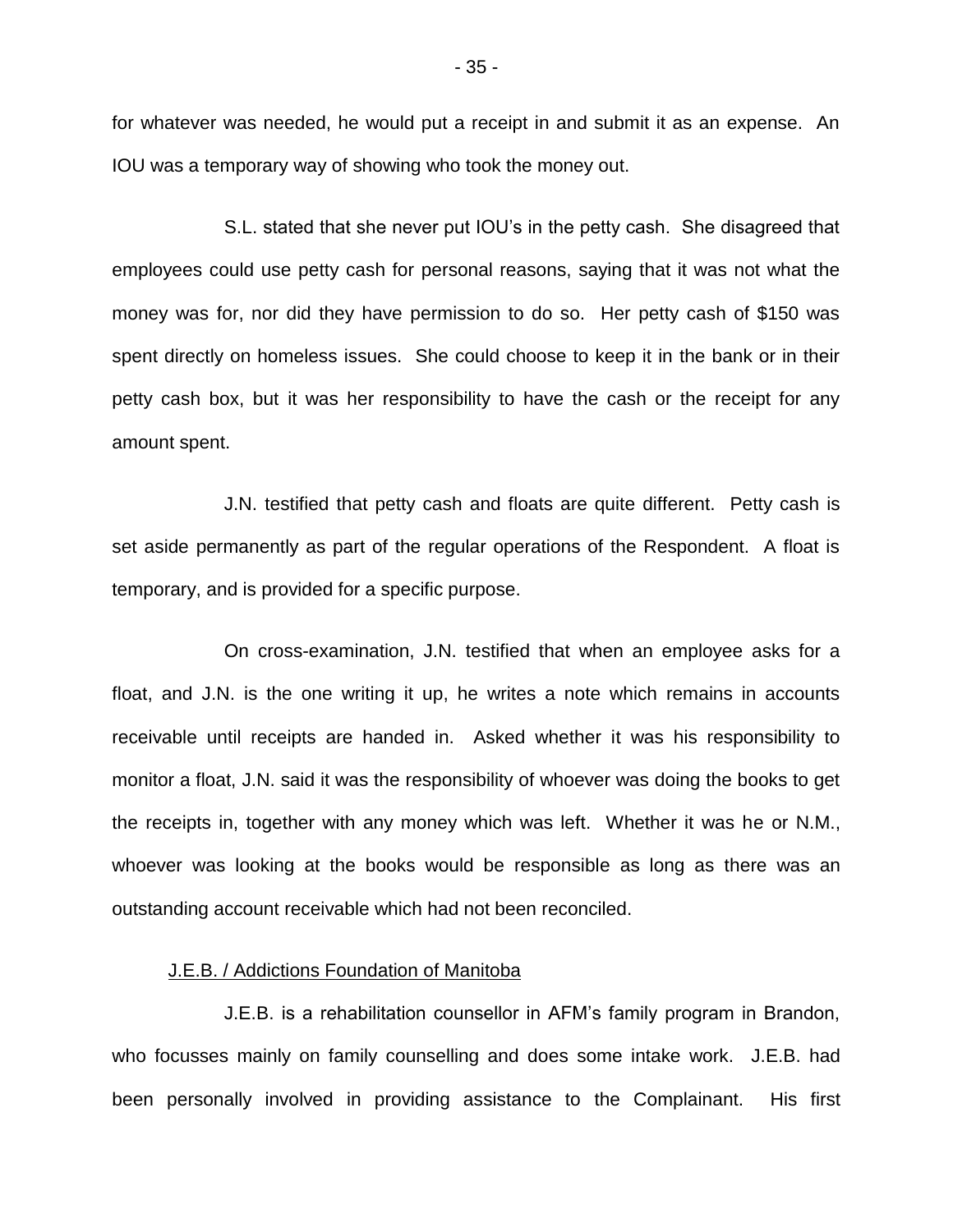involvement with her was in September 2006, when she came to AFM as a result of an impaired driving charge. The Complainant was required to, and did, complete the impaired driving program at that time.

His next contact with the Complainant was in September 2008, when she referred herself to AFM. The Complainant first saw an intake worker, who completed an initial assessment, then referred the Complainant to him. J.E.B. spoke of the assessment process used by AFM, and made reference to two categories in particular. The first category related to an assessment based on different levels of involvement. In the Complainant"s case, she was classified in the category of dependent involvement. The second category related to stages of change, and looked at what an individual was wanting to do at this point in their life. The spectrum of stages ranged from precontemplation to maintenance. The Complainant was identified as falling within the preparation stage, as someone who was wanting to make something happen, but was not sure where to go.

J.E.B. believed that the Complainant"s assessment was discussed with her, and that at that point, they were able to address the issues which were before them. J.E.B. stated that the Complainant was also dealing with a couple of grief issues at the time with respect to two very significant losses in her life. As J.E.B. also did grief counselling outside of his work with AFM, it was felt that he was a good fit for the Complainant.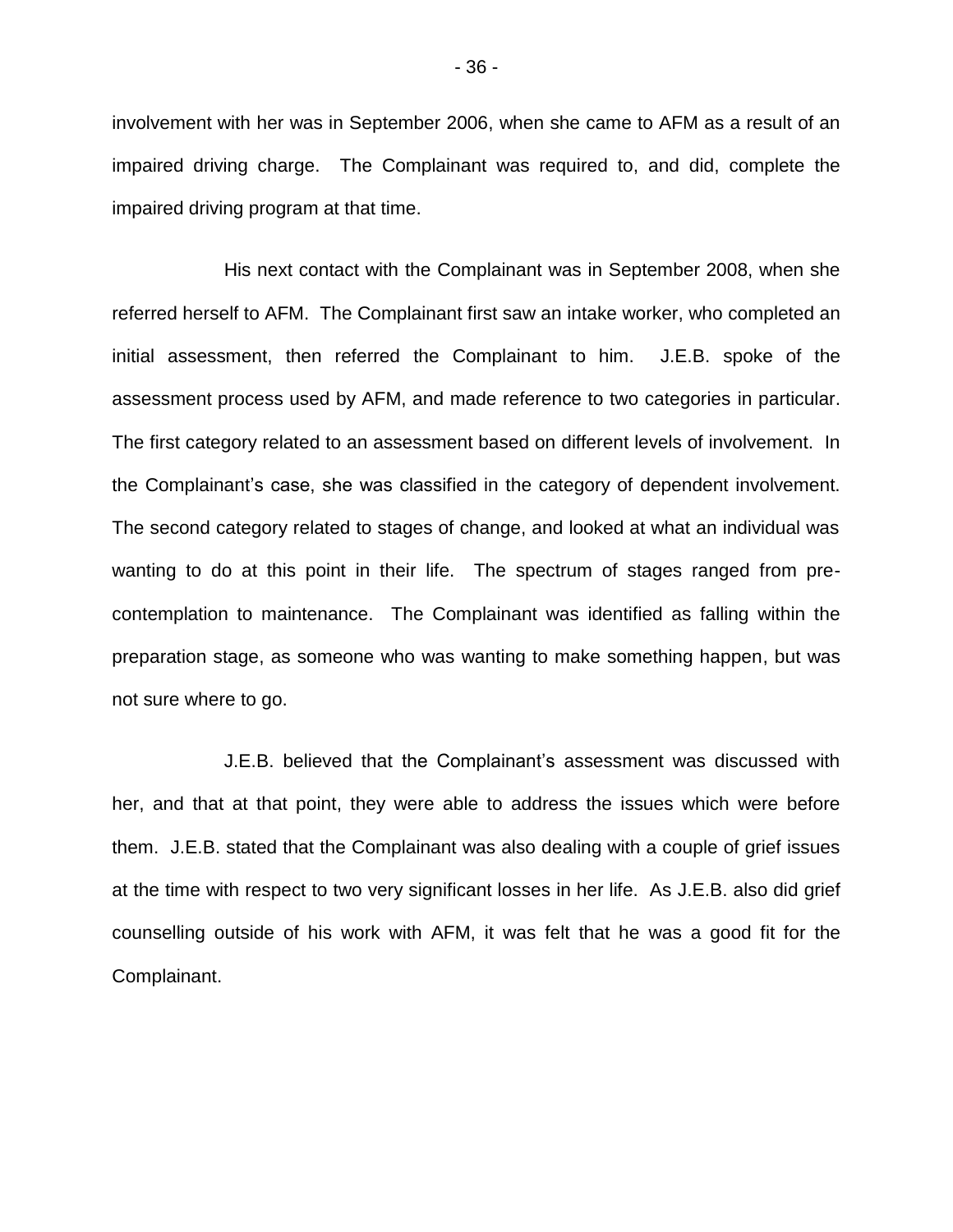J.E.B. stated that there can be a variety of forms of binge drinking, including weekend binges or weeks upon weeks of drinking. What is significant, and of concern, is the continued use of the substance.

J.E.B. stated that the Complainant"s period of treatment with AFM ended

in October 2008. He said that to his knowledge, the Complainant also sought help from

AA, and he believed that she was going twice a week to her chosen AA group.

# Analysis and Decision

# Relevant Provisions and Principles

Subsection 14(1) of the *Code* prohibits discrimination with respect to "any

aspect" of an employment, and reads as follows:

**14(1)** No person shall discriminate with respect to any aspect of an employment or occupation, unless the discrimination is based upon bona fide and reasonable requirements or qualifications for the employment or occupation.

The term "any aspect" of an employment or occupation is defined in

subsection 14(2) in part, as follows:

**14(2)** In subsection (1), "any aspect of an employment or occupation" includes

- (a) the opportunity to participate, or continue to participate, in the employment or occupation;
- (b) the customs, practices and conditions of the employment or occupation;
- . . .
- (f) any other benefit, term or condition of the employment or occupation.

"Discrimination" is defined in subsection 9(1) of the *Code*, *inter alia*, as

follows: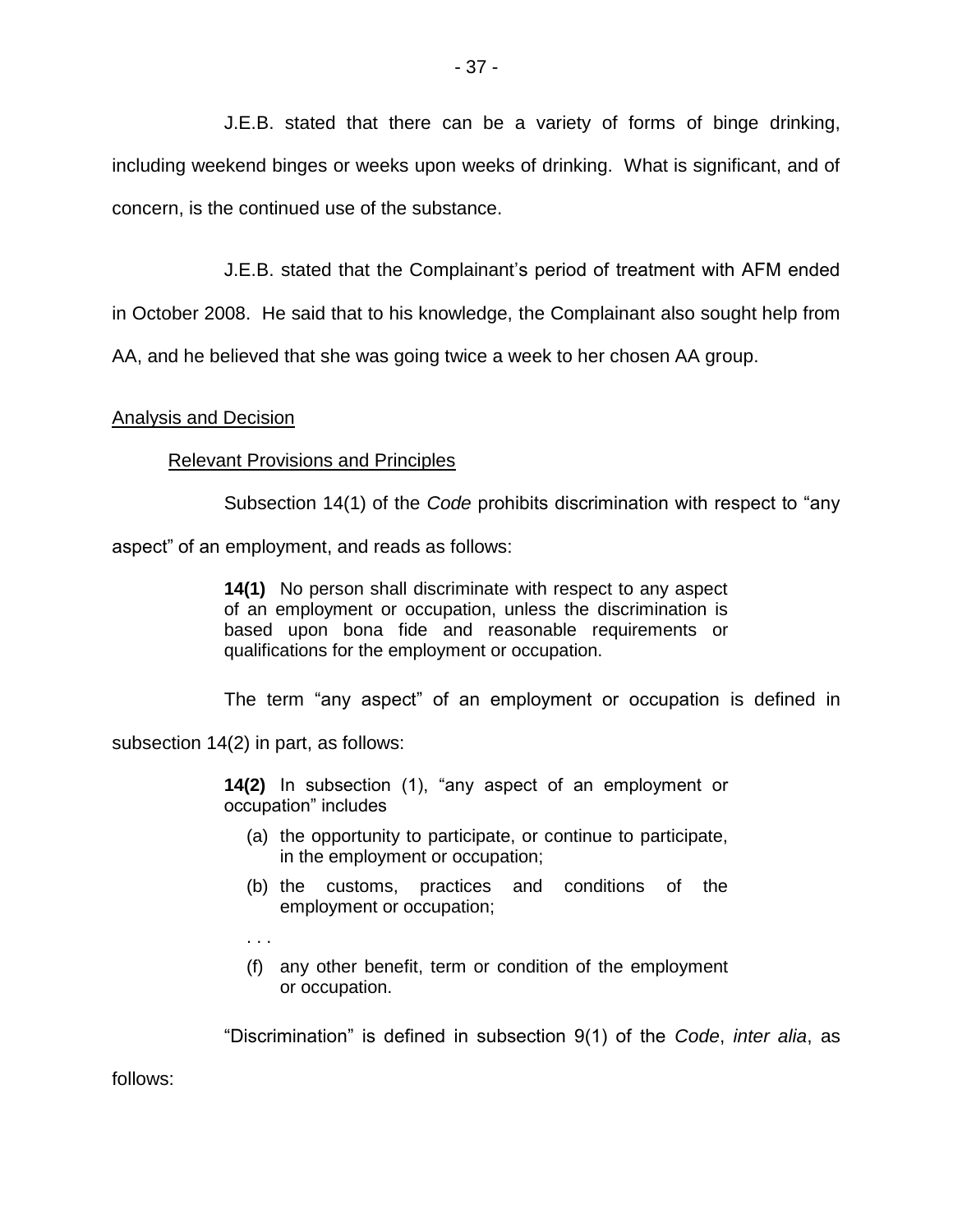- **9(1)** In this Code, "discrimination" means
	- . . .
	- (b) differential treatment of an individual or group on the basis of any characteristic referred to in subsection (2); or
	- . . .
	- (d) failure to make reasonable accommodation for the special needs of any individual or group, if those special needs are based upon any characteristic referred to in subsection (2).

One of the characteristics referred to in subsection 9(2) is "physical or mental disability or related characteristics or circumstances. . . ." (s. 9(2)(l))

In a claim of discrimination under the *Code*, the Complainant bears the onus of establishing a *prima facie* case of discrimination. Where a *prima facie* case of discrimination is established, the onus shifts to the Respondent to prove that one of the exceptions to the prohibitions enacted by the *Code* applies. These exceptions include that there is a *bona fide* and reasonable cause or justification for such discrimination, or that reasonable accommodation has been made or is not possible in the circumstances.

With respect to any issues of credibility, I would observe that the principles which are to be applied where it is necessary to make findings of credibility in respect of the factual issues in a case have been set out in the oft-cited case of *Faryna v. Chorny*, [1952] 2 D.L.R. 354 (B.C.C.A.) ("*Faryna*"), and in particular, the following passage from page 357 of that decision:

> The credibility of interested witnesses, particularly in cases of conflict of evidence, cannot be gauged solely by the test of whether the personal demeanour of the particular witness carried conviction of the truth. The test must reasonably subject his story to an examination of its consistency with the probabilities that surround the currently existing conditions. In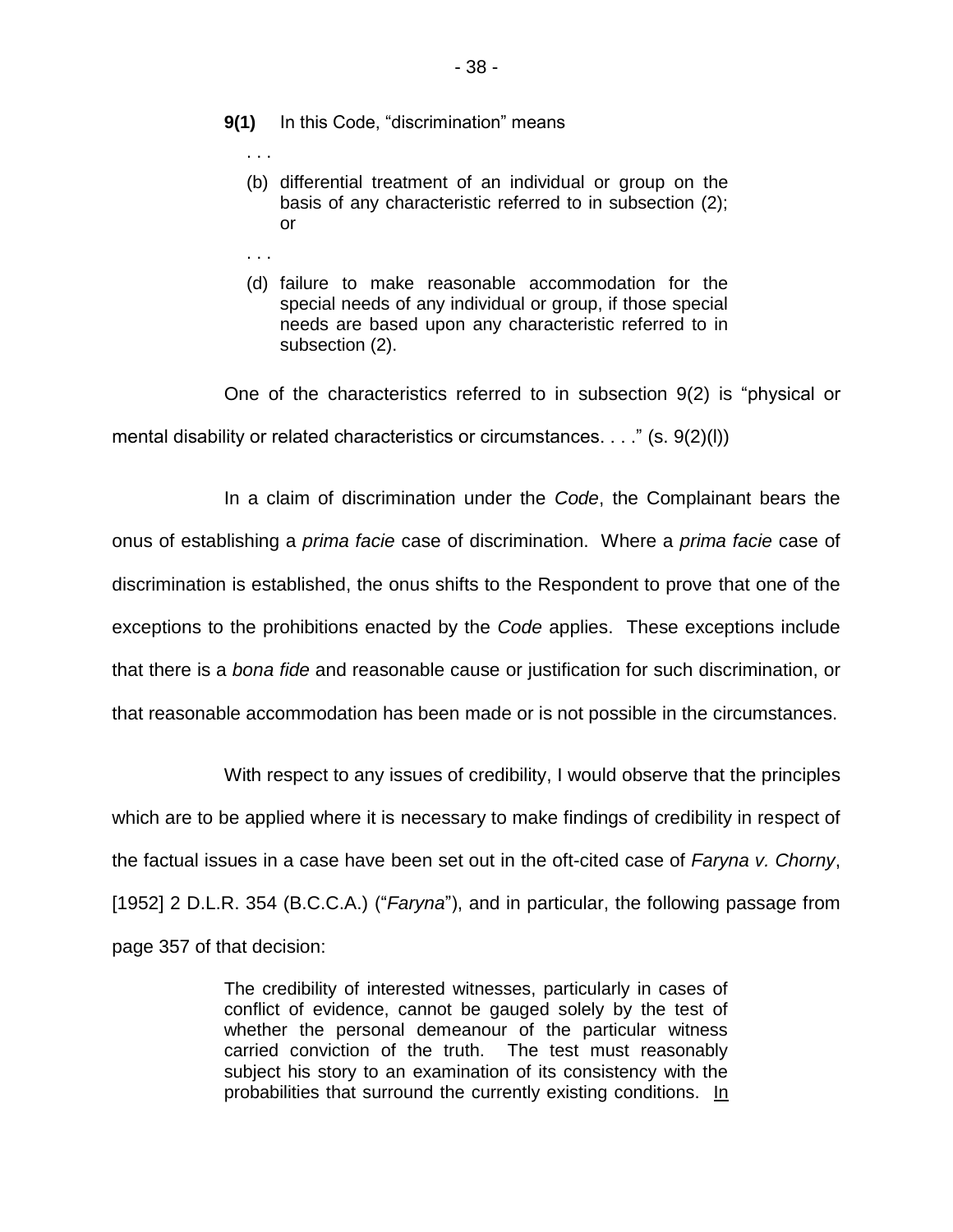short, the real test of the truth of the story of a witness in such a case must be its harmony with the preponderance of the probabilities which a practical and informed person would readily recognize as reasonable in that place and in those conditions.

(Emphasis added)

#### A *Prima Facie* Case of Discrimination

To establish a *prima facie* case of discrimination, the Complainant must establish, on the balance of probabilities, that she had a disability at the relevant time, that her employment was adversely affected in some way, and that her disability was one of the factors which motivated the decision or action that adversely affected her employment.

With respect to the first of these requirements, the Commission submitted that an addiction to alcohol is clearly encompassed within the definition of disability under the *Code*. As for whether the Complainant had such a disability, Commission counsel noted that the Complainant had been assessed as dependent on alcohol by AFM. Her evidence and that of J.B. indicated that she had had such a dependency for all of her adult life. The evidence of G.K. and others was that they knew early on in her employment that the Complainant had an addiction. In sum, it was submitted that there was no dispute that the Complainant had an addiction and therefore a disability under the *Code*.

Commission counsel went on to submit that if the evidence did not establish that the Complainant had such a disability, it was nevertheless clear that everyone believed that she had an addiction. The Commission relied on the decision in *Halter* v. *Ceda-Reactor Ltd. (No. 1)* (2002), CHRR Doc. 05-314 (Alta. H.R.P.) ("*Halter*"),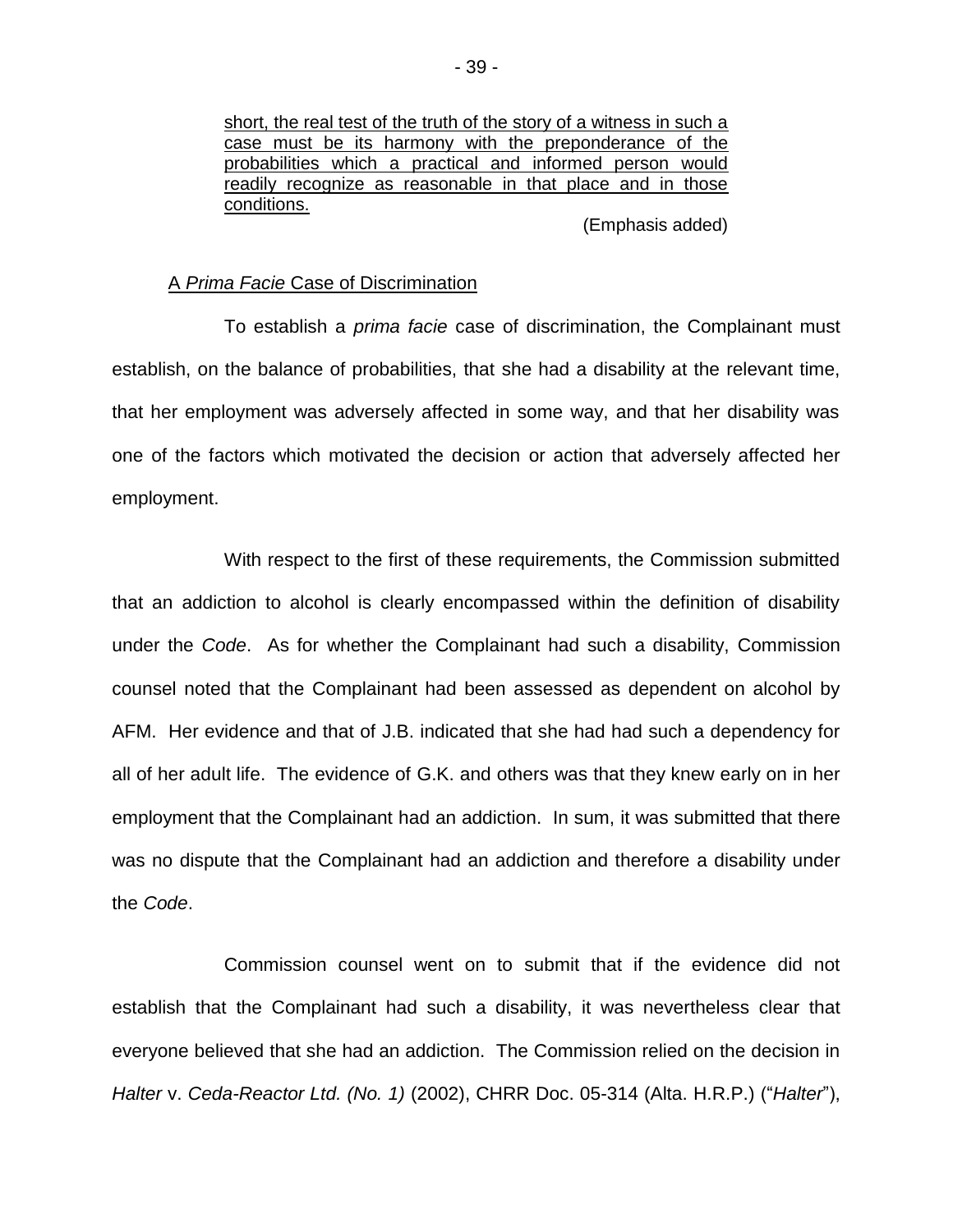and submitted that a perceived addiction constitutes a disability within the meaning of the *Code*.

The Respondent did not dispute that the Complainant had an addiction to alcohol or that this constituted a disability.

I am satisfied that it is well-established that an addiction to alcohol constitutes an illness, and falls within the meaning of a disability under the *Code*. (See e.g., *Halter*, at para. 121)

As to whether a particular individual has an addiction or illness, clear and cogent medical evidence is generally required in order to establish that that is the case.

No medical evidence was led in this instance to establish that the Complainant suffered from an addiction or abuse of alcohol amounting to an illness. The evidence indicates that the Complainant was assessed by AFM in 2008, at least initially, as being "dependent" on alcohol. There was little or nothing, however, to indicate the steps or process involved in making such an assessment, the qualifications of the person who performed the assessment (assuming, as it appears, that that assessment was made by someone other than J.E.B.), or the level of dependency or nature and severity of the Complainant's condition. On the whole, there is limited evidence as to the history of the Complainant"s use or abuse of alcohol, and any treatment she received for this. The evidence with respect to the Complainant"s attendance at AFM in September 2008 was that her treatment ended the month after she referred herself to AFM.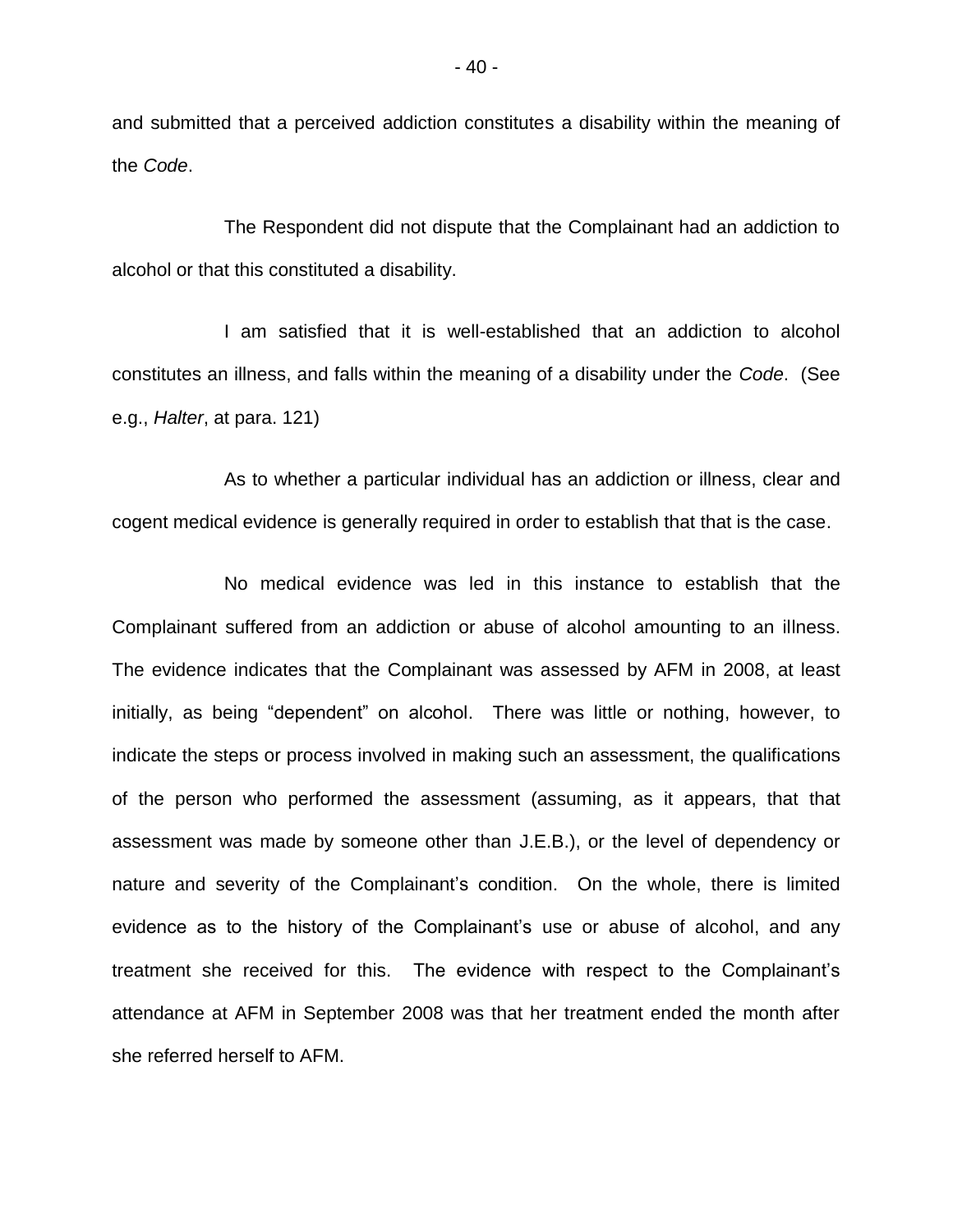I recognize, of course, that the parties did not dispute that the Complainant suffers from alcoholism, and that there were repeated references in the evidence to her "addiction" to alcohol. I am not satisfied, however, that this is sufficient proof of the existence of actual illness or an actual disability.

Accordingly, based on the evidence which is before me, I find that it has not been established that the Complainant suffers from an addiction to alcohol amounting to a disability within the meaning of the *Code*.

That is certainly not the end of the matter, however, as it is clear that the term "disability" under the *Code* must be interpreted in a broad and flexible manner. Thus, a disability "may be the result of a physical limitation, an ailment, a social construct, a *perceived limitation* or a combination of all of these factors." (emphasis added) (*Quebec (Commission des droits de la personne et des droits de la jeunesse)* v. *Montreal*, [2000] 1 S.C.R. 665, 2000 SCC 27, at para. 79)

Assessing the evidence in this case from the perspective of a perceived disability, I am satisfied that it clearly establishes that the Complainant was perceived by the Respondent as having an addiction to alcohol. As noted previously, the Respondent did not dispute that the Complainant had such an addiction. G.K., the Respondent"s Regional Manager, and most if not all of the other employees of the Respondent who testified, indicated that they knew that the Complainant had an addiction to alcohol. Accordingly, I am satisfied that it has been established that the Complainant had a disability within the meaning of the *Code* at all relevant times.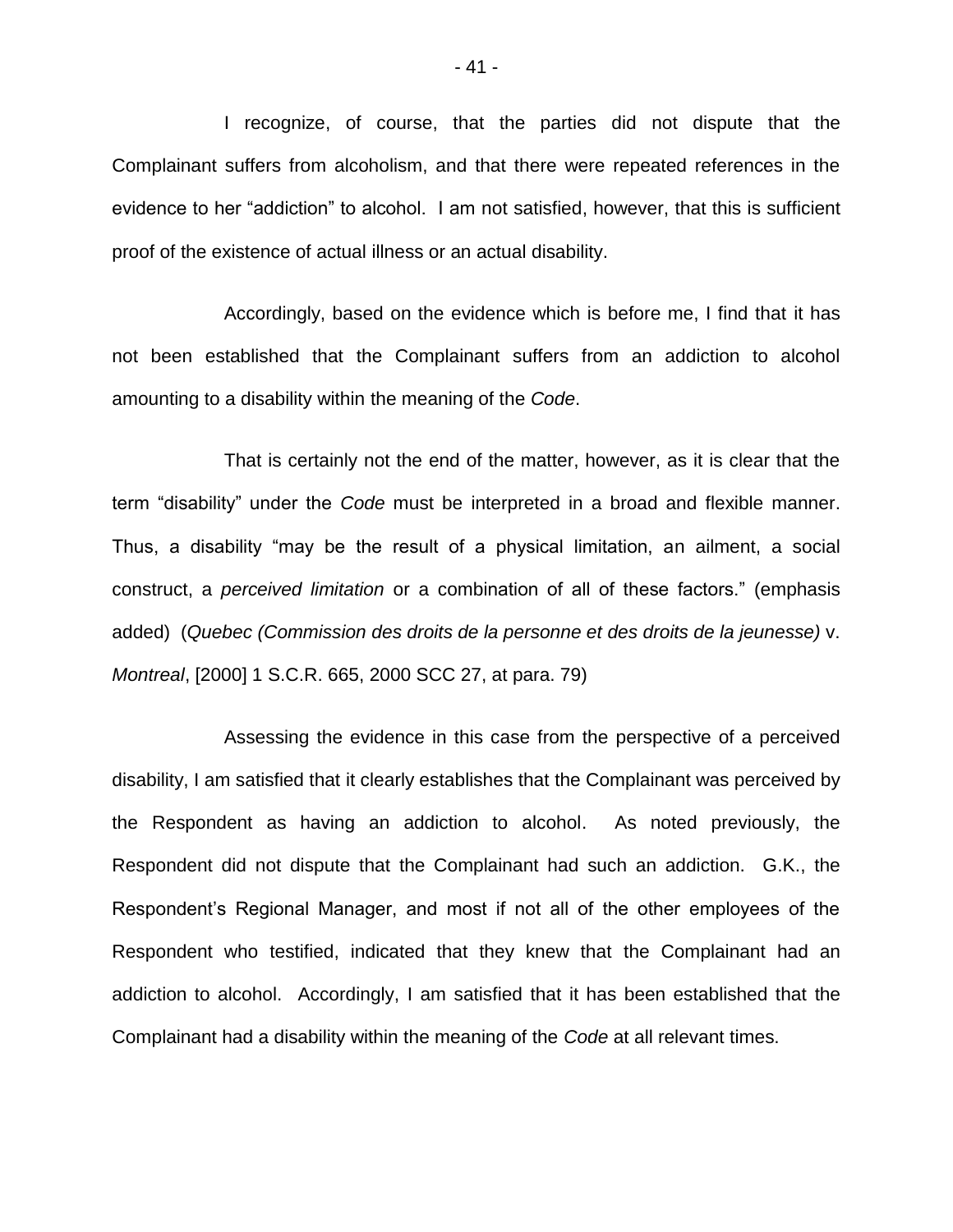I am also satisfied that the Complainant"s employment, or aspects of her employment, were adversely affected. The Complainant was scheduled to attend the CMHA Conference in Halifax, but her departure was delayed, and she ultimately did not travel to Halifax or attend the Conference. In addition, there is no question that the Complainant"s employment was adversely affected when it was terminated in September 2008.

Was the Complainant's disability one of the factors which motivated the decision or action that adversely affected her employment? The Respondent has said that it was not. In particular, it has argued that the only reason the Complainant"s employment was terminated was for misappropriation of funds. I do not agree.

It is well-established that it is not necessary that the disability or discriminatory reason be the only factor, or even the primary factor, that motivated the decision or action that adversely affected an employee"s employment. It is sufficient that it is one of the factors that influenced the decision or action. (See, e.g., *Buchanan* v. *WMC Management Services BC Ltd.*, 2006 BCHRT 339, at para. 57)

In my view, it is clear from the evidence that the Complainant's addiction to alcohol was an issue for G.K. and the Respondent in August and September 2008. After hearing that the Complainant called in sick on August 19, G.K. suspected that she was binge drinking. As a result, he took a number of steps to determine whether that was in fact the case, including directing N.M. to watch for the Complainant on the camera outside her apartment, calling both D.J. and J.B. to ask them whether the Complainant was drinking, and requiring the Complainant to provide him with a specific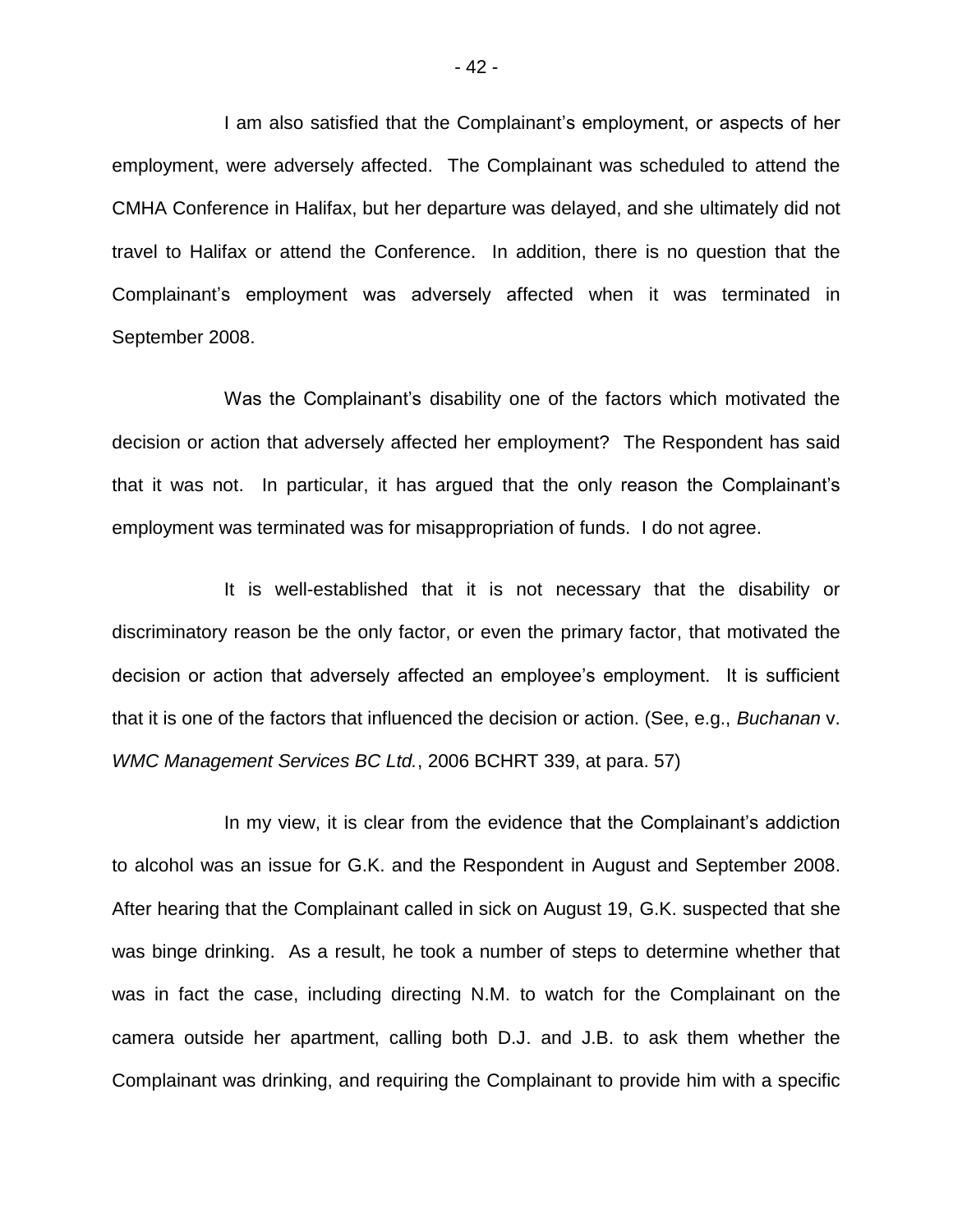type of doctor's note attesting to her wellness. G.K. continued to pursue this issue, even after D.J. and J.B. had both told him that the Complainant was sober, and to refuse to allow the Complainant to leave for the Conference unless she satisfied all of his demands. In the circumstances, I am satisfied that the Complainant"s addiction to alcohol was at least one of the motivating factors in the Respondent"s treatment of the Complainant at this time.

I am also satisfied that the Complainant"s addiction continued to be an issue for G.K. and the Respondent after that, and was one of the motivating factors in the termination of her employment. When G.K. met with her on his return to the office, he spoke of her "insubordination and misconduct" in trying to go to the Conference without providing the specific doctor"s note which he had requested (attesting to her wellness) and in missing the Conference, stating that she could be fired for this and was going to be put on probation. Later, he spoke about how her drinking behaviour had caused problems for the Respondent, and that he was considering suspending her. It was in this context that he received the news that the Complainant had not yet returned the \$500 float, and decided to terminate her employment. Given the Respondent"s expressions of an intention to put the Complainant on probation and then to suspend her, due at least in part to issues related to her addiction, I do not accept that its decision later that same day to terminate the Complainant"s employment was based solely on misappropriation of funds.

In arriving at this conclusion, I also note that while the Respondent has steadfastly maintained that it was entitled to terminate the Complainant's employment as the result of her (alleged) misappropriation of funds, it has contradicted or at the very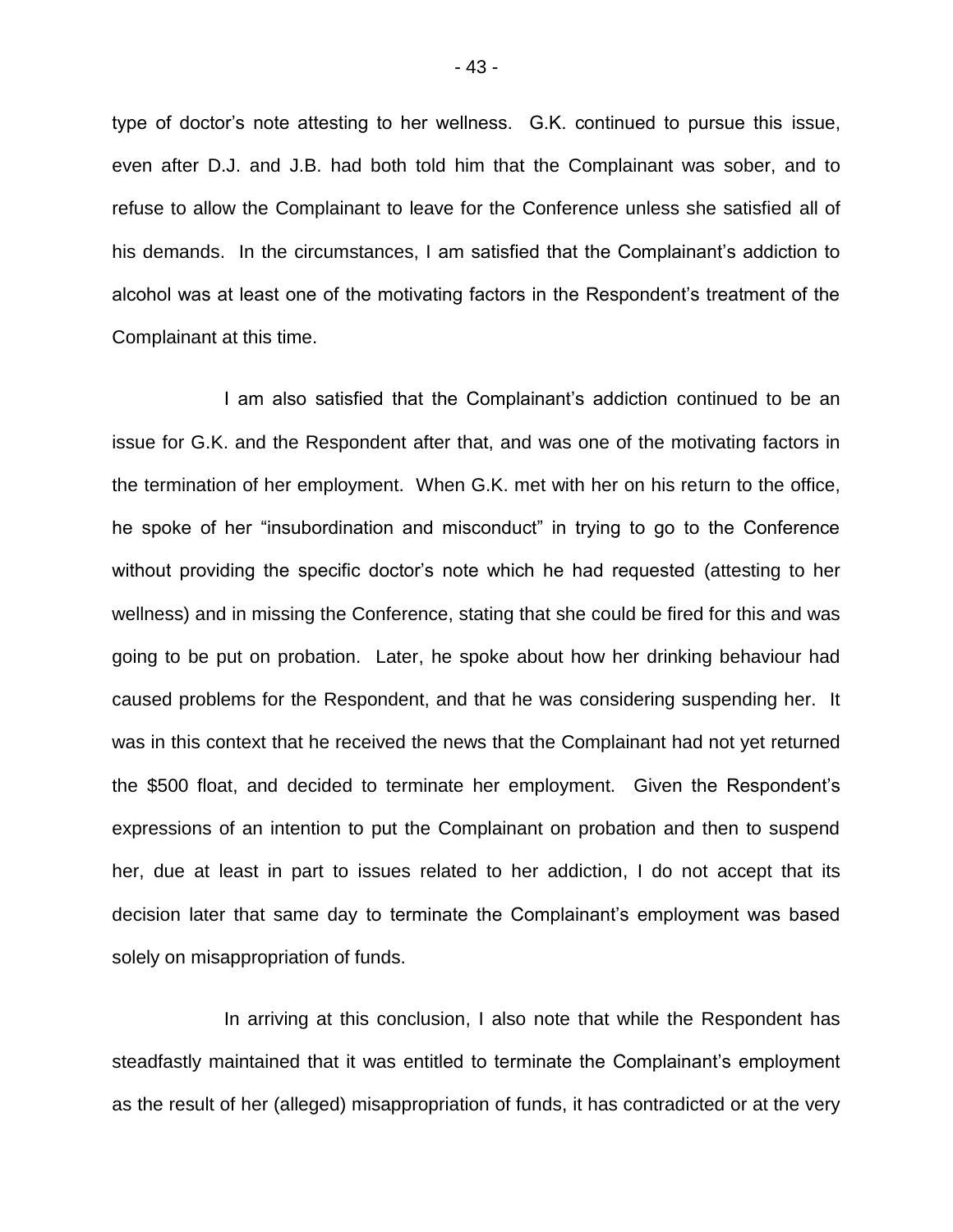least cast serious doubt on the sincerity of that position by its own actions. Thus, for example, the Respondent paid the Complainant wages in lieu of notice, a payment which was inconsistent with its claim that the Complainant's employment was terminated for just cause. Further, it advocated on the Complainant"s behalf when she was denied EI benefits, saying that the Complainant had been punished enough for her misconduct. Then, when HRSD Canada notified the Respondent that the Complainant"s claim for EI benefits had been approved because HRSD Canada did not consider the reason for dismissal to constitute misconduct, the Respondent did not appeal this conclusion.

I am not convinced, moreover, that the evidence establishes that there was any misappropriation of funds. An allegation of misappropriation of funds or theft is a serious matter. Evidence to establish such an allegation should be clear and compelling. In my view, the evidence falls far short of this.

To begin with, the Complainant did not take money from the Respondent without its permission or knowledge. The Complainant requested a float and it was approved. Consistent with its practice, the Respondent kept a record of that float as an account receivable. The evidence indicated that the policy and practice with respect to the use or repayment of petty cash and floats was somewhat loose or flexible, and was not strictly enforced. The Complainant had the float for less than one month, during parts of which she and others were on vacation. No one had asked the Complainant to repay the float, or sought any explanation as to why it had not yet been repaid.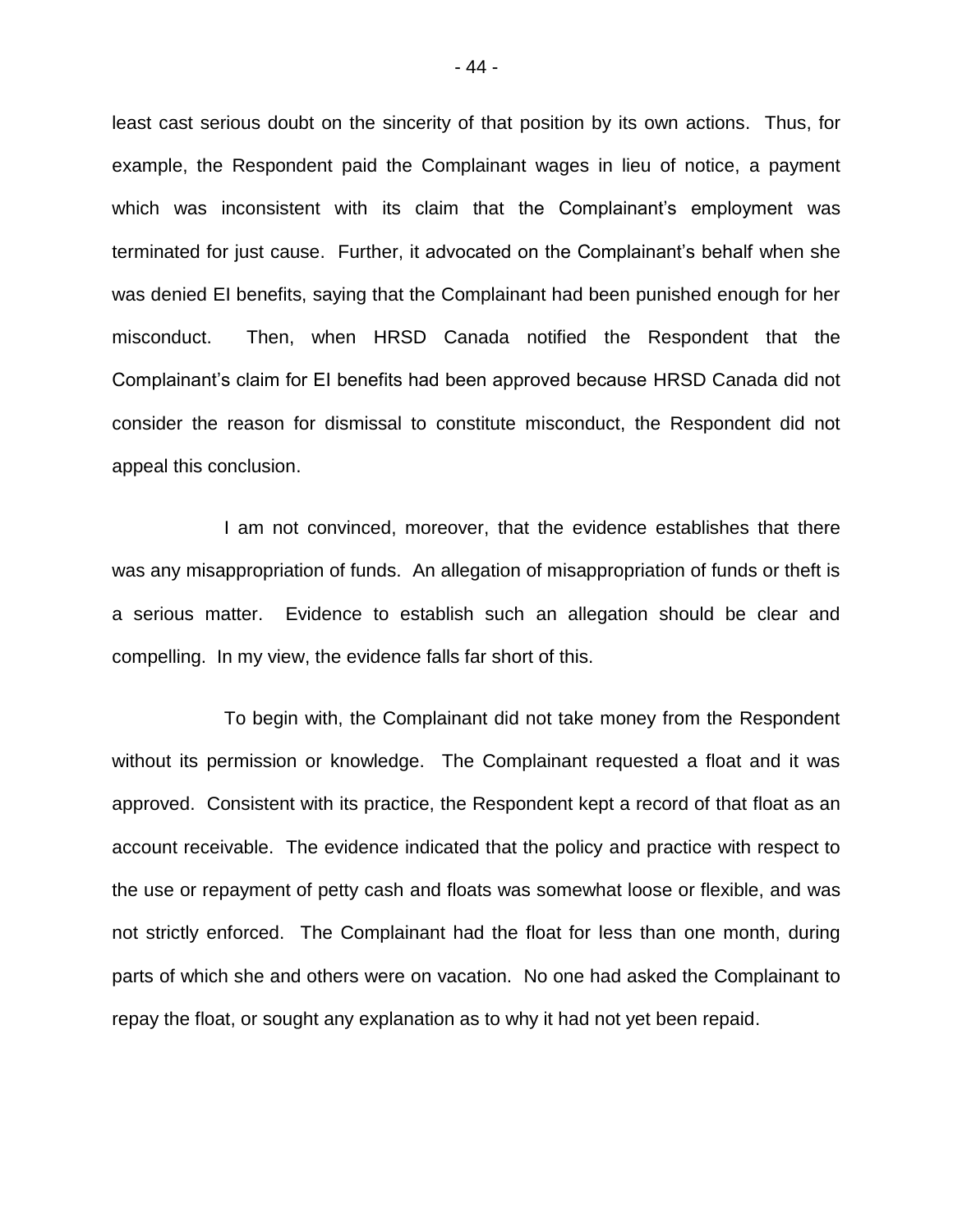The Respondent argued, however, that the Complainant spent the float without its permission. I am not convinced that that is the case. In this regard, the Respondent relied on G.K."s evidence to the effect that the Complainant told him that she had spent all of the money and there was none left. The Complainant, on the other hand, testified that she told G.K. that she did not have the money on her right then. On this point, where there is a conflict in the evidence, I prefer the evidence of the Complainant which, applying the above-referenced test as set out in *Faryna*, I find to be in "harmony with the preponderance of the probabilities which a practical and informed person would readily recognize as reasonable in that place and in those conditions."

The Complainant"s evidence, which I accept, is that she had spent money on the bus and air shuttle to Winnipeg, but still had \$400 in cash at home. I also accept her evidence that she assumed that she would be repaying the float, since she had not attended the Conference, and am satisfied that she intended to do so. The money was in fact repaid, in full, between one and 1½ hours after it was requested.

There is no question that G.K. did not inquire as to how, or on what, the money or any part of it may have been spent. He said that he immediately left to consult the policy manual and the "labour website" to be sure that this was serious. He then decided to terminate the Complainant"s employment, without making any effort to seek any further information from the Complainant, or any further information or advice from the Employment Standards Division or from legal counsel. In my view, G.K. did not want to know anything more. Rather, he seized upon the fact that the Complainant had not yet repaid the conference float as a convenient excuse for terminating her employment.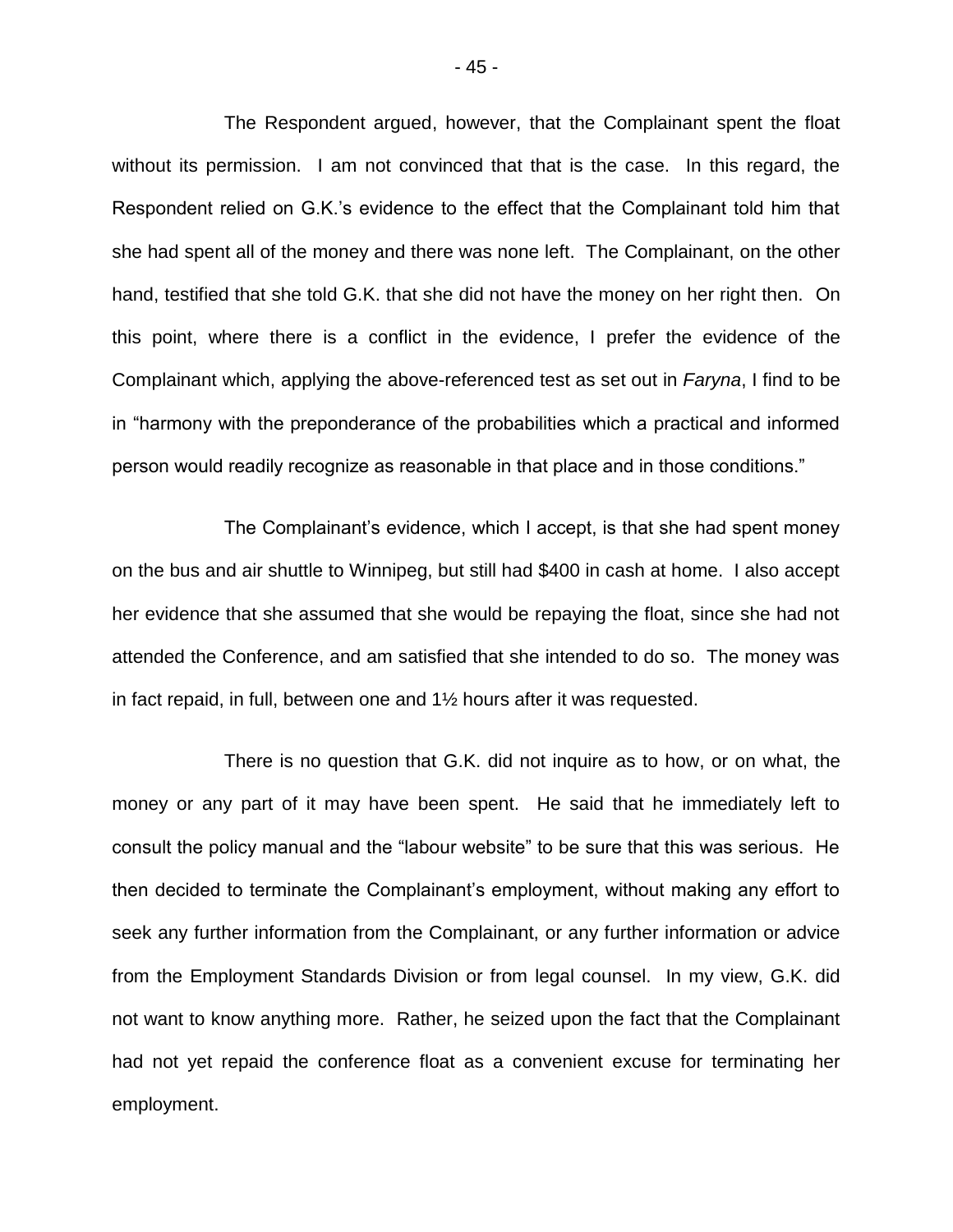In summary, I am satisfied that the Complainant"s addiction to alcohol was at least one of the motivating factors both in the Respondent"s treatment of the Complainant in the time immediately preceding her scheduled attendance at the Conference, and in the termination of her employment.

Based on the foregoing, I find that the Complainant has satisfied the onus of establishing a *prima facie* case of discrimination.

### Reasonable Cause or Accommodation

The onus thus shifts to the Respondent to prove, on the balance of probabilities, that there was a *bona fide* and reasonable cause or justification for such discrimination or that reasonable accommodation was made or was not possible in the circumstances.

The Respondent argued that it works very hard to help and to accommodate people with disabilities. A significant amount of evidence was adduced with respect to good work the Respondent and G.K. have done, commendations they have received, and how they have helped and accommodated the needs of various individuals. That is not, however, what this case is about. The issue in this case is whether the Respondent discriminated against the Complainant in her employment based on her disability and/or failed to reasonably accommodate her special needs or disability.

The Respondent"s position was that it had repeatedly bent over backwards in supporting and accommodating the Complainant, even when she was denying that she had a drinking problem. Whether that is true or not, I am not satisfied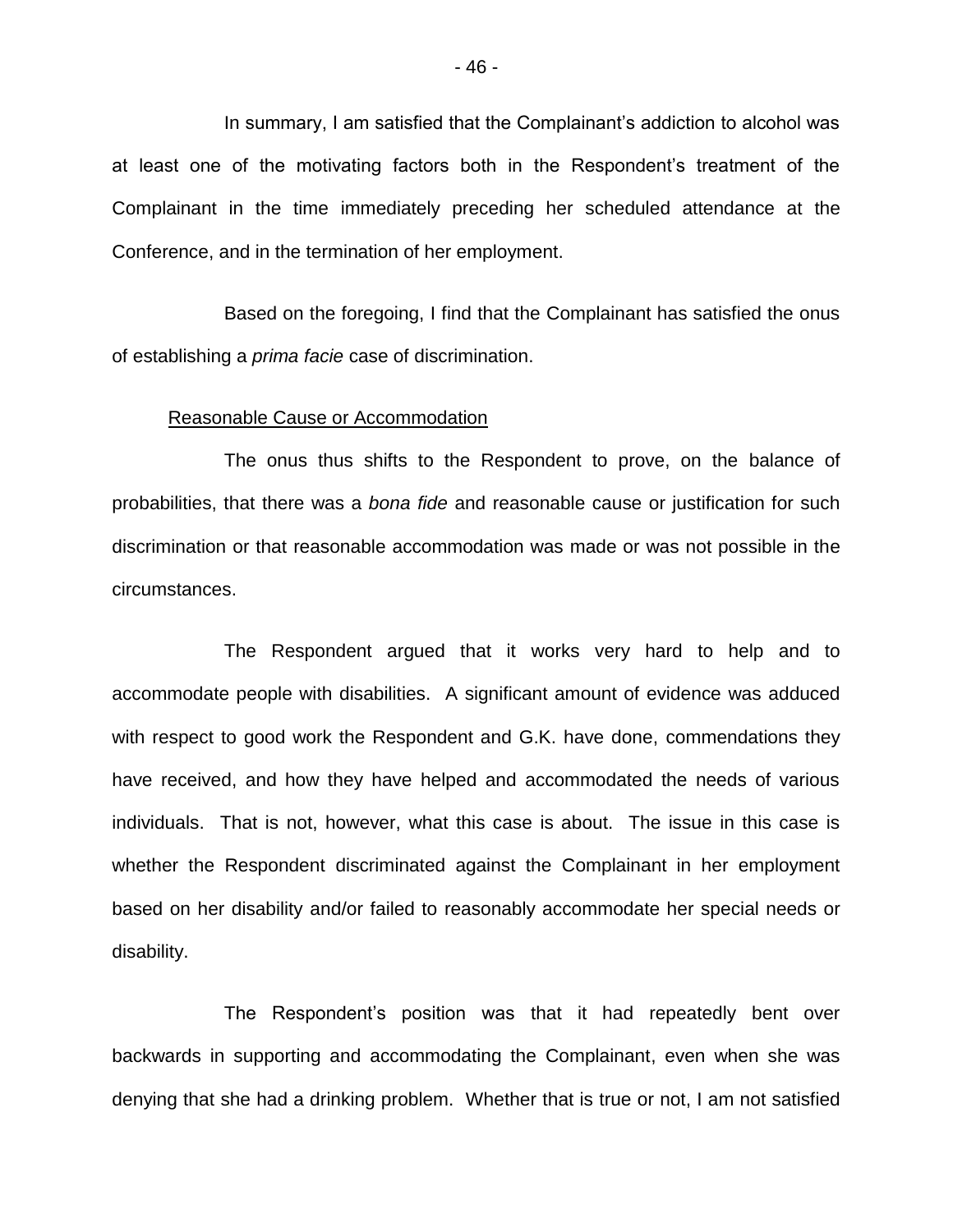that it did so in or around August and September, 2008.

The Respondent relied on offers of addictions counselling which G.K. said had repeatedly been made to the Complainant, but she had declined. Little or no detail was provided with respect to offers of counselling, including when any such offers may have been made. As noted by the Commission, there was no written record of any such offers. The only documentation in this regard is the copy of the draft letter to Foster"s Counselling Services dated September 3, 2008. I am not satisfied that that letter was ever signed by G.K. or anyone else on behalf of the Respondent, and in any event, the Complainant herself had already sought help and counselling from AFM by that time.

The Respondent referred to the measures which were identified at the team meeting on September 11, 2008 to provide a break for the Complainant. The uncontradicted evidence of the Complainant, however, was that she had been feeling absolutely overloaded and had requested such relief back in July. The new measures were only identified two months later, just before the Complainant's employment was terminated. There was no indication as to why these or other measures could not have been identified and implemented earlier.

It was also suggested that the Respondent accommodated the Complainant by rebooking her flights on August 20, 2008 for the next day. The Respondent only had to rebook the flights, however, because of its suspicions with respect to the nature of the Complainant's illness, and its insistence, arising out of those suspicions, that the Complainant provide a specific type of doctor's note before she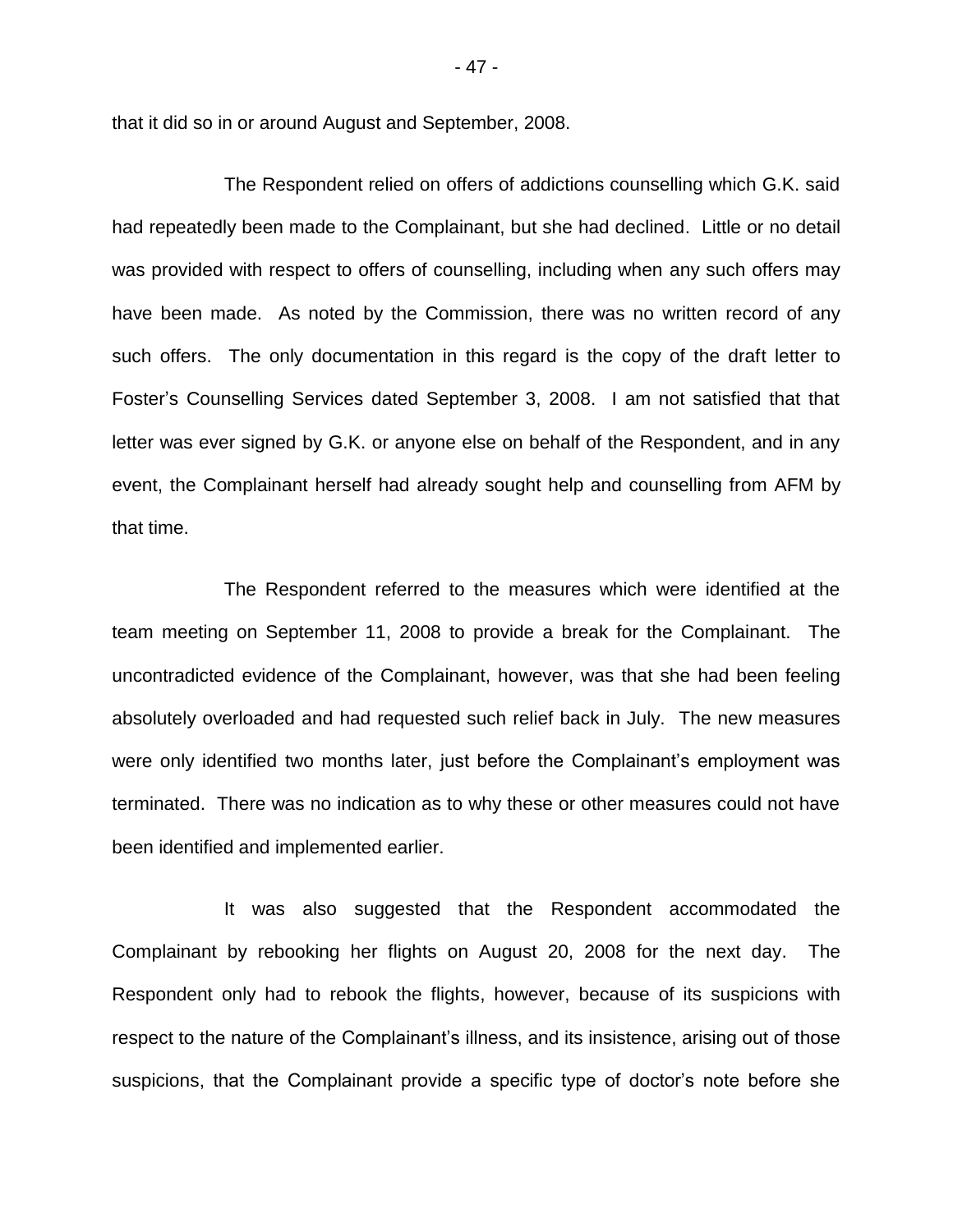would be allowed to leave for Halifax.

In the circumstances, I am not convinced that the Respondent had reasonable grounds for requiring what he was seeking or that the request was timely or otherwise reasonable. In addition to the foregoing, the letter telling the Complainant to provide such a note was put under her door no earlier than 5:40 p.m. on August 19, and she did not receive it until at least 8:00 that evening. By that time, it was too late for her to get a note from her doctor or from any of the other doctors referred to in the letter, and she had to leave Brandon early the next morning in order to catch her flights.

Further, by the time G.K. spoke to the Complainant on the telephone on August 20, he had already spoken with both D.J. and J.B., who had told him that the Complainant was sober. G.K. testified at one point that he needed to speak to the Complainant, and ask her if she had been drinking, as he said that she had never lied to him before. Yet, there is no indication that he asked her if she had been drinking (or asked her anything else that he said he needed to know) when he was talking to her on the phone from the bus depot. He simply refused to let her proceed to Winnipeg to catch her flights.

In rebooking the flights for the next day, G.K. continued to require the medical note that he had previously requested. Although he said that he "strongly believed" that the Complainant understood what he wanted in terms of a doctor's note, I am not satisfied that she did. The Complainant subsequently obtained and provided a doctor"s note to the Respondent saying that she was required to be off work from August 19 to 20. G.K. said in his evidence that that was only part of what he had asked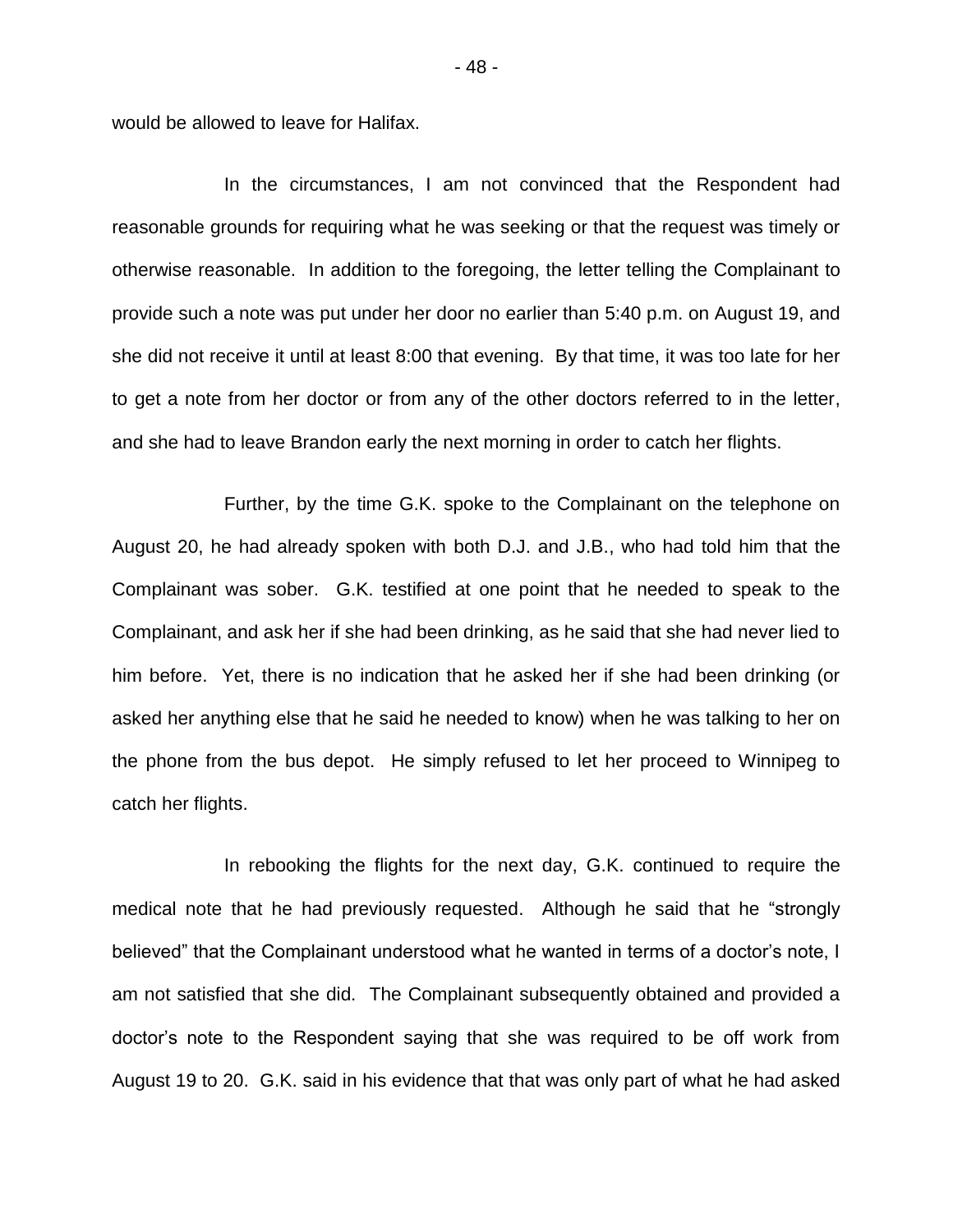for, but there was nothing to indicate that he advised the Complainant that that was the case.

G.K. also had another letter delivered under the Complainant"s door saying that she was to meet him at the airport on August 21, where he would give her her boarding pass. He did not consider allowing the Complainant to get her own boarding passes and get on the plane as anyone else would. Rather, he acknowledged that he intended to meet her personally and assess whether she had been drinking.

In light of the foregoing, I cannot agree with the Respondent's assertion that it reasonably accommodated or supported the Complainant by its actions in rebooking her flights.

In his evidence, G.K. repeatedly indicated that he was concerned for the Complainant and her health. He pointed to this as being one of two reasons that it was so important for him to meet with her and to receive the note that she was well enough to attend the Conference: he did not want her to go if she was on a binge and there was a possibility that she would be in a life-threatening situation. In the face of his expressions of concern for the Complainant's well-being, it is telling, in my view, that he did not try to contact her after he received her message that she was ill and could not travel to the Conference, or take any steps within the next couple of weeks to check and see that she was alright. In the circumstances, I am of the view that it could also not be said that any such concerns constituted a *bona fide* and reasonable justification for its treatment of the Complainant in the days leading up to the Conference.

With respect to the termination of the Complainant's employment, the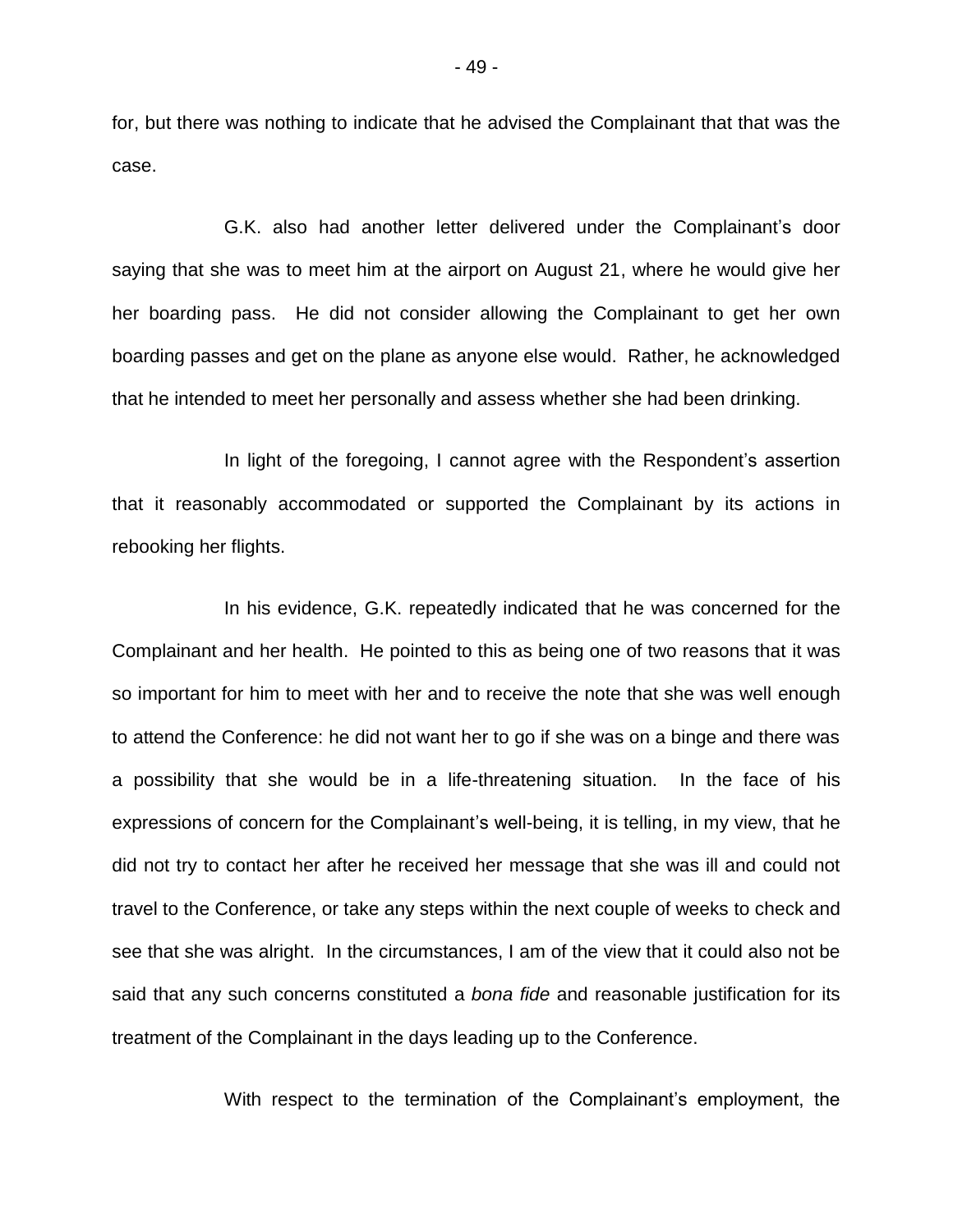Respondent has argued that it was justified in doing so because she was in an important position of trust and, as a result of her misappropriation of funds, could no longer be trusted. I have already found that the evidence falls short of establishing that there was a misappropriation of funds, and on this basis, this argument must fail.

On September 16, 2008, G.K. was aware that the Complainant was under considerable stress and was seeking help from AFM. He stated in his evidence that he was very impressed with the Complainant"s attitude. Nevertheless, he proceeded to tell her that he was putting her on probation and considering suspending her. Then, after learning that the \$500 float had not yet been repaid, he decided to terminate her employment without making any further inquiries or considering any possible mitigating factors or accommodations.

In all of the circumstances, I am not convinced that the Respondent has satisfied its onus of establishing, on the balance of probabilities, that there was a *bona fide* or reasonable cause or justification for its treatment of the Complainant immediately prior to her scheduled attendance at the Conference, or in its subsequent termination of the Complainant's employment, or that reasonable accommodation was made or was not possible in the circumstances.

In conclusion, for all of the above reasons, I find that the Respondent contravened section 14 of the *Code* by discriminating against the Complainant in her employment on the basis of her disability, being a perceived addiction to alcohol.

It is therefore necessary to consider what remedies would be appropriate in the circumstances of this case.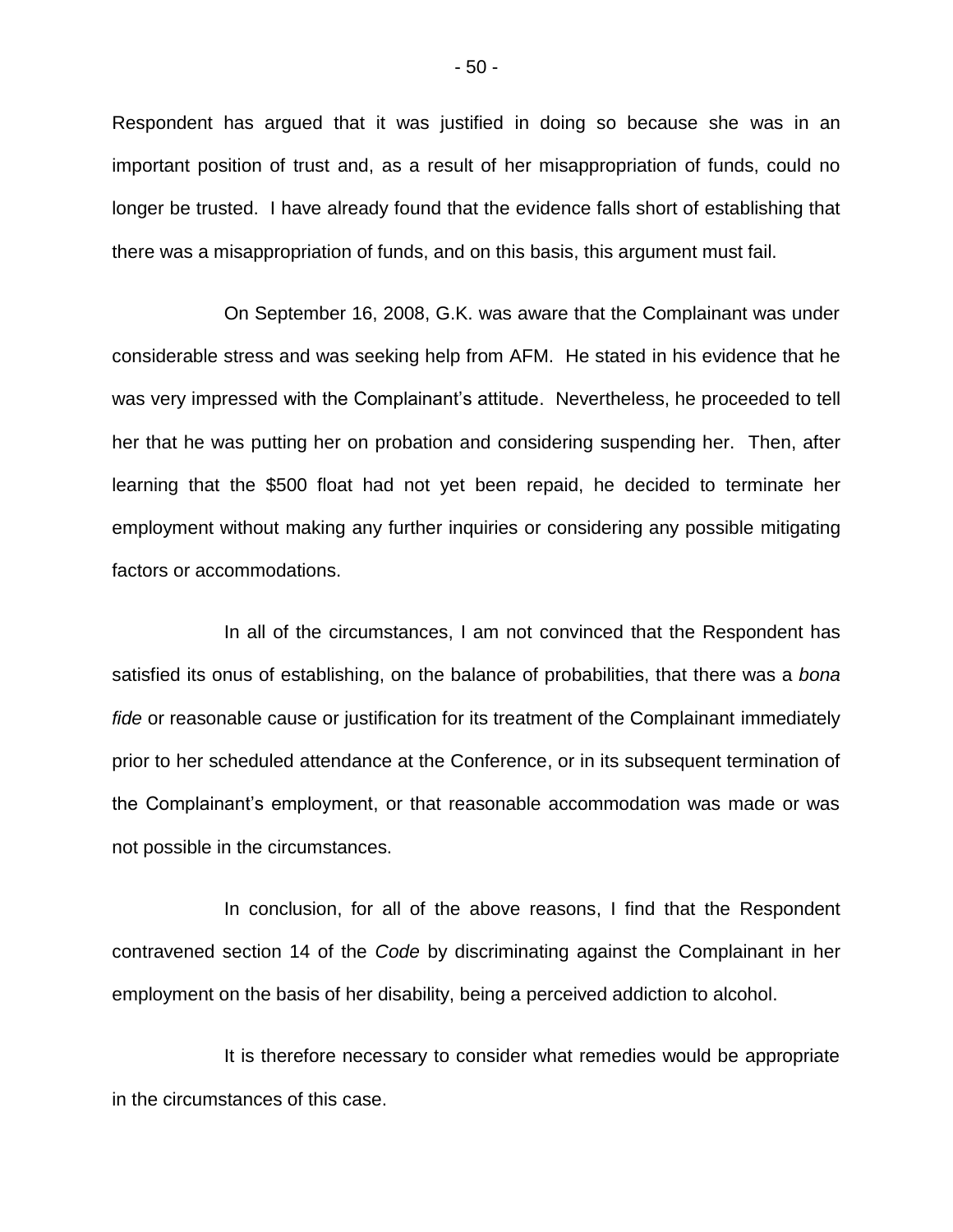### Remedies

Counsel for the Commission has requested a number of different remedies, including wages in lieu of notice, general damages, exemplary damages, and a monitoring order, each of which will be dealt with separately.

The first remedy which was requested by the Commission was an order for reasonable notice or wages in lieu of notice. Referring to the principles and factors set out in the leading case of *Bardal* v. *Globe and Mail Ltd.*, [1960] O.J. No. 149 (H.C.), counsel asserted that an appropriate period of notice, given the Complainant"s age and length of employment, would be six weeks. As the Complainant had already been paid two weeks' wages in lieu of notice, the Commission requested an order for a further four weeks' wages in lieu of notice, calculated from the date the Complainant's employment was terminated, on the basis that she was employed in all positions.

The Respondent did not make any submissions with respect to this or any of the other remedies which were requested by the Commission.

Under clause 43(2)(b) of the *Code*, an adjudicator may order a party who has contravened the *Code* to compensate any party adversely affected by the contravention "for any financial losses sustained, expenses incurred or benefits lost by reason of the contravention, or for such portion of those losses, expenses or benefits as the adjudicator considers just and appropriate".

The remedy which is available under clause 43(2)(b) of the *Code* is not the same as the remedy of wages in lieu of notice. The remedy under clause 43(2)(b) is intended to restore the affected party, so far as is reasonably possible and appropriate,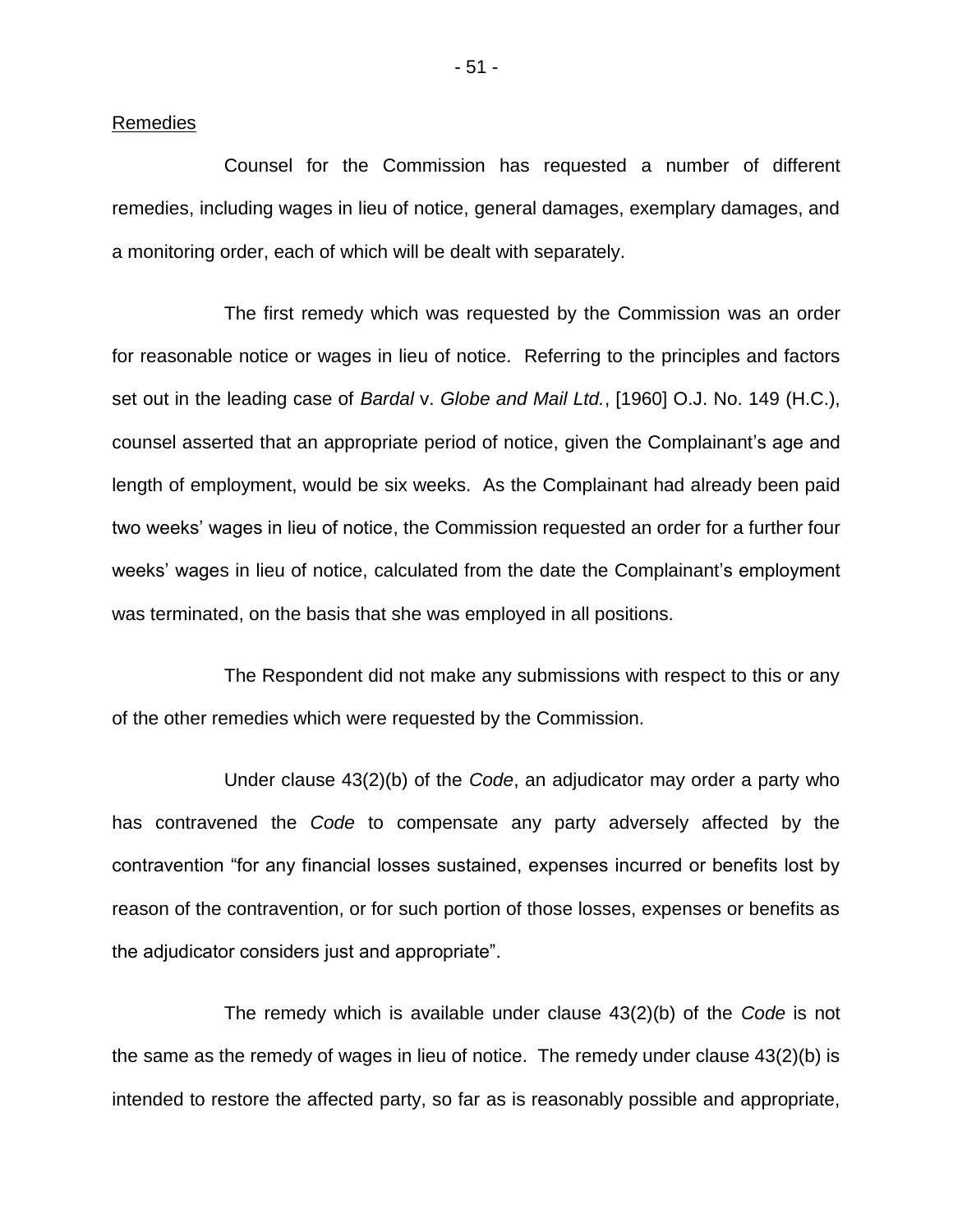to the position she would have been in if the discrimination had not occurred. The remedy of wages in lieu of notice, on the other hand, is the measure of damages in a claim for wrongful dismissal at common law, and is intended to place the former employee in the position she would have been in if her employment had been terminated on reasonable notice. The nature and purpose of these remedies therefore differ, and the amounts which would be awarded for each of them in a particular case may or may not be the same, depending on the facts and circumstances of the case.

There is little direct evidence in this case as to what financial losses the Complainant may have sustained by reason of the contravention of the *Code*. The evidence does indicate that the Complainant's claim for EI was ultimately granted on November 29, 2008, retroactive to September 16, 2008. In my view, it is a reasonable and obvious inference that the Complainant remained unemployed until at least November 29. The Complainant was paid two weeks" wages in lieu of notice, and has sought an order for the equivalent of a further four weeks' wages. In the circumstances, I am satisfied, on the balance of probabilities, that the Complainant remained unemployed for at least that length of time and is entitled to an order in the amount of four weeks' wages, as requested, as compensation for wages lost during that period of time by reason of the Respondent"s contravention of the *Code*.

The precise amount which would constitute the equivalent of four weeks" wages was not identified at the hearing. Commission counsel indicated that the amount should be calculated based on the information disclosed in the ROE"s, and in particular, the wages in lieu of notice referred to in the ROE"s. Accordingly, based on the amounts paid on account of two weeks" wages in lieu of notice as listed on the ROE"s for the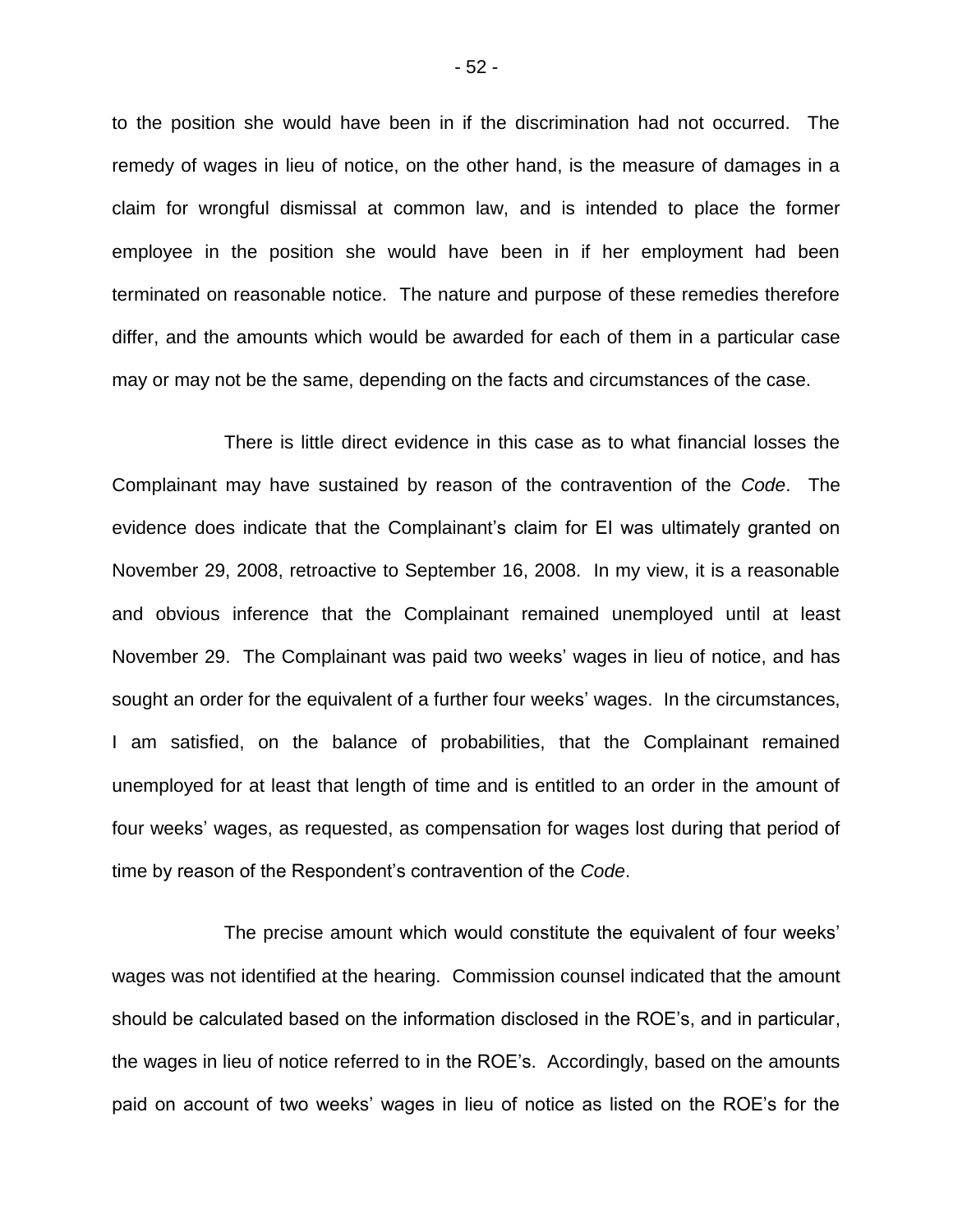positions of fundraising coordinator and housing coordinator/community support worker (no amount having been indicated on the other ROE"s), I have calculated four weeks" wages to be in the amount of \$1,894.20. I therefore order, pursuant to clause 43(2)(b) of the *Code*, that the sum of \$1,894.20 be paid to the Complainant as compensation for lost wages. In the event that that calculation is incorrect, I will retain jurisdiction for the purpose of resolving any issues which may arise with respect thereto.

The second remedy which the Commission has sought is an order for general damages in the amount of \$6,000. Commission counsel referred to the decision in *Budge* v. *Thorvaldson Care Homes Ltd.*, [2002] M.H.R.B.A.D. No. 1 ("*Budge*"), where it was noted that awards in Manitoba in respect of general damages have been historically small. In that case it was accepted that damages awards ought not to be minimal, but should provide true compensation.

The Commission conceded that its request in this case for \$6,000 in general damages was high, but highlighted the facts that the Respondent is an organization which deals with and employs a large number of individuals who have disabilities, and that the Respondent"s reliance on what the Commission submitted was a fabricated pretext for the Complainant"s dismissal only served to further hinder her future employment prospects. Counsel for the Commission relied on the decision in *Dodds* v. *2008573 Ontario Inc. (c.o.b. Sharks Sports Pub)*, 2007 HRTO 17 ("*Dodds*"), where it was found that allegations of theft were pretexts to justify the employee's termination, and \$10,000 was awarded for general damages. Here, she said, the Commission is only seeking \$6,000.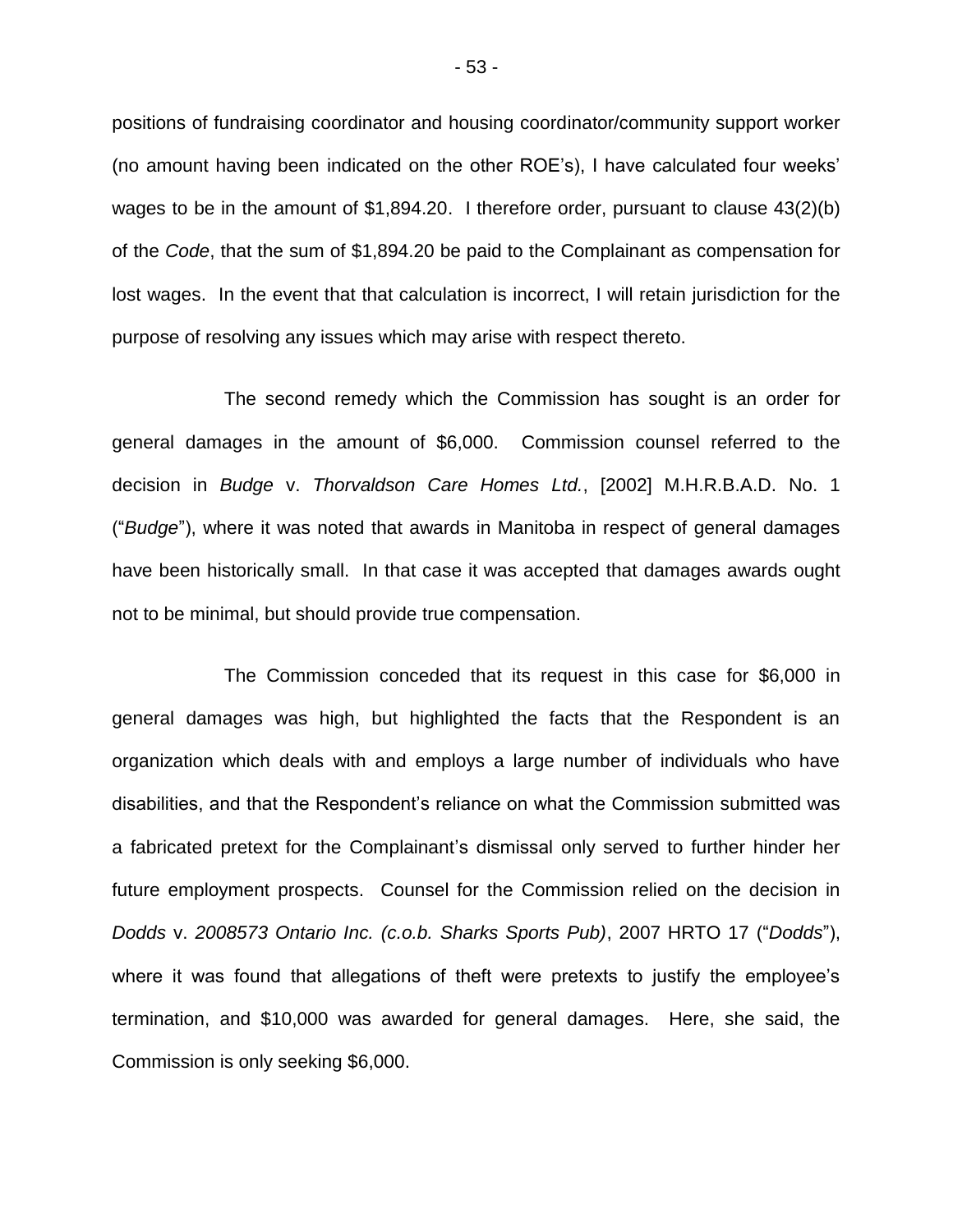General damages, or in the language of the *Code*, "damages in such amount as the adjudicator considers just and appropriate for injury to dignity, feelings or self-respect" may be ordered pursuant to clause 43(2)(c) of the *Code*.

What is "just and appropriate" will depend on the particular facts and circumstances of each case. Guidance on this issue may be drawn from relevant authorities.

In this case, I consider that the affront to the Complainant's dignity, feelings or self-respect was relatively serious. The evidence is clear that the Complainant was a capable and valued employee. The Conference was portrayed by G.K. as a reward for her good work.

The Complainant was also vulnerable. She had been struggling with the loss of two daughters, and had been working very long hours. She was feeling overwhelmed and stressed in her work, and had communicated this to the Respondent, with a request for help. The day before she was to leave for the Conference, she was in pain as the result of a tooth extraction, and was concerned about a possible reoccurrence of cancer.

As a result of the Respondent"s actions and its treatment of her between August 19 and 21, 2008, the Complainant felt harassed and intimidated. She ultimately reached the stage where she was unable to travel to a place that the Respondent knew she had dreamed of visiting. Instead of being able to attend the Conference then spend her vacation in Halifax, as planned, she remained in Brandon and ended up on a binge.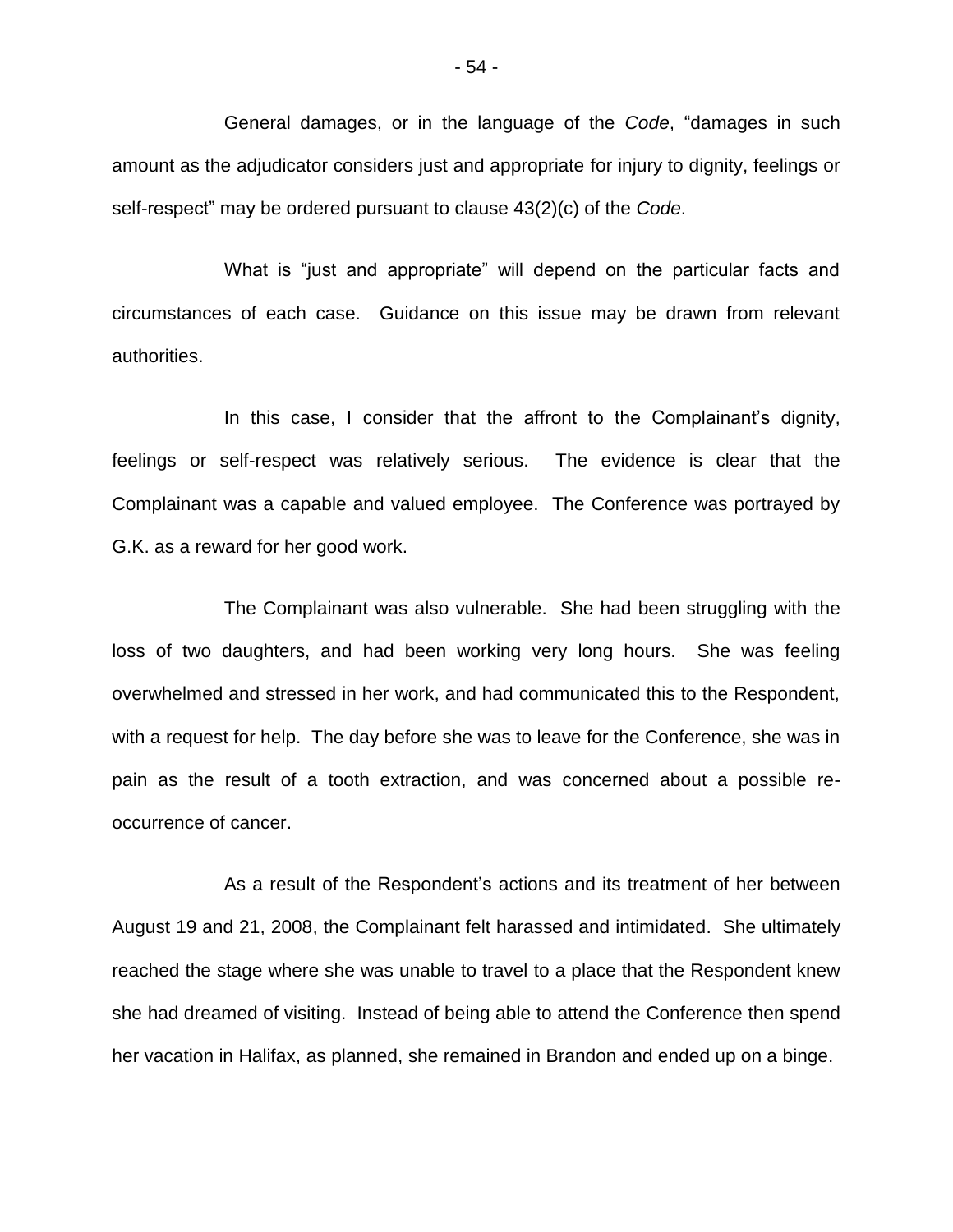The harassment continued in September when she was threatened with probation, then suspension, and then her employment was terminated. The situation was clearly exacerbated by the manner in which she was treated, and the bald allegation that she had misappropriated funds. The Complainant felt humiliated by this.

With respect to this remedy, as indicated above, the Commission further highlighted as a fact that the Respondent deals with and employs a large number of individuals who have disabilities. It did not, however, elaborate on this point, and I am not clear as to how it is suggesting that this may be relevant in determining an appropriate amount for damages for "injury to dignity, feelings or self-respect" to the Complainant in this case. The Commission also highlighted that the Respondent"s reliance on a fabricated pretext for the Complainant"s dismissal further hindered her future employment prospects. There was no argument or evidence to support what any such impact on future employment prospects may have been. In any event, in the circumstances of this case, this suggested impact, if any, would in my view be a consideration more in assessing financial losses under clause 43(2)(b) than in determining an appropriate amount for injury to "dignity, feelings or self-respect".

The Commission referred to *Budge*, a 2002 Manitoba decision, involving a sexual harassment complaint. At paragraph 118 of that decision, Adjudicator Peltz referred to the following passage as representing the prevailing view in human rights jurisprudence:

> Although damage awards in human rights cases historically were small in size, they have become progressively more substantial in recent years. It is now a principle of human rights damage assessments that damages awards ought not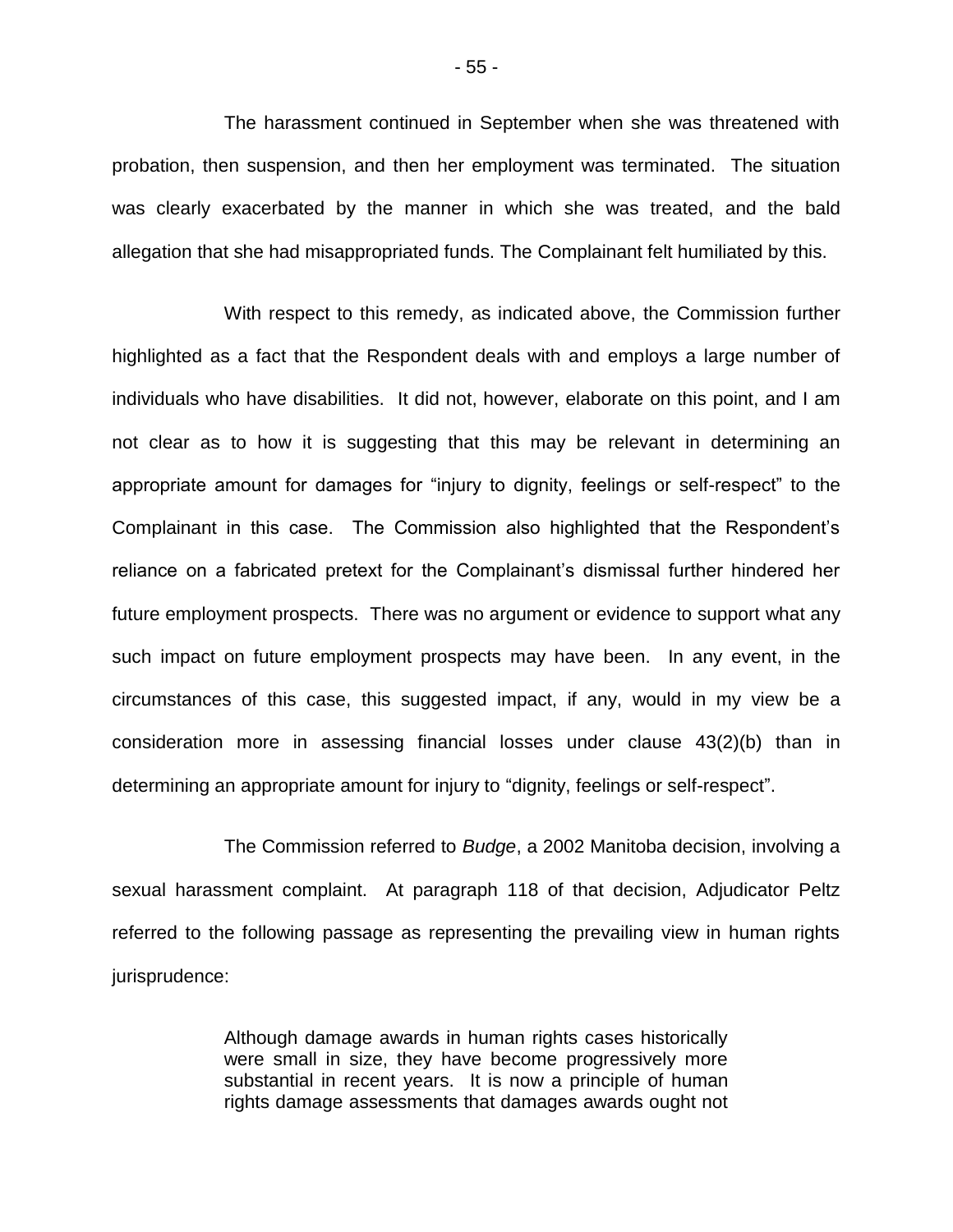to be minimal, but ought to provide true compensation other than in exceptional circumstances, for two reasons. First, it is necessary to do this to meet the objective of restitution … Second, it is necessary to give true compensation to a complainant to meet the broader policy objectives of the Code. It is important that damage awards not trivialize or diminish respect for the public policy declared in the *Human Rights Code*. *Cameron* v. *Nel-Gor Castle Nursing Home* (1984) 5 C.H.R.R. D/2170, approved in *Miller*, a 1995 decision cited earlier at para. 201. . . .

Noting that the case before him involved an extended period of harassment (10 months), a vulnerable employee, both physical and verbal harassment, and dismissal which was based at least in part on advancing a complaint, Adjudicator Peltz went on to order damages for injury to dignity, feelings and self-respect in the amount of \$4,000.

The other authority which was cited by the Commission, *Dodds*, was a 2007 decision of the Ontario Human Rights Tribunal, in which the Complainant was awarded \$10,000 in "general damages". The Tribunal determined that the Complainant in that case suffered "serious discrimination" in her employment based on sex. It determined that her rights were directly and indirectly infringed in numerous different ways, two of which were that she was wrongfully accused of improperly billing a customer, then later of theft as a pretext for her wrongful termination.

Having carefully reviewed the above authorities, it is my view that the nature and extent or duration of the discrimination in this case, while certainly serious, was not as significant or egregious as was the case in either *Budge* or *Dodds*. I recognize, of course, that *Budge* was a Manitoba case, but also that it was decided several years ago. Considering the relative seriousness of the affront to the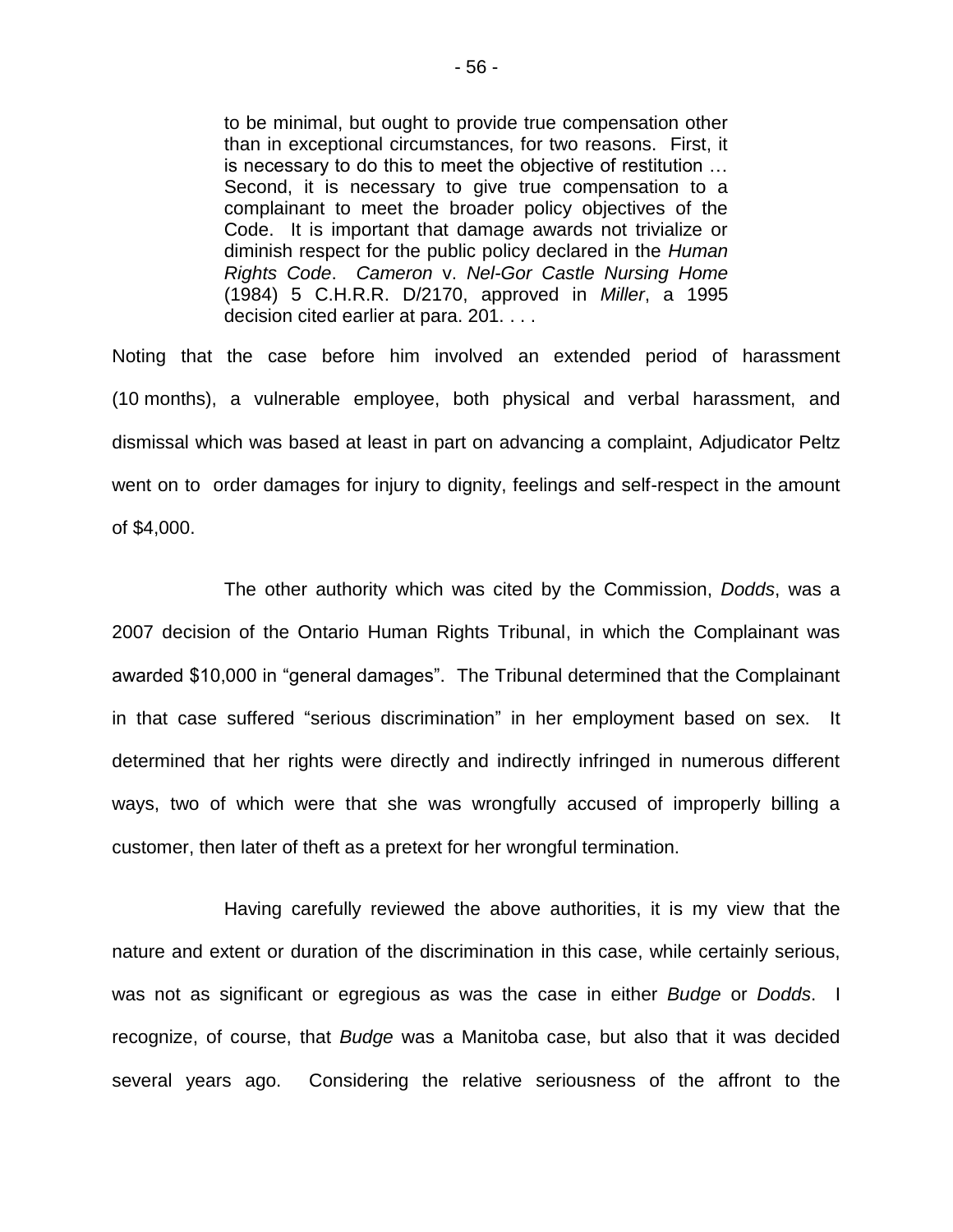Complainant in the circumstances of this case, and the authorities cited by the Commission, I have concluded that a just and appropriate award of damages for injury to dignity, feelings or self-respect is \$4,000.

The third remedy being sought is an order for exemplary damages in the amount of \$1,000. Acknowledging that such relief is awarded in limited circumstances, the Commission submitted that this was the type of exceptional case in which an award of this nature was warranted. The Commission likened this case to *Werestiuk* v. *Small Business Services Inc.* (1998), CHRR Doc. 98-216 (Man. Bd. Adj.) ("*Werestiuk*"), where it was found that there had been a deliberate and planned abuse of authority, and exemplary damages of \$1,000 were awarded. The Commission referred to the fact that human resources were handled in the instant case by only one individual, and to the manner in which the contravention occurred. Counsel argued that allegations of dishonesty were made against the Complainant when she was at her most vulnerable and seeking help, and that the impact on her and her health leading up to the hearing were exceptional.

Clause 43(2)(d) of the *Code* allows an adjudicator to order a party to pay any party adversely affected by the party"s contravention of the *Code*, "a penalty or exemplary damages . . . as punishment for any malice or recklessness involved in the contravention". As noted by the Commission, punitive or exemplary damages are rarely awarded by human rights adjudicators, and in the circumstances of this case, I am not satisfied that such an award is warranted.

In this regard, I am not convinced that there was the type of "deliberate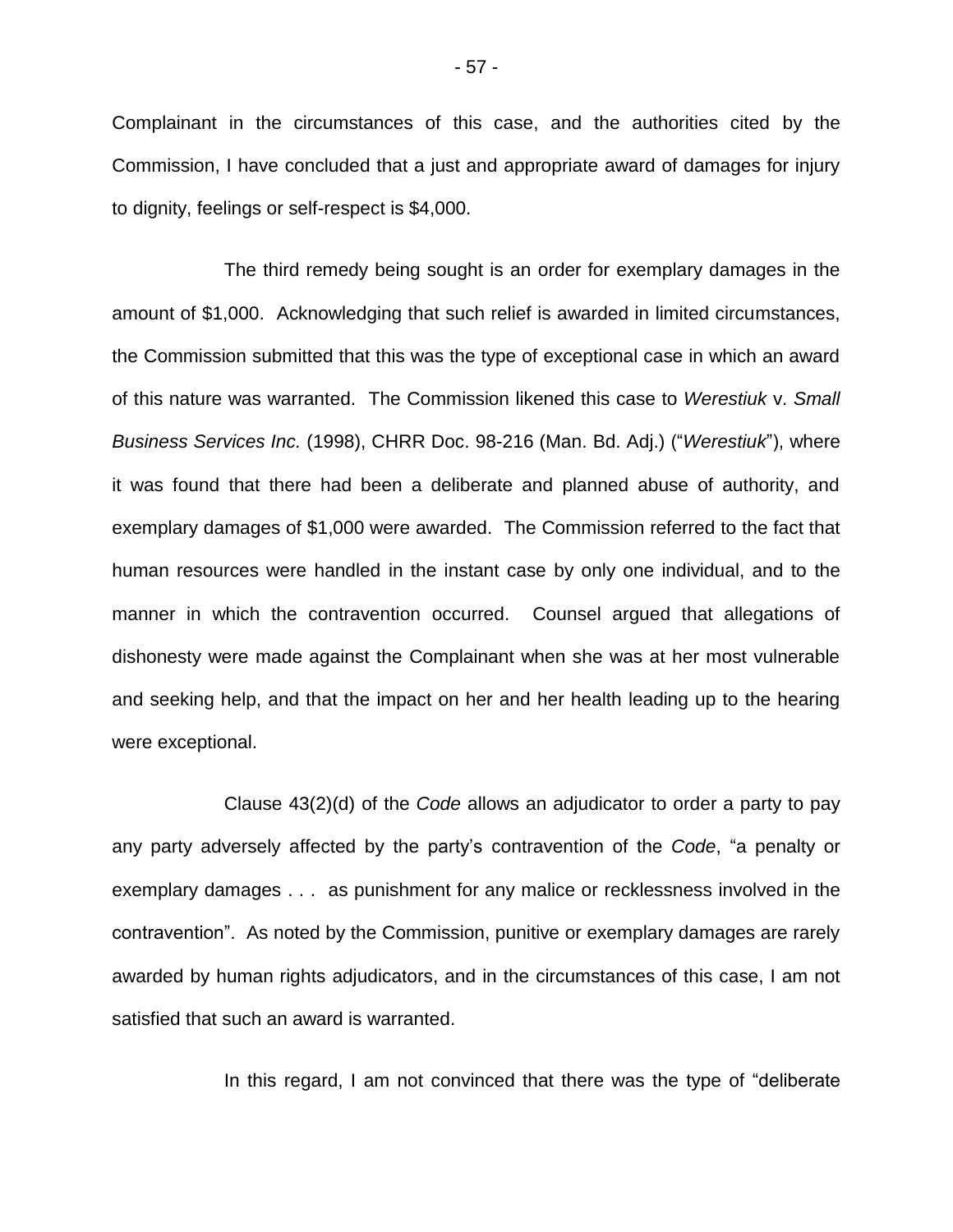and planned abuse of authority" that was found to have existed in *Werestiuk*. At one point, the Commission characterized the actions of the Respondent, through its Regional Manager, as demonstrating a paternalistic attitude towards an individual with an addiction. I agree with that characterization. I find, however, that the evidence falls short of establishing malice or recklessness such as would support an order for punitive or exemplary damages as against the Respondent, and decline to make such an order in this case.

A fourth remedy being sought by the Commission is a monitoring order for some period of time, similar to the orders in *Budge*, *Werestiuk*, and *Dodds*.

As indicated previously, the Respondent made no submissions in this regard.

Under clause 43(2)(a) of the *Code*, an adjudicator may order a party to "do or refrain from doing anything in order to secure compliance with this *Code*, to rectify any circumstance caused by the contravention, or to make just amends for the contravention".

The circumstances in which a monitoring order is appropriate were considered in *Werestiuk*, at para. 38:

> A monitoring order is a very invasive measure, of course, and should not be granted in every case. However, given the remedial rather than punitive purpose of the legislation, I agree with the commentary in *Lampan v Photoflair Ltd.* (1992), 18 C.H.R.R. D/196 that the primary purpose of an order of this nature is to achieve compliance with Human Rights legislation both in respect of past and future practices. Monitoring potentially provides an opportunity for a party to be made aware of the obligations imposed by the *Code*. It is, in my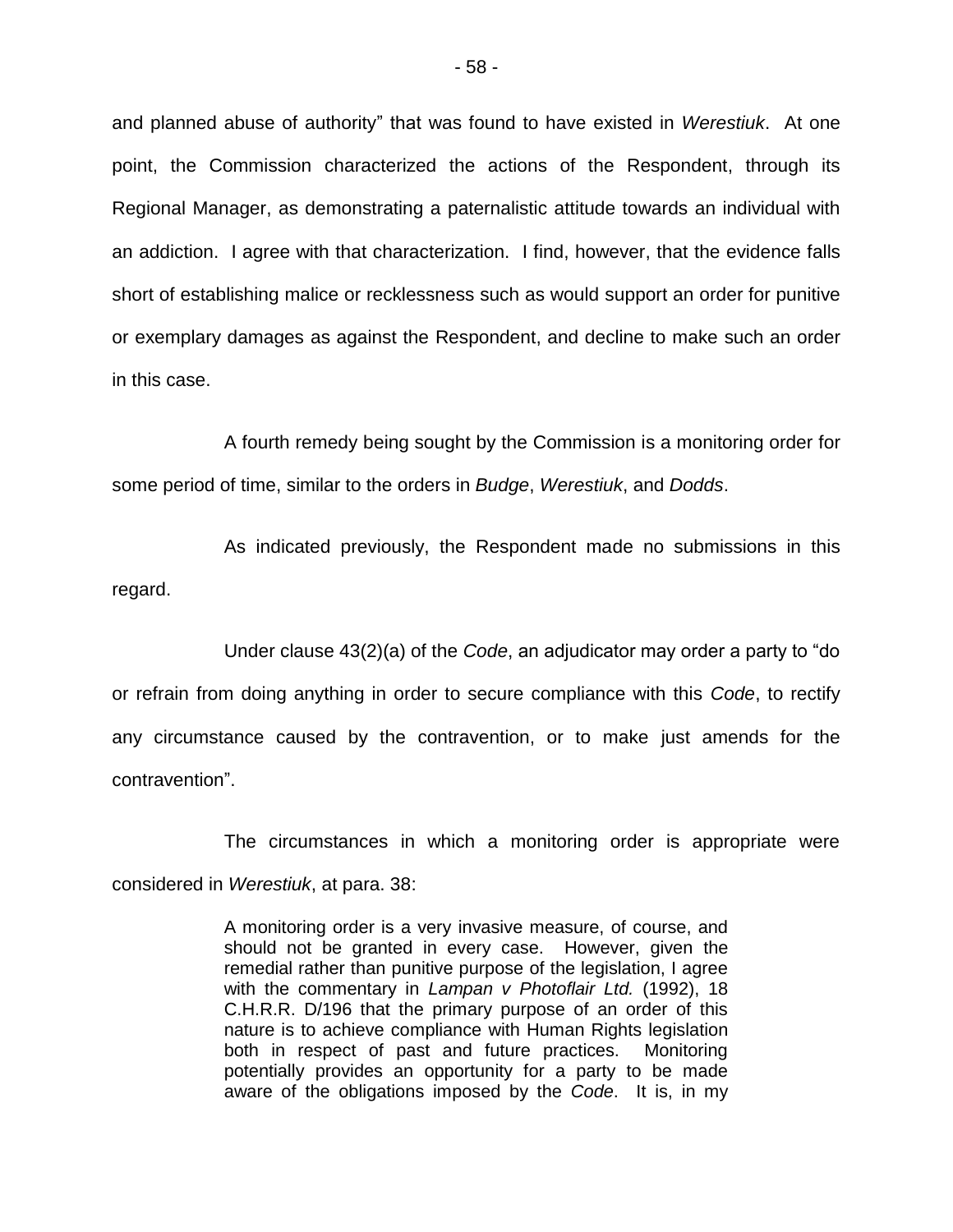view, justified where there is reason to believe that a Respondent will not comply with the *Code* in the future. Such evidence may be in the form of a pattern of repeated violation of the *Code*, or a single incident where a Respondent demonstrates a lack of understanding of the obligations imposed by the *Code*, or alternatively, an absence of intention to meet those obligations.

In *Werestiuk*, Adjudicator Suche (as she then was) ordered that the Respondents "shall each allow the Manitoba Human Rights Commission to monitor their employment practices in any operation they maintain . . . for a period of two years from the date of this decision."

I agree with the Commission that a monitoring order is warranted in this instance. In my view, the Respondent has demonstrated a clear lack of understanding of its obligations under the *Code*. While the Respondent has now developed a Reasonable Accommodation Policy, its position at the hearing was that even before that policy, it had exceeded what was required of it. In the circumstances, I am not satisfied that the Respondent or its Regional Manager (who, according to its Policy, is largely responsible for dealing with requests for accommodation and monitoring accommodation) truly appreciate what their obligations are under the *Code*.

Accordingly, I order that the Respondent allow the Commission to monitor its employment practices for a period of two years from the date of this decision.

The Commission also asked that the Complainant"s full name not be used in the written Reasons for Decision, due in particular to the substantial amount of personal and sensitive information which has been disclosed in these proceedings. The Respondent did not object to this request. In the circumstances, as is evident from